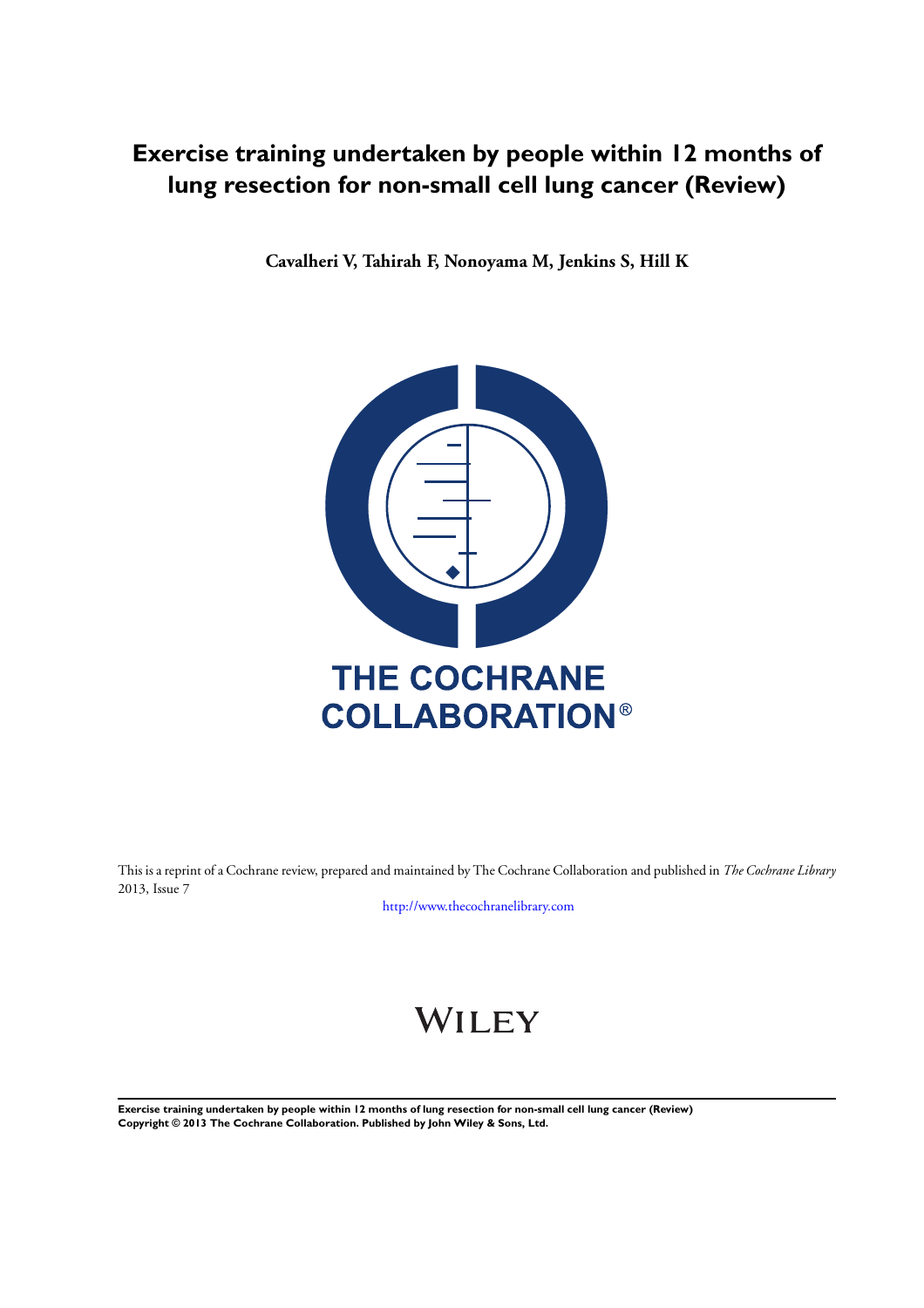## **TABLE OF CONTENTS**

| <b>HEADER</b>                                                                                                                                                                                                                                                   |
|-----------------------------------------------------------------------------------------------------------------------------------------------------------------------------------------------------------------------------------------------------------------|
| ABSTRACT                                                                                                                                                                                                                                                        |
|                                                                                                                                                                                                                                                                 |
|                                                                                                                                                                                                                                                                 |
| <b>BACKGROUND</b>                                                                                                                                                                                                                                               |
| <b>OBJECTIVES</b>                                                                                                                                                                                                                                               |
|                                                                                                                                                                                                                                                                 |
| RESULTS.                                                                                                                                                                                                                                                        |
| Figure 1.                                                                                                                                                                                                                                                       |
| Figure 2.<br>11                                                                                                                                                                                                                                                 |
| Figure 3.<br>12                                                                                                                                                                                                                                                 |
| Figure 4.<br>14                                                                                                                                                                                                                                                 |
| 14<br>Figure 5.                                                                                                                                                                                                                                                 |
| Figure 6.<br>15                                                                                                                                                                                                                                                 |
| <b>DISCUSSION</b><br>15                                                                                                                                                                                                                                         |
| 16                                                                                                                                                                                                                                                              |
| <b>ACKNOWLEDGEMENTS</b><br>17<br>and the contract of the contract of the contract of the contract of the contract of the contract of the contract of the contract of the contract of the contract of the contract of the contract of the contract of the contra |
| <b>REFERENCES</b><br>17<br>a construction of the construction of the construction of the construction of the construction of the construction                                                                                                                   |
| 21                                                                                                                                                                                                                                                              |
| 29                                                                                                                                                                                                                                                              |
| Analysis 1.1. Comparison 1 Exercise group versus control group, Outcome 1 Exercise capacity (6MWD in metres). .<br>29                                                                                                                                           |
| Analysis 1.2. Comparison 1 Exercise group versus control group, Outcome 2 Health-related quality of life.<br>30                                                                                                                                                 |
| Analysis 1.3. Comparison 1 Exercise group versus control group, Outcome 3 Lung function (FEV1 in litres).<br>31                                                                                                                                                 |
| 31                                                                                                                                                                                                                                                              |
| <b>APPENDICES</b><br>32                                                                                                                                                                                                                                         |
| CONTRIBUTIONS OF AUTHORS (experience of the contract of the contract of the contract of the contract of the contract of the contract of the contract of the contract of the contract of the contract of the contract of the co<br>33                            |
| 33                                                                                                                                                                                                                                                              |
| <b>SOURCES OF SUPPORT</b><br>34<br>and the company of the company of the company of the company of the company of the company of the company of the                                                                                                             |
| 34                                                                                                                                                                                                                                                              |
| <b>INDEX TERMS</b><br>34                                                                                                                                                                                                                                        |

**Exercise training undertaken by people within 12 months of lung resection for non-small cell lung cancer (Review) i Copyright © 2013 The Cochrane Collaboration. Published by John Wiley & Sons, Ltd.**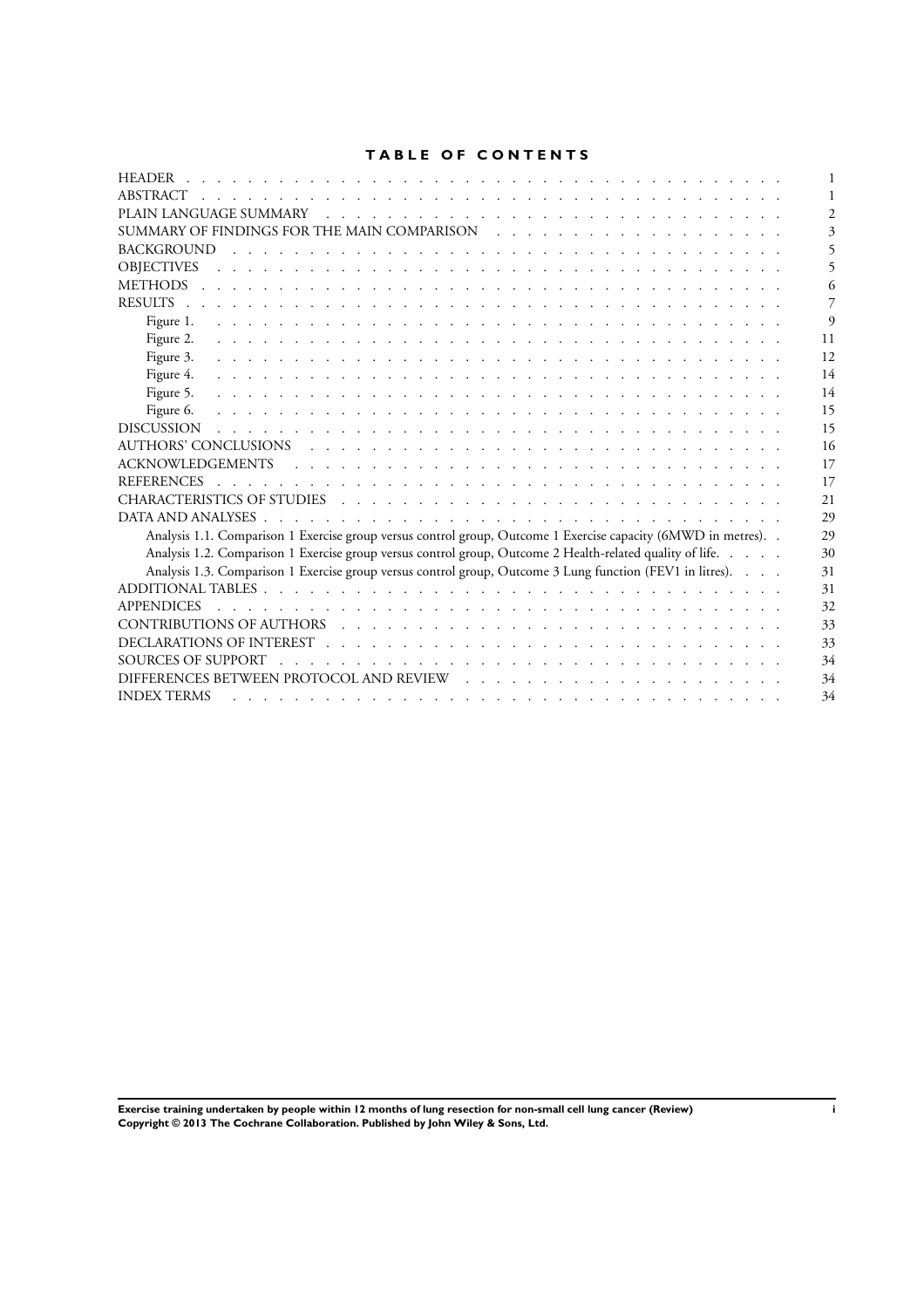**[Intervention Review]**

## **Exercise training undertaken by people within 12 months of lung resection for non-small cell lung cancer**

Vinicius Cavalheri<sup>1</sup>, Fatim Tahirah<sup>1</sup>, Mika Nonoyama<sup>2</sup>, Sue Jenkins<sup>1,3</sup>, Kylie Hill<sup>4</sup>

<sup>1</sup>School of Physiotherapy and Exercise Science, Curtin University, Perth, Australia. <sup>2</sup>Lawrence S. Bloomberg Faculty of Nursing, University of Toronto, Toronto, Canada. <sup>3</sup>Physiotherapy Department, Sir Charles Gairdner Hospital, Perth, Australia. <sup>4</sup>School of Physiotherapy and Exercise Science, Faculty of health Science, Curtin University, Perth, Australia

Contact address: Vinicius Cavalheri, School of Physiotherapy and Exercise Science, Curtin University, Kent Street, Perth, Western Australia, 6102, Australia. v\_cavalheri@hotmail.com. vinicius.cavalher@postgrad.curtin.edu.au.

**Editorial group:** Cochrane Lung Cancer Group. **Publication status and date:** New, published in Issue 7, 2013. **Review content assessed as up-to-date:** 31 July 2013.

**Citation:** Cavalheri V, Tahirah F, Nonoyama M, Jenkins S, Hill K. Exercise training undertaken by people within 12 months of lung resection for non-small cell lung cancer. *Cochrane Database of Systematic Reviews* 2013, Issue 7. Art. No.: CD009955. DOI: 10.1002/14651858.CD009955.pub2.

Copyright © 2013 The Cochrane Collaboration. Published by John Wiley & Sons, Ltd.

## **ABSTRACT**

#### **Background**

Decreased exercise capacity and impairments in health-related quality of life (HRQoL) are common in people following lung resection for non-small cell lung cancer (NSCLC). Exercise training has been demonstrated to confer gains in exercise capacity and HRQoL for people with a range of chronic conditions, including chronic obstructive pulmonary disease and heart failure, as well as in people with cancers such as prostate and breast cancer. A programme of exercise training for people following lung resection for NSCLC may confer important gains in these outcomes. To date, evidence of its efficacy in this population is unclear.

## **Objectives**

The primary aim of this study was to determine the effects of exercise training on exercise capacity in people following lung resection (with or without chemotherapy) for NSCLC. The secondary aims were to determine the effects on other outcomes such as HRQoL, lung function (forced expiratory volume in one second (FEV<sub>1</sub>)), peripheral muscle force, dyspnoea and fatigue as well as feelings of anxiety and depression.

## **Search methods**

We searched the Cochrane Central Register of Controlled Trials (CENTRAL) (*The Cochrane Library* 2013, Issue 2 of 12), MEDLINE (via PubMed) (1966 to February 2013), EMBASE (via Ovid) (1974 to February 2013), SciELO (The Scientific Electronic Library Online) (1978 to February 2013) as well as PEDro (Physiotherapy Evidence Database) (1980 to February 2013).

## **Selection criteria**

We included randomised controlled trials (RCTs) in which study participants with NSCLC, who had recently undergone lung resection, were allocated to receive either exercise training or no exercise training.

**Exercise training undertaken by people within 12 months of lung resection for non-small cell lung cancer (Review) 1 Copyright © 2013 The Cochrane Collaboration. Published by John Wiley & Sons, Ltd.**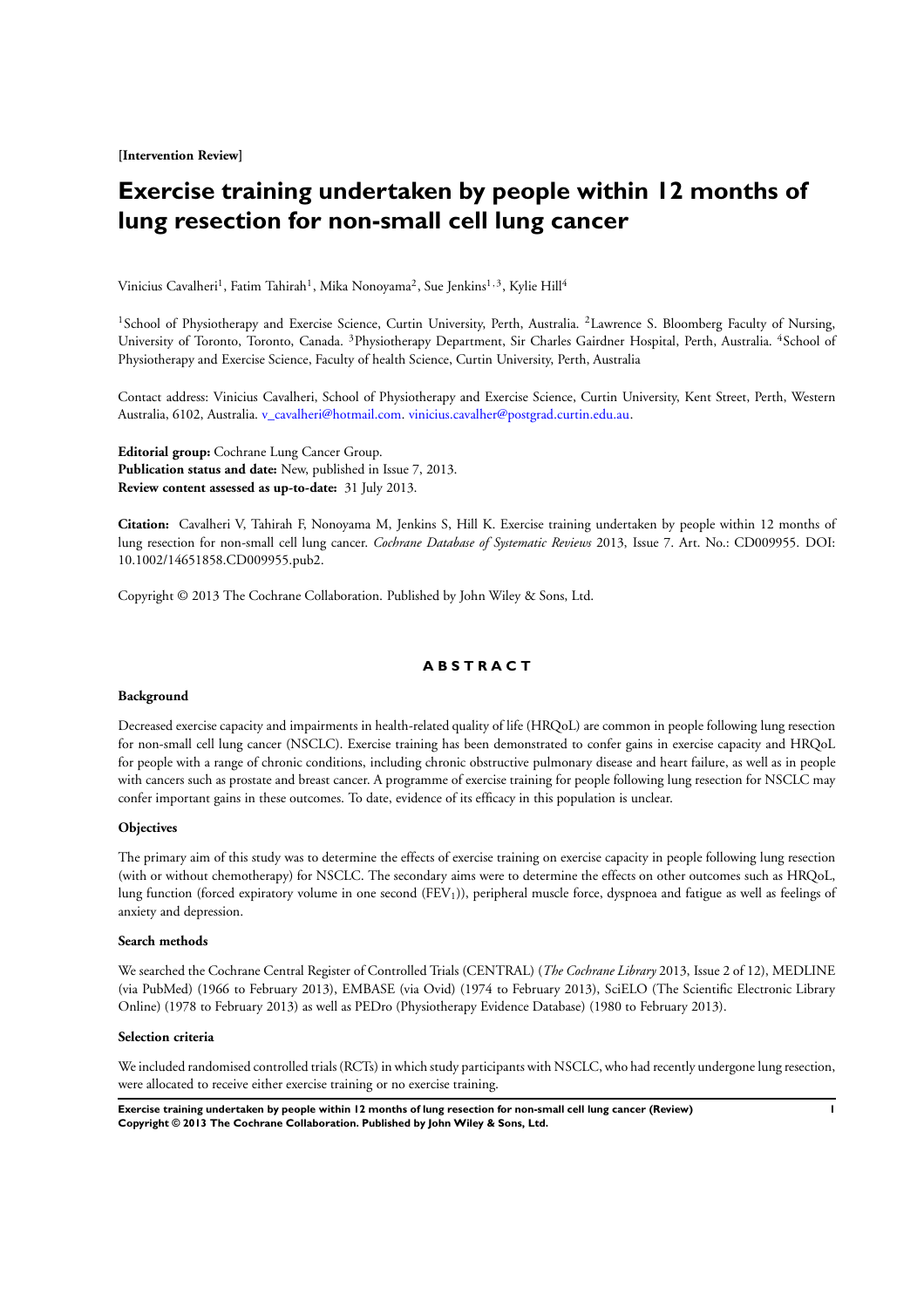#### **Data collection and analysis**

Two review authors screened the studies and identified those for inclusion. Meta-analyses were performed using post-intervention data for those studies in which no differences were reported between the exercise and control group either: (i) prior to lung resection, or (ii) following lung resection but prior to the commencement of the intervention period. Although two studies reported measures of quadriceps force on completion of the intervention period, meta-analysis was not performed on this outcome as one of the two studies demonstrated significant differences between the exercise and control group at baseline (following lung resection).

#### **Main results**

We identified three RCTs involving 178 participants. Three out of the seven domains included in the Cochrane Collaboration's 'seven evidence-based domains' table were identical in their assessment across the three studies (random sequence generation, allocation concealment and blinding of participants and personnel). The domain which had the greatest variation was 'blinding of outcome assessment' where one study was rated at low risk of bias, one at unclear risk of bias and the remaining one at high risk of bias. On completion of the intervention period, exercise capacity as measured by the six-minute walk distance was statistically greater in the intervention group compared to the control group (mean difference (MD) 50.4 m; 95% confidence interval (CI) 15.4 to 85.2 m). No between-group differences were observed in HRQoL (standardised mean difference (SMD) 0.17; 95% CI -0.16 to 0.49) or FEV1 (MD -0.13 L; 95% CI -0.36 to 0.11 L). Differences in quadriceps force were not demonstrated on completion of the intervention period.

## **Authors' conclusions**

The evidence summarised in our review suggests that exercise training may potentially increase the exercise capacity of people following lung resection for NSCLC. The findings of our systematic review should be interpreted with caution due to disparities between the studies, methodological limitations, some significant risks of bias and small sample sizes. This systematic review emphasises the need for larger RCTs.

## **PLAIN LANGUAGE SUMMARY**

#### **Exercise training following lung resection for people with non-small cell lung cancer**

After lung surgery for non-small cell lung cancer (NSCLC), people are less able to exercise and have worse health-related quality of life (HRQoL). Exercise training has been shown to be effective at improving both exercise capacity and HRQoL in people with some chronic lung diseases, such as emphysema and chronic bronchitis, as well as in those with prostate and breast cancer. However, the effects of exercise training in people following lung surgery for NSCLC are unclear.

This review included data from 178 participants in three studies. The overall quality of evidence was poor because of the small number of studies eligible for inclusion as well as limitations in their methodology. Results from our review showed that, after exercise training, exercise capacity was significantly higher in the intervention group compared to the control group (people who did not receive exercise training). However, this review did not show improvements in HRQoL, lung function or the strength of the leg muscles.

Exercise training may improve the exercise capacity of people following lung surgery for NSCLC.

**Exercise training undertaken by people within 12 months of lung resection for non-small cell lung cancer (Review) 2 Copyright © 2013 The Cochrane Collaboration. Published by John Wiley & Sons, Ltd.**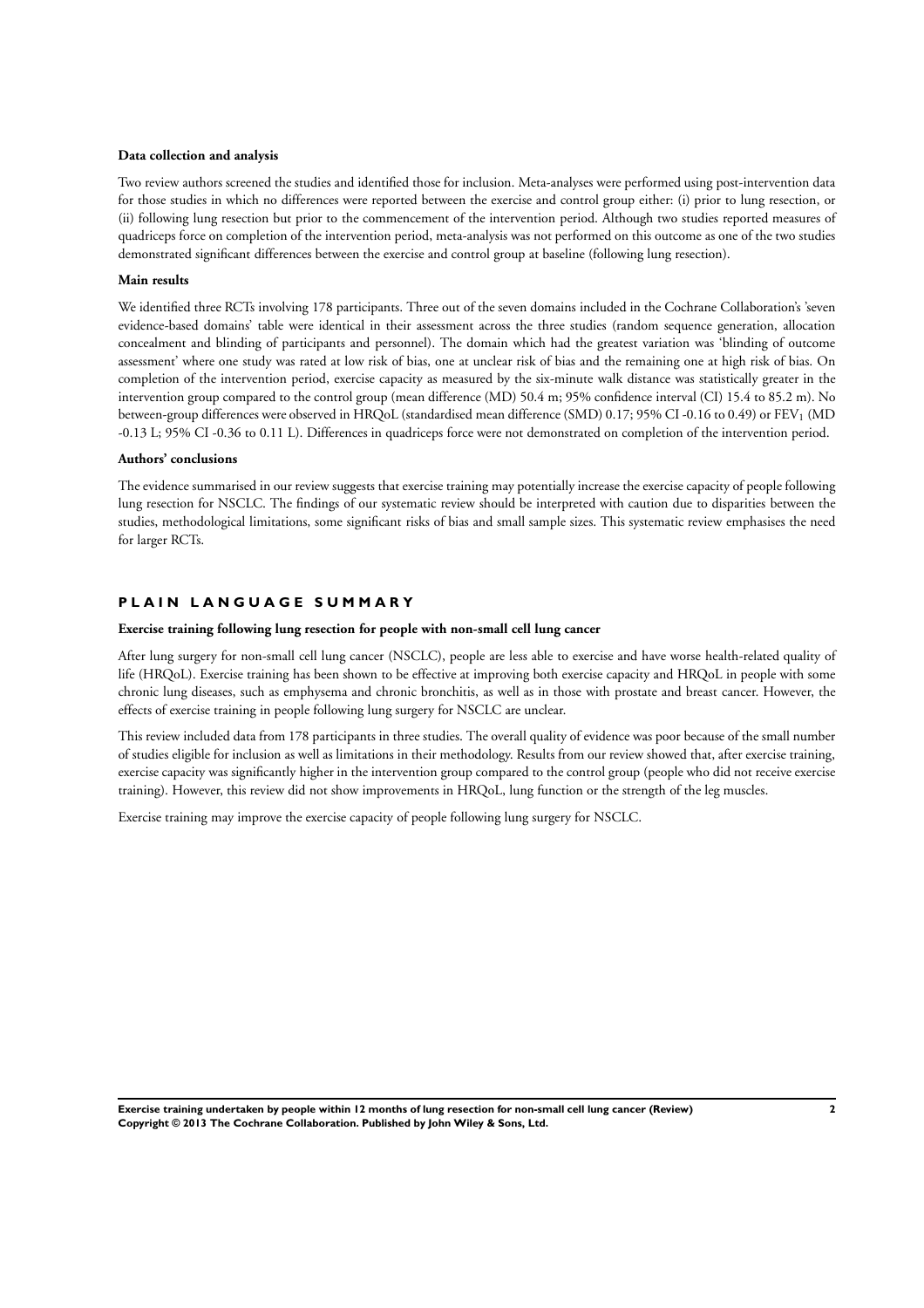| ∟<br>O<br>SUMMARY                                                                    | Exercise training for people following lung resection for<br><b>SUNDINITY</b>                                                                     | non-small cell lung cancer<br><b>NHV NH</b><br>H<br>H<br>H<br>$\propto$<br>0<br>∟                                                                   |                                      | COMPARISON [Explanation]        |                                                                                                                                                                                        |  |
|--------------------------------------------------------------------------------------|---------------------------------------------------------------------------------------------------------------------------------------------------|-----------------------------------------------------------------------------------------------------------------------------------------------------|--------------------------------------|---------------------------------|----------------------------------------------------------------------------------------------------------------------------------------------------------------------------------------|--|
| Intervention: Exercise training                                                      | Patient or population: People following lung resection for non-small cell lung cancer<br>Settings: In-patient or out-patient hospital departments |                                                                                                                                                     |                                      |                                 |                                                                                                                                                                                        |  |
| <b>Outcomes</b>                                                                      | Illustrative comparative risks* (95% CI)                                                                                                          |                                                                                                                                                     | <b>Relative effect</b><br>$(95%$ CI) | No of Participants<br>(studies) | Comments<br>Quality of the evidence<br>(GRADE)                                                                                                                                         |  |
|                                                                                      | Assumed risk                                                                                                                                      | Corresponding risk                                                                                                                                  |                                      |                                 |                                                                                                                                                                                        |  |
|                                                                                      | Control                                                                                                                                           | Exercise training                                                                                                                                   |                                      |                                 |                                                                                                                                                                                        |  |
| Follow-up: 2 to 3 months<br>6-minute walk distance<br>Exercise capacity              | across<br>The mean exercise ca-<br>control groups from<br>448 to 491 metres<br>pacity ranged                                                      | The mean exercise ca-<br>pacity in the intervention<br>$(15.45 to 85.24$ higher)<br>50.35 higher<br>groups was                                      |                                      | (3 studies)<br>139              | $\bigcirc$<br>low <sup>1,2</sup>                                                                                                                                                       |  |
| Follow-up: 2 to 3 months<br>Health-related quality of<br>≝                           | groups<br>The mean health-related<br>quality of life ranged<br>across control<br>42.2 to 73.1<br>from                                             | quality of life in the inter-<br>0.49<br>The mean health-related<br>vention groups was<br>$\overline{c}$<br>$(0.16$ lower<br>0.17 higher<br>higher) |                                      | (3 studies)<br>147              | ©<br>⊕⊕<br>low <sup>1,2</sup>                                                                                                                                                          |  |
| Follow-up: 2 to 3 months<br>Spirometry (FEV <sub>1</sub> in litres)<br>Lung function | tion ranged across con-<br>func-<br>mean lung<br>2.00 to 2.06 litres<br>trol groups from<br>)<br>그                                                | in the intervention groups<br>The mean lung function<br>$(0.36$ lower to $0.11$<br>higher)<br>$0.13$ lower<br>was                                   |                                      | (2 studies)<br>89               | $\bigcirc$<br>low <sup>1,2</sup>                                                                                                                                                       |  |
| CI: Confidence interval;                                                             | assumed risk in the comparison group and the relative effect of the intervention (and its 95% CI).                                                |                                                                                                                                                     |                                      |                                 | *The basis for the assumed risk (e.g. the median control group risk across studies) is provided in footnotes. The corresponding risk (and its 95% confidence interval) is based on the |  |

**Exercise training undertaken by people within 12 months of lung resection for non-small cell lung cancer (Review) 3 Copyright © 2013 The Cochrane Collaboration. Published by John Wiley & Sons, Ltd.**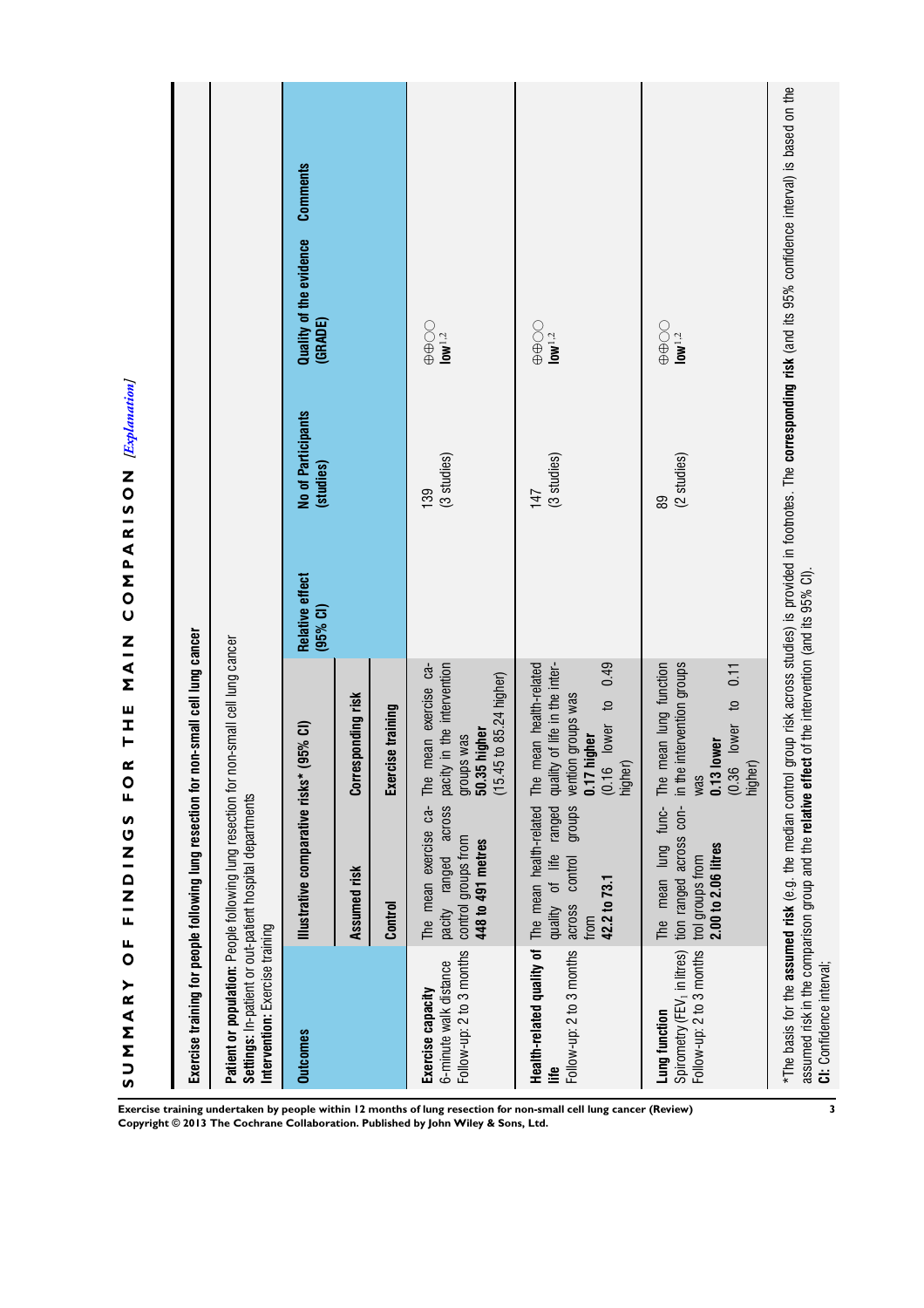| Low quality: Further research is very likely to have an important impact on our confidence in the estimate of effect and is likely to change the estimate.<br>Moderate quality: Further research is likely to have an important impact on our confidence in the estimate of effect and may change the estimate.<br>High quality: Further research is very unlikely to change our confidence in the estimate of effect.<br>Very low quality: We are very uncertain about the estimate. |                                                                                               |
|---------------------------------------------------------------------------------------------------------------------------------------------------------------------------------------------------------------------------------------------------------------------------------------------------------------------------------------------------------------------------------------------------------------------------------------------------------------------------------------|-----------------------------------------------------------------------------------------------|
| GRADE Working Group grades of evidence                                                                                                                                                                                                                                                                                                                                                                                                                                                | Some significant risk of bias across the studies<br>$2$ Small sample sizes across the studies |

 $\overline{a}$ 

**Exercise training undertaken by people within 12 months of lung resection for non-small cell lung cancer (Review) 4 Copyright © 2013 The Cochrane Collaboration. Published by John Wiley & Sons, Ltd.**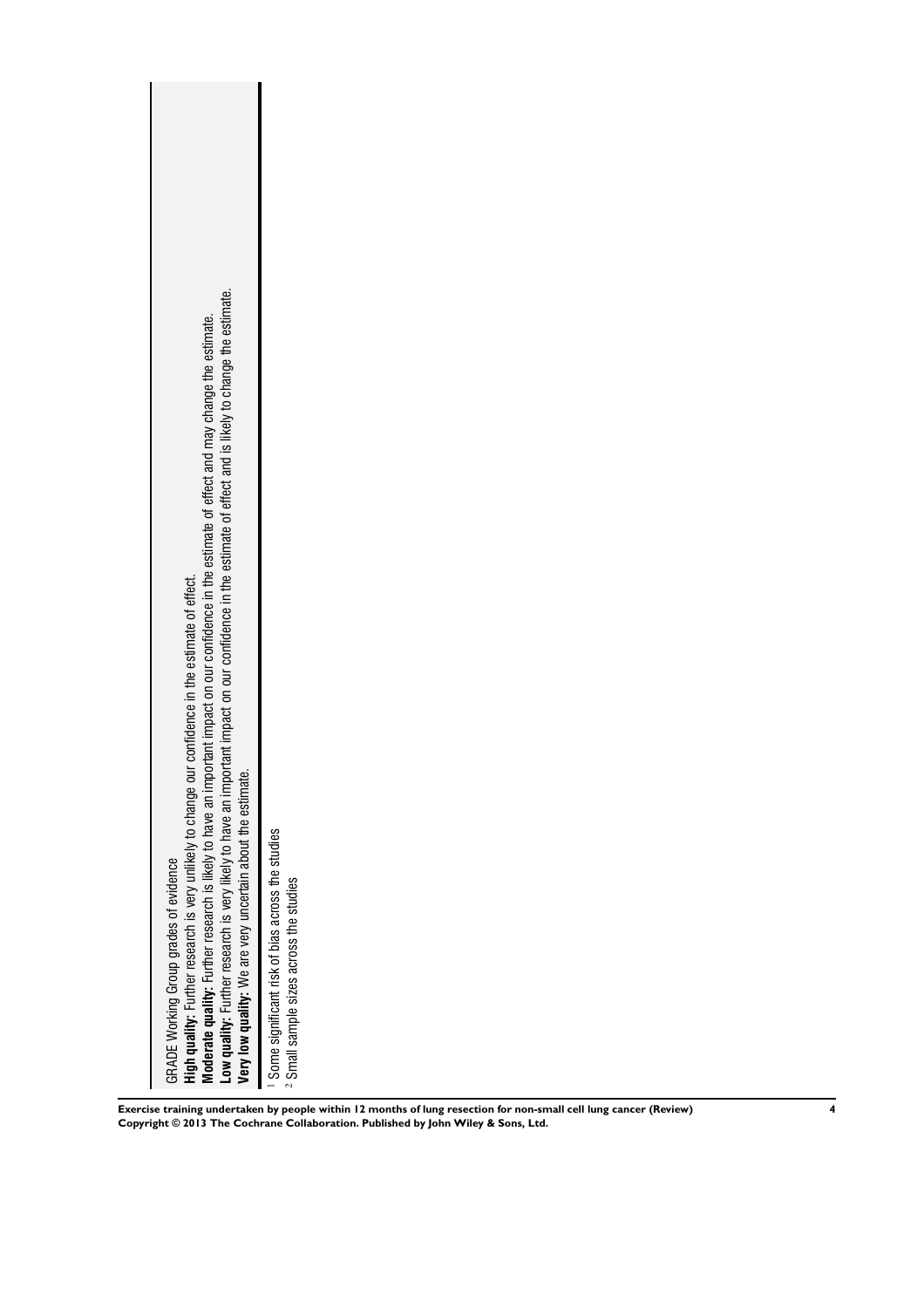## **BACKGROUND**

## **Description of the condition**

Lung cancer is an important problem worldwide. Data from 2008 indicate that lung cancer is the most commonly diagnosed cancer in men and the fourth most commonly diagnosed cancer in women (Ferlay 2010; Jemal 2008). Mortality from lung cancer is high with a five-year survival of 14%, making it the leading cause of death from malignancy in developed countries such as Australia (AIHW 2010), the United States of America (USA) (Jemal 2008) and the United Kingdom (UK) (Office for National Statistics 2009). Non-small cell lung cancer (NSCLC) is the most common lung cancer, accounting for approximately 85% of all cases (Sher 2008). Survival from NSCLC is considerably better than for small cell lung cancer (SCLC). Approximately 40% of people with NSCLC who undergo complete lung resection of the primary tumour survive five years (Danish Lung Cancer Registry 2009). In contrast, for people with SCLC metastasis is common at the time of diagnosis and lung resection is rarely an option. Thus the median survival ranges from 313 to 388 days (Suzuki 2011). Since the early 2000s, there has been an increased interest in outcomes other than survival for people diagnosed with NSCLC. Notably, people with this condition who require lung resection perceive physical debility as a far more important and undesirable outcome than pulmonary complications such as lung collapse and pneumonia (Cykert 2000). Earlier work has demonstrated impaired exercise capacity in people with lung cancers (Jones 2007). The reasons are likely to be multifactorial. Tumours in the lungs are thought to disrupt pulmonary mechanics and gas exchange (Travers 2008), resulting in weight loss, anorexia, anaemia, protein catabolism and muscle wasting (Baracos 2010; Murphy 2010). Dyspnoea and fatigue are also common and are likely to result in the adoption of a sedentary lifestyle (O'Driscoll 1999), which serves to further compromise exercise capacity because of skeletal muscle and cardiovascular deconditioning. Treatment for lung cancer compounds the decrements in exercise capacity. Compared with pre-operative measures, the peak rate of oxygen uptake (VO<sub>2</sub>peak) has been shown to be reduced by  $13\%$ and 28% six months following lobectomy and pneumonectomy, respectively (Nezu 1998). Adjuvant therapy such as chemotherapy initiates a 'deconditioning storm' that further reduces the capacity to deliver or utilise oxygen and metabolic substrate during exercise, thereby contributing to exercise intolerance (Jones 2008a). Another important outcome for people with lung cancer is healthrelated quality of life (HRQoL). At the time of diagnosis, people with lung cancer present with impaired HRQoL and considerable psychological distress, such as feelings of anxiety and depression (Dagnelie 2007; Sugimura 2006). People who have undergone lung resection have been shown to have short-term (four months) and long-term (four years) impairments in HRQoL. These impairments were of similar magnitude to those reported by people who have undergone coronary bypass grafting (Myrdal 2003). Aoki 2007 demonstrated that HRQoL scores did not differ significantly at three or 12 months between groups who underwent either video-assisted thoracoscopic or open surgery .

## **Description of the intervention**

Exercise training was the intervention for this systematic review. Training included aerobic or strengthening (resistance) exercise. Preliminary data have shown that supervised exercise training is feasible, safe and may confer benefits in exercise capacity (Cesario 2007; Jones 2008; Schneider 2007; Spruit 2006) and HRQoL (Jones 2008) for people following lung resection for NSCLC.

## **How the intervention might work**

The role of exercise training is well established in many chronic respiratory conditions, including chronic obstructive pulmonary disease (COPD) (Lacasse 2006), interstitial lung disease (Holland 2008) and asthma (Chandratilleke 2012). There is especially strong evidence for people with COPD. In this population, Cochrane reviews have shown that exercise training improves exercise capacity and HRQoL (Lacasse 2006; Puhan 2011), as well as reducing symptoms of dyspnoea and fatigue (Lacasse 2006). There is also evidence to suggest a reduction in healthcare utilisation and a survival benefit (Lacasse 2006; Puhan 2011). The mechanisms underlying improvements in exercise capacity and reductions in dyspnoea on exertion relate to a reduction in exercise-induced lactic acidosis due to improved skeletal muscle oxidative capacity (Casaburi 1991; Maltais 1996). Previous studies have shown that exercise training confers gains in fatigue and HRQoL in people with other forms of cancer, such as prostate and breast cancer (Schwartz 2001; Segal 2009). We hypothesise that exercise training will also be effective in people following treatment for lung cancer.

#### **Why it is important to do this review**

The results of this study have the capacity for an immediate and direct impact on clinical practice. If exercise training is shown to be effective for people following lung resection for NSCLC, it will provide a strong evidence base to promote referral to existing pulmonary rehabilitation programmes. This review will also identify the strengths and limitations of the studies in this area, as well as gaps in the literature. Therefore, the results will be of use when designing future randomised controlled trials (RCTs) to determine the effect of exercise training in this population.

## **OBJECTIVES**

**Exercise training undertaken by people within 12 months of lung resection for non-small cell lung cancer (Review) 5 Copyright © 2013 The Cochrane Collaboration. Published by John Wiley & Sons, Ltd.**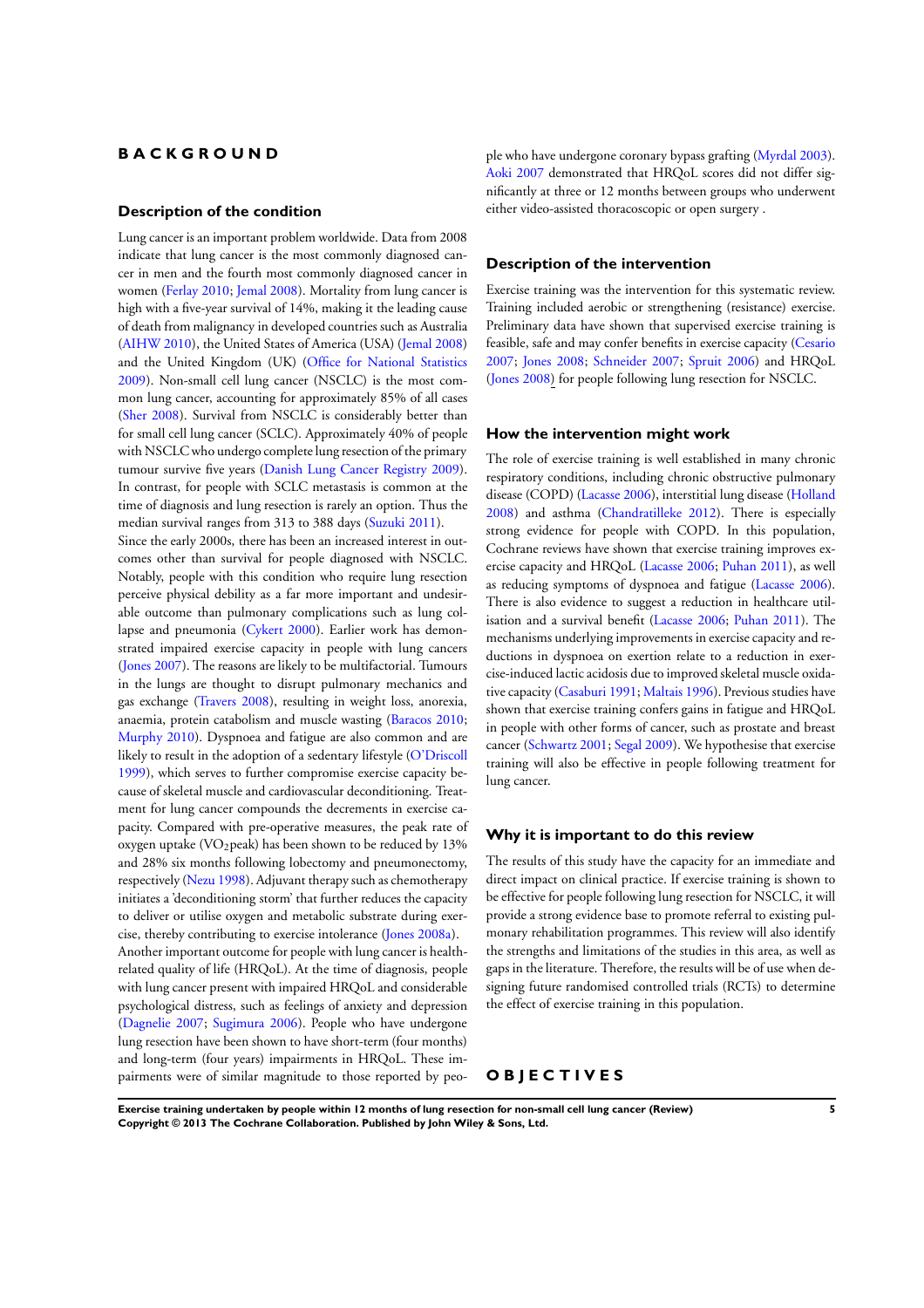The primary aim of this study was to determine the effects of exercise training on exercise capacity in people following lung resection (with or without chemotherapy) for NSCLC. The secondary aims were to determine the effects on other outcomes such as HRQoL, lung function (forced expiratory volume in one second  $(FEV_1)$ ), peripheral muscle force, dyspnoea and fatigue as well as feelings of anxiety and depression.

## **METHODS**

## **Criteria for considering studies for this review**

## **Types of studies**

This review included RCTs in which the study participants were allocated to receive either exercise training or no exercise training following lung resection for NSCLC. Studies and abstracts published in any language were eligible for inclusion.

### **Types of participants**

Inclusion criteria comprised participants following lung resection for NSCLC, performed via video-assisted thoracoscopic surgery (VATS) or thoracotomy, with or without induction or adjuvant chemotherapy. We included study participants who had undergone lung resection via either approach because earlier work (Gopaldas 2010) has demonstrated that important outcomes such as short-term mortality, length of hospital stay and hospitalisation costs were similar between these groups. This is despite the fact that people who undergo resection via VATS or thoracotomy differ in terms of pain and shoulder dysfunction (Landreneau 1993). Participants who had undergone resections of any type (that is, wedge resection, segmentectomy, lobectomy or pneumonectomy) were eligible for inclusion. However, study participants were excluded if they had received treatment that aimed only at palliation following diagnosis, or had an anticipated survival following diagnosis of less than 12 months. People with SCLC were excluded from this review because metastasis is common at the time of diagnosis and the median survival is usually less than 12 months.

#### **Types of interventions**

The intervention comprised exercise training of any type (aerobic exercise, resistance exercise, respiratory muscle training or any combination) started within 12 months of lung resection. Training sessions could be supervised or unsupervised, or a combination of both. Characteristics of the training programme, such as intensity, frequency, duration, type, adherence and extent of supervision, were recorded where possible. Any adverse events were also documented. Control groups received usual care with either no exercise training or only instructions pertaining to exercise training.

#### **Types of outcome measures**

#### **Primary outcomes**

The primary outcome was any measure of exercise capacity including VO2peak and the six-minute walk distance (6MWD).

## **Secondary outcomes**

1. HRQoL (e.g. the Medical Outcomes Study Short Form 36 General Health Survey (SF-36), the European Organization for Research and Treatment of Cancer Quality of Life Questionnaire core 30 (EORTC-C30) and the St. George's Respiratory Questionnaire (SGRQ)).

2. Force-generating capacity of peripheral muscles (e.g. measures of upper and lower limb muscle strength).

3. Pressure-generating capacity of respiratory muscles (e.g. maximal inspiratory and expiratory pressures).

4. Dyspnoea (e.g. the Borg category ratio scale) or functional limitation during daily life resulting from dyspnoea (e.g. the Medical Research Council dyspnoea scale).

5. Fatigue (e.g. the Functional Assessment of Chronic Illness Therapy - Fatigue Subscale).

6. Feelings of anxiety and depression (e.g. the Hospital Anxiety and Depression scale).

7. Lung function (e.g. volumes, flows and diffusing capacity). 8. Mortality.

9. Development of a post-operative pulmonary complication (only for studies that initiated the exercise training programme prior to discharge from hospital following surgery).

## **Search methods for identification of studies**

#### **Electronic searches**

Trials were identified from electronic bibliographic databases including:

1. the Cochrane Central Register of Controlled Trials

(CENTRAL) (*The Cochrane Library* 2013, Issue 2 of 12);

2. MEDLINE (via PubMed) (1966 to February 2013);

3. EMBASE (via Ovid) (1974 to February 2013);

4. SciELO (The Scientific Electronic Library Online) (1978 to February 2013); and

5. PEDro (Physiotherapy Evidence Database) (1980 to February 2013).

The search strategies that were used for MEDLINE and CEN-TRAL are presented in Appendix 1 and Appendix 2, respectively. The strategy was adapted for use in the other databases.

We also handsearched abstracts from scientific meetings of the American Thoracic Society, the European Respiratory Society and the Thoracic Society of Australia and New Zealand (2002 to February 2013).

**Exercise training undertaken by people within 12 months of lung resection for non-small cell lung cancer (Review) 6 Copyright © 2013 The Cochrane Collaboration. Published by John Wiley & Sons, Ltd.**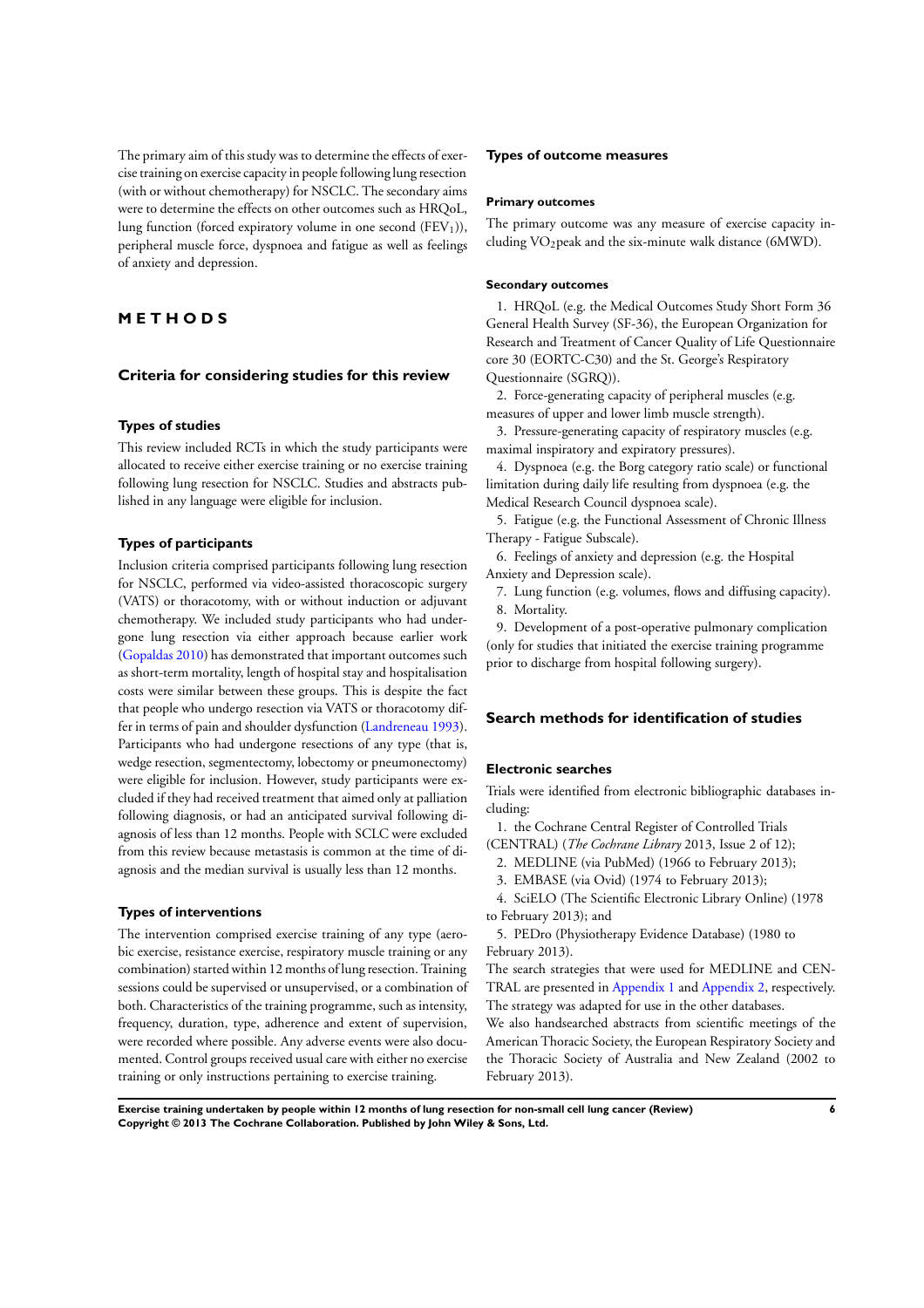## **Searching other resources**

Reference lists of all primary studies and review articles were screened for additional references. Authors of identified trials were contacted and asked to identify further published and unpublished studies.

## **Data collection and analysis**

## **Selection of studies**

Two review authors (VC and FT) independently examined the titles and abstracts of all studies identified using the search strategy to determine eligibility for inclusion. The decisions of the two review authors were recorded and disagreements were resolved by discussion.

#### **Data extraction and management**

Two review authors (VC and FT) extracted data using a standardised form. Disagreements were resolved by discussion or, where necessary, by a third review author (KH). Once consensus was reached, data were entered into the software (Review Manager 5.1 (RevMan 2011)) by the first review author (VC). Data included details of the studies, characteristics of the participants and the results. Where applicable, the authors of the included studies were asked to verify the data and provide details of missing data.

#### **Assessment of risk of bias in included studies**

The risk of bias for included studies was assessed as high, low or unclear, with the last category indicating either a lack of information or uncertainty regarding the potential for bias. We used the Cochrane Collaboration's 'seven evidence-based domains' tables (random sequence generation, allocation concealment, blinding of participants, blinding of outcome assessment, incomplete outcome data, selective reporting and other possible sources of bias). Disagreements were resolved by discussion or, where necessary, by a third review author (KH). We contacted study authors to seek clarification on issues pertaining to bias.

## **Measures of treatment effect**

No dichotomous outcomes have been included in the analysis. The mean differences (MD) and standardised mean differences (SMD) together with their corresponding 95% confidence intervals (CIs) were calculated for continuous outcomes. MD was calculated for exercise capacity (6MWD) and lung function ( $FEV<sub>1</sub>$ ). SMD was calculated for HRQoL as this outcome was measured using questionnaires with different scale directions. For the SF-36 and the EORTC-C30, higher scores indicate less limitation whereas for the SGRQ higher scores indicate more limitation. In order to pool these data, the mean scores of the SGRQ were subtracted from

the maximum possible value for its scale (100). Therefore, in this review, higher scores for HRQoL indicate less limitation.

## **Dealing with missing data**

We contacted the authors of all included studies to obtain missing data.

#### **Assessment of heterogeneity**

Heterogeneity and the extent of inconsistency between studies were assessed by visual inspection of the forest plots, the Chi<sup>2</sup> test and using the  $I^2$  statistic.

## **Assessment of reporting biases**

In order to reduce publication bias, we conducted a comprehensive literature search that encompassed published and unpublished studies as well as trials registries. As the number of studies included in this review was less than 10, funnel plots were not generated.

## **Data synthesis**

We used Review Manager 5.1 to conduct the statistical analyses and generate forest plots (RevMan 2011). Initially, a randomeffects model was used for calculating summary estimates. As the studies were found to be homogeneous, a fixed-effect model was applied. The results of homogeneous studies were meta-analysed using the inverse variance DerSimonian and Laird method (DerSimonian 1986). Where data aggregation was not possible, a narrative discussion of the study results was undertaken.

A GRADE 'Summary of findings' table (Atkins 2004; Guyatt 2008) was created in order to interpret findings. This was achieved by exporting data from RevMan 5.1, preparing the table, and importing it back into RevMan. The outcomes that were included in the 'Summary of findings' table were (i) 6MWD; (ii) HRQoL (SF-36, EORTC-C30 or the SGRQ) and (iii) lung function (FEV<sub>1</sub>). Outcomes expressed as numerical data were edited using the 'summary of findings' screen. We assessed the quality of evidence for each outcome by downgrading or upgrading evidence in accordance with the GRADE criteria. Assumed risk for these outcomes was calculated using the post-intervention values across control groups. The corresponding risk (and 95% CI) for these outcomes was expressed as the mean difference (MD) or standardised mean difference (SMD) of the post-intervention values measured in the intervention group minus the assumed risk.

## **RESULTS**

## **Description of studies**

**Exercise training undertaken by people within 12 months of lung resection for non-small cell lung cancer (Review) 7 Copyright © 2013 The Cochrane Collaboration. Published by John Wiley & Sons, Ltd.**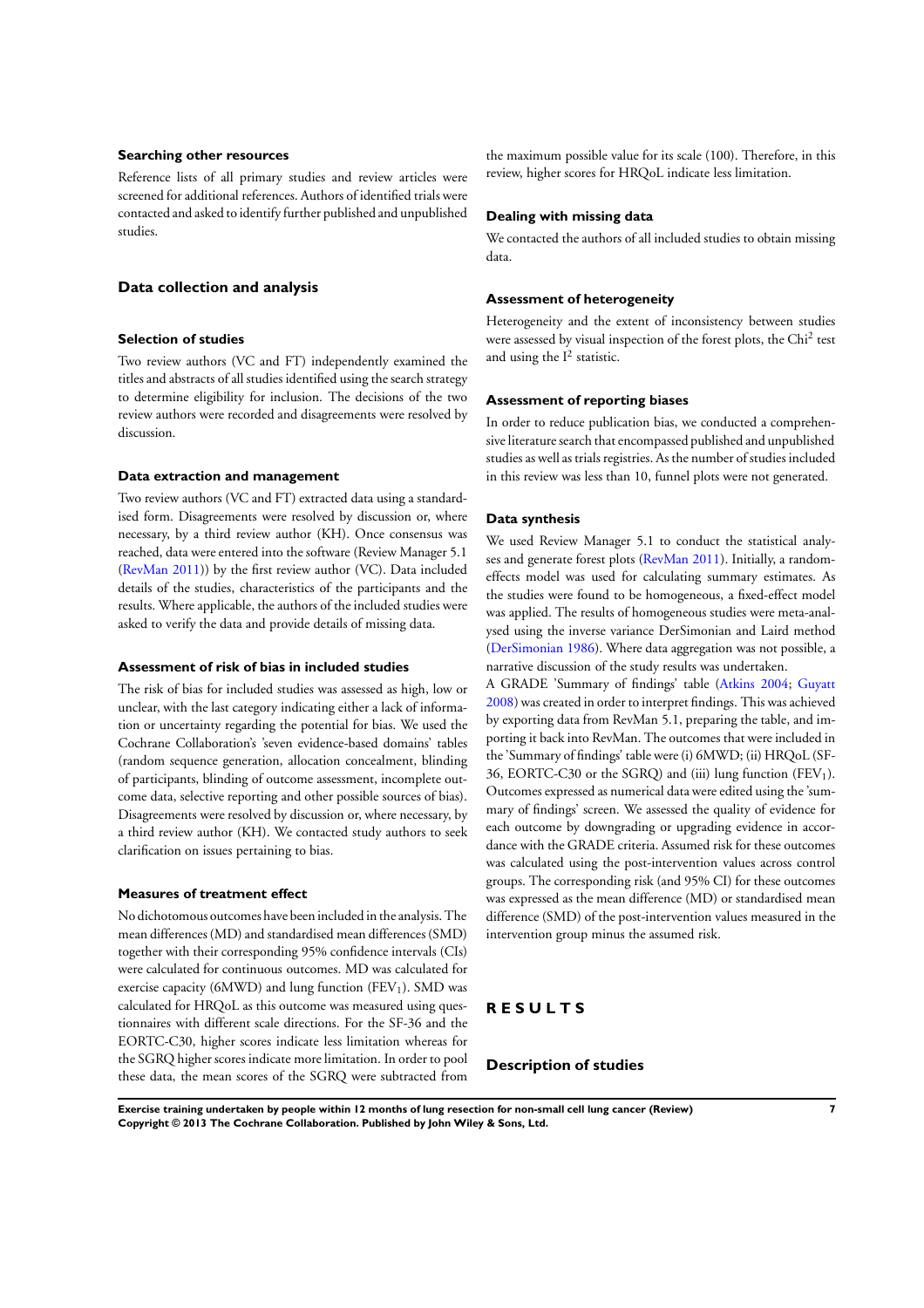See: Characteristics of included studies; Characteristics of excluded studies. Refer to Characteristics of included studies and Characteristics of excluded studies for complete details of studies which were classified as included or excluded.

## **Results of the search**

The search of all the databases in February 2013 yielded a total of 459 records: 73 from CENTRAL; 297 from MEDLINE; 76 from EMBASE; 10 from PEDro and three from ScIELO. After removing duplicates the total was 399. We excluded 362 based on the title and abstract and assessed 37 full texts and conference abstracts for eligibility. We excluded 34 studies as they did not meet the review criteria ( $n = 31$ ), were conference abstracts of included studies  $(n = 2)$  or the authors did not reply to several contact attempts  $(n = 1)$ . We were able to contact the authors of the three studies eligible for this review (two full texts and one conference abstract) to obtain missing data (Figure 1).

**Exercise training undertaken by people within 12 months of lung resection for non-small cell lung cancer (Review) 8 Copyright © 2013 The Cochrane Collaboration. Published by John Wiley & Sons, Ltd.**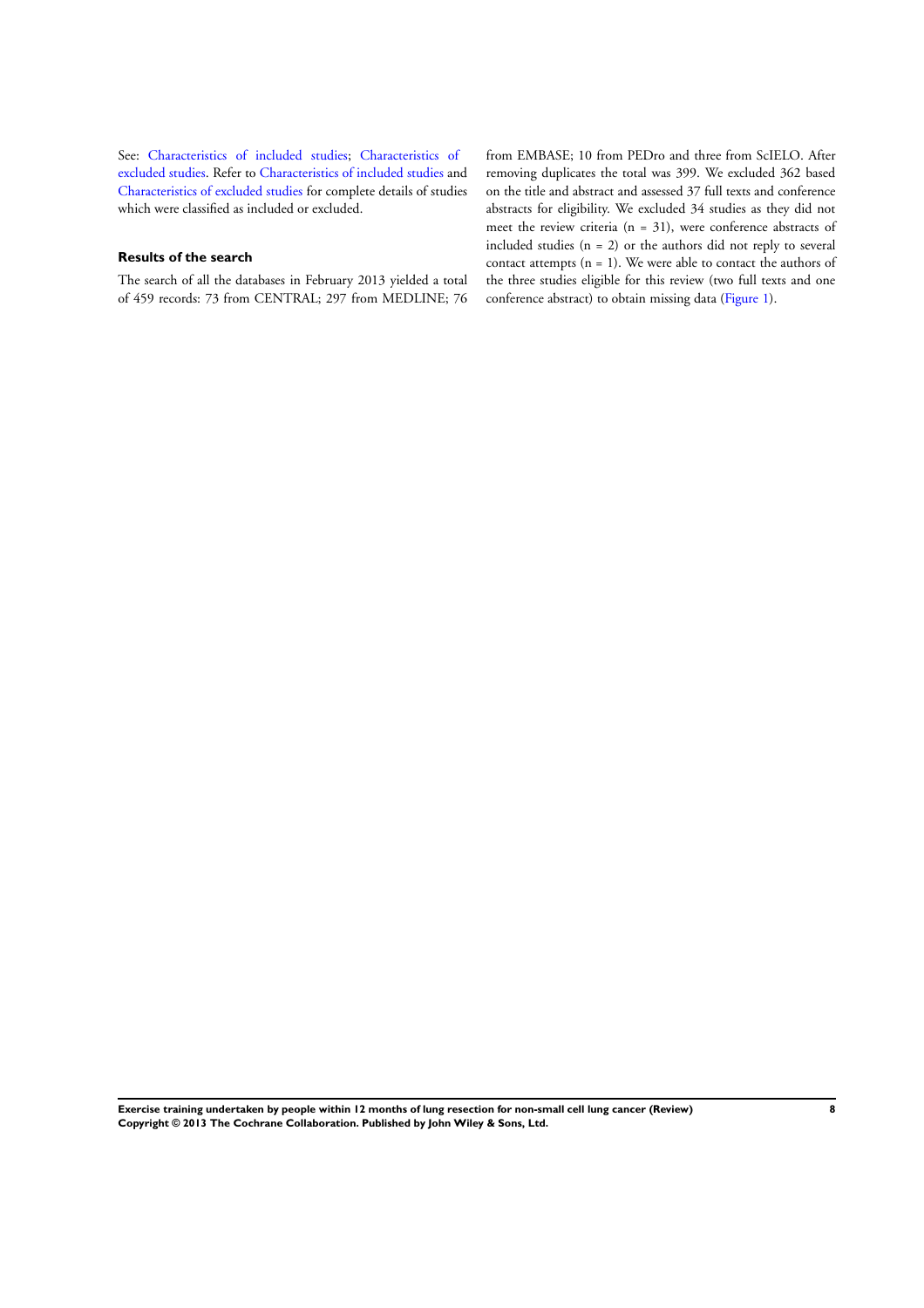



**Exercise training undertaken by people within 12 months of lung resection for non-small cell lung cancer (Review) 9 Copyright © 2013 The Cochrane Collaboration. Published by John Wiley & Sons, Ltd.**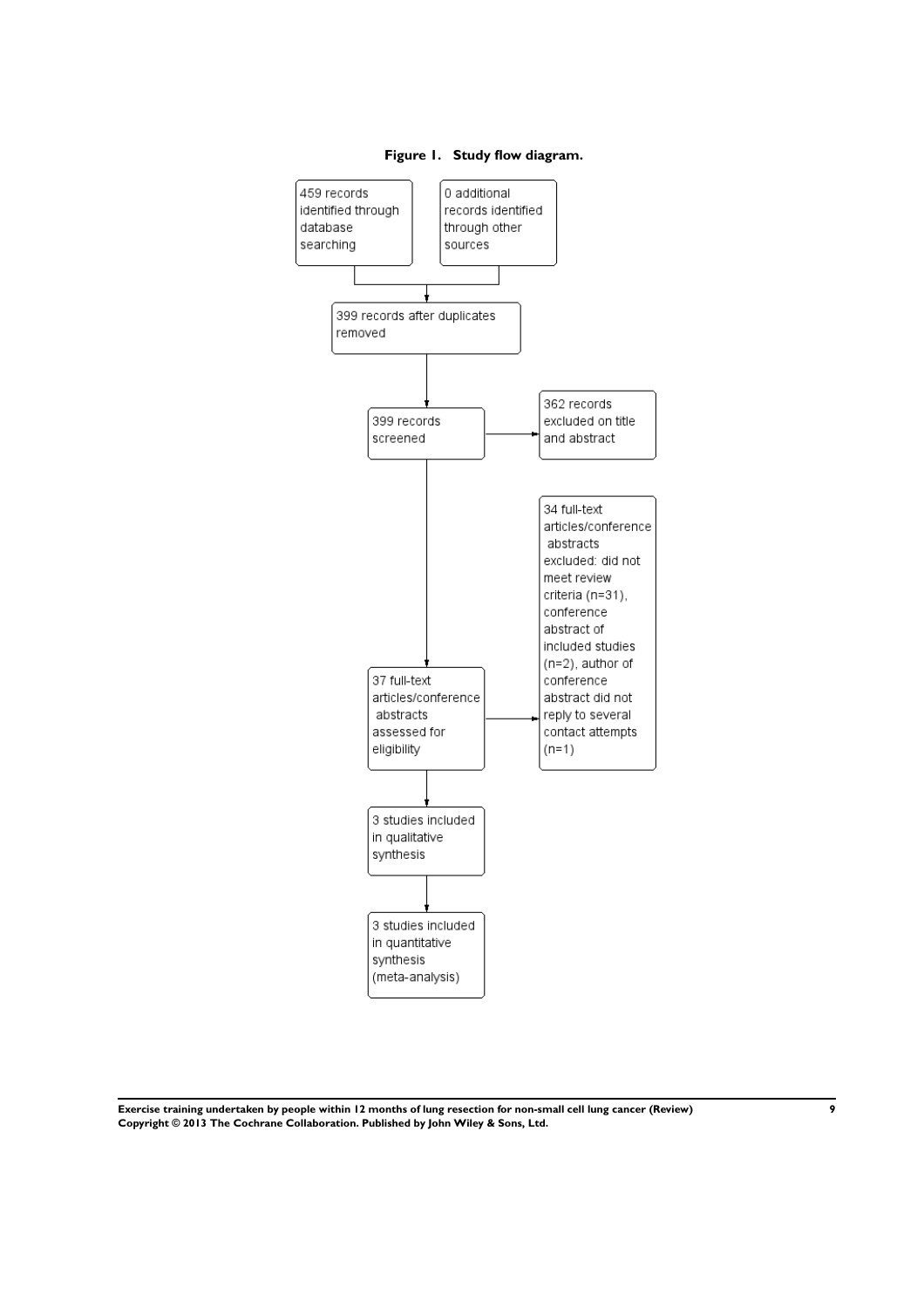## **Included studies**

Refer to Characteristics of included studies.

## **Study**

This review comprised three RCTs involving 178 participants ( Arbane 2011; Brocki 2010; Stigt 2013).

## **Population**

The three studies included only participants with NSCLC following lung resection. The sample size of the included studies ranged from 49 to 78 with the mean age of the participants ranging from 58 to 65 years. Of the 178 participants, 112 (63%) were male and 66 (37%) were female.

## **Setting**

The studies were based in the UK, Denmark and the Netherlands (Characteristics of included studies). One study is yet to be published (Brocki 2010) and the other two were published in 2011 and 2013, respectively.

## **Intervention**

There was considerable variation in the type, frequency and intensity of the exercise programmes that were investigated. They varied from twice-daily inpatient exercise for five days plus 12 weeks of home-based exercises (Arbane 2011) to out-patient programmes that started four weeks after hospital discharge and were conducted twice a week for 12 weeks (Brocki 2010; Stigt 2013).

Exercise capacity and HRQoL were the only outcomes that were reported in all three studies. Quadriceps force was reported in one study (Arbane 2011). The studies by Brocki 2010 and Stigt 2013 reported lung function as an outcome. Post-operative complications were reported as an outcome in only one study (Arbane 2011).

Control groups received usual care that was comprised of routine out-patient appointments, pain medication prescription (Arbane 2011; Stigt 2013), phone calls (Arbane 2011) as well as instructions regarding exercise (Brocki 2010).

## **Excluded studies**

Of the 37 studies for which the full texts were reviewed, 34 were excluded for the following reasons: (i) lack of randomisation (18 studies); (ii) investigated the role of exercise training started before lung resection (six studies); (iii) an intervention other than exercise training (five studies); (iv) conference abstracts of included studies (two abstracts) and (v) mixed population with few participants (n = 7) who underwent lung resection for NSCLC. Two additional studies were excluded as the authors: (i) were unable to provide the specific data needed for this review (one study) and (ii) did not reply to several contact attempts to obtain the specific data needed for this review (one abstract). These reasons are summarised in Characteristics of excluded studies.

## **Risk of bias in included studies**

Three out of the seven domains included in the Cochrane Collaboration's 'seven evidence-based domains' table were identical across the three studies (random sequence generation, allocation concealment and blinding of participants and personnel). None of the studies reported blinding participants or personnel and the domain which had the greatest variation was 'blinding of outcome assessment' where one study was rated at low risk of bias (Brocki 2010), one at unclear risk of bias (Stigt 2013) and the remaining one at high risk of bias (Arbane 2011). Intention-to-treat analysis was only reported by Brocki 2010. Further details can be found in the section titled Characteristics of included studies as well as in Figure 2 and Figure 3.

**Exercise training undertaken by people within 12 months of lung resection for non-small cell lung cancer (Review) 10 Copyright © 2013 The Cochrane Collaboration. Published by John Wiley & Sons, Ltd.**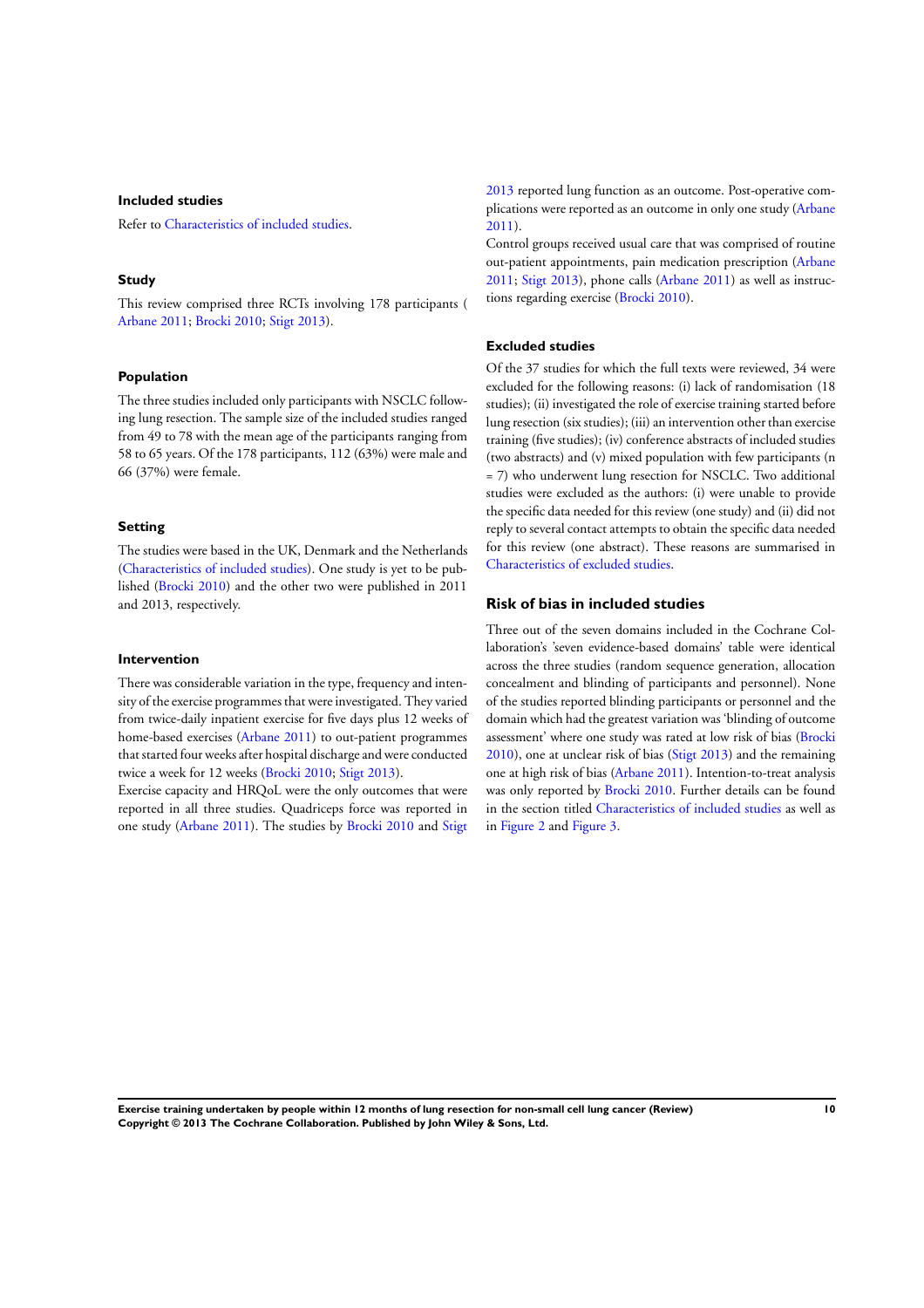## **Figure 2. Risk of bias graph: review authors' judgements about each risk of bias item presented as percentages across all included studies.**



**Exercise training undertaken by people within 12 months of lung resection for non-small cell lung cancer (Review) 11 Copyright © 2013 The Cochrane Collaboration. Published by John Wiley & Sons, Ltd.**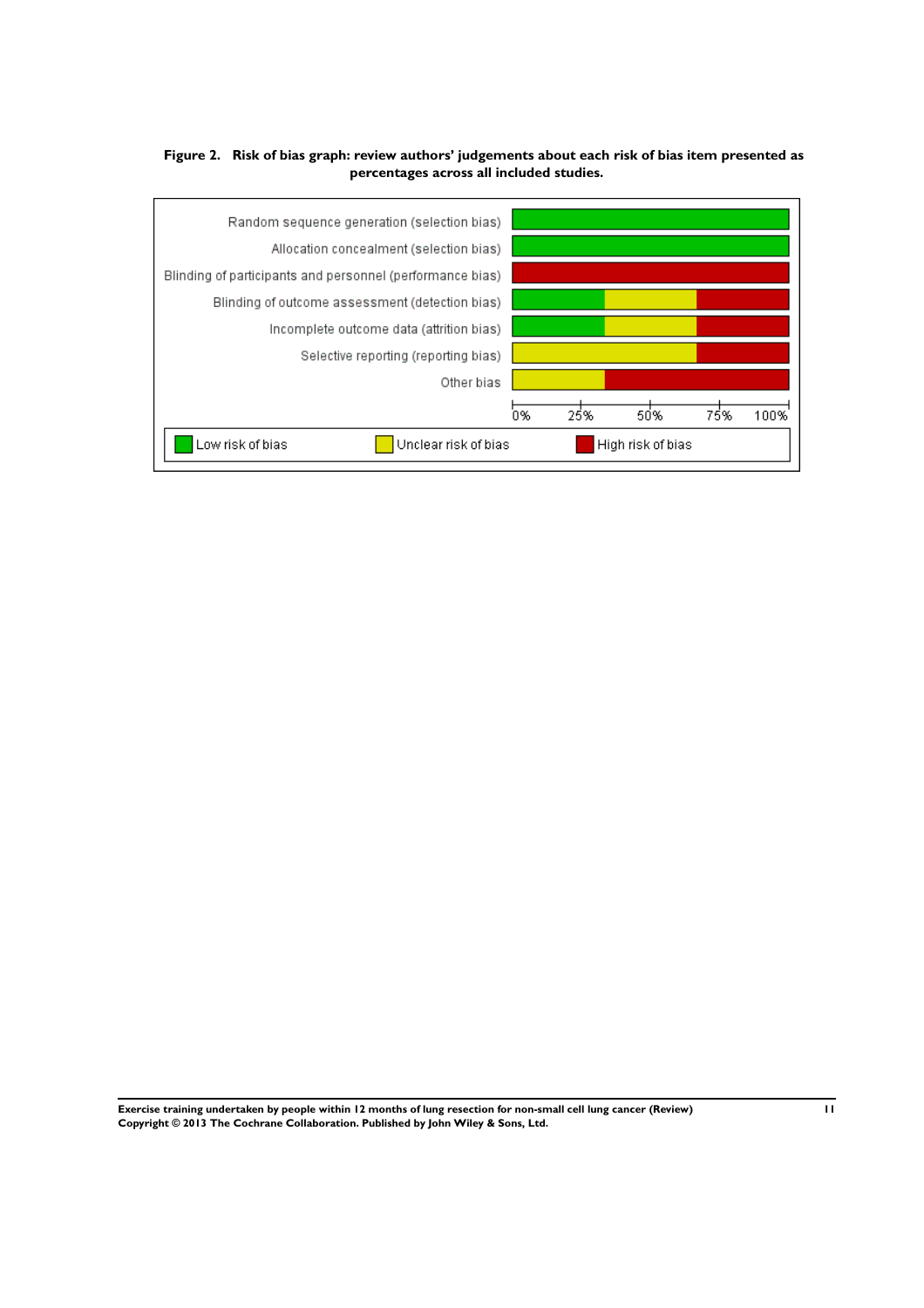

**Figure 3. Risk of bias summary: review authors' judgements about each risk of bias item for each included study.**

**Exercise training undertaken by people within 12 months of lung resection for non-small cell lung cancer (Review) 12 Copyright © 2013 The Cochrane Collaboration. Published by John Wiley & Sons, Ltd.**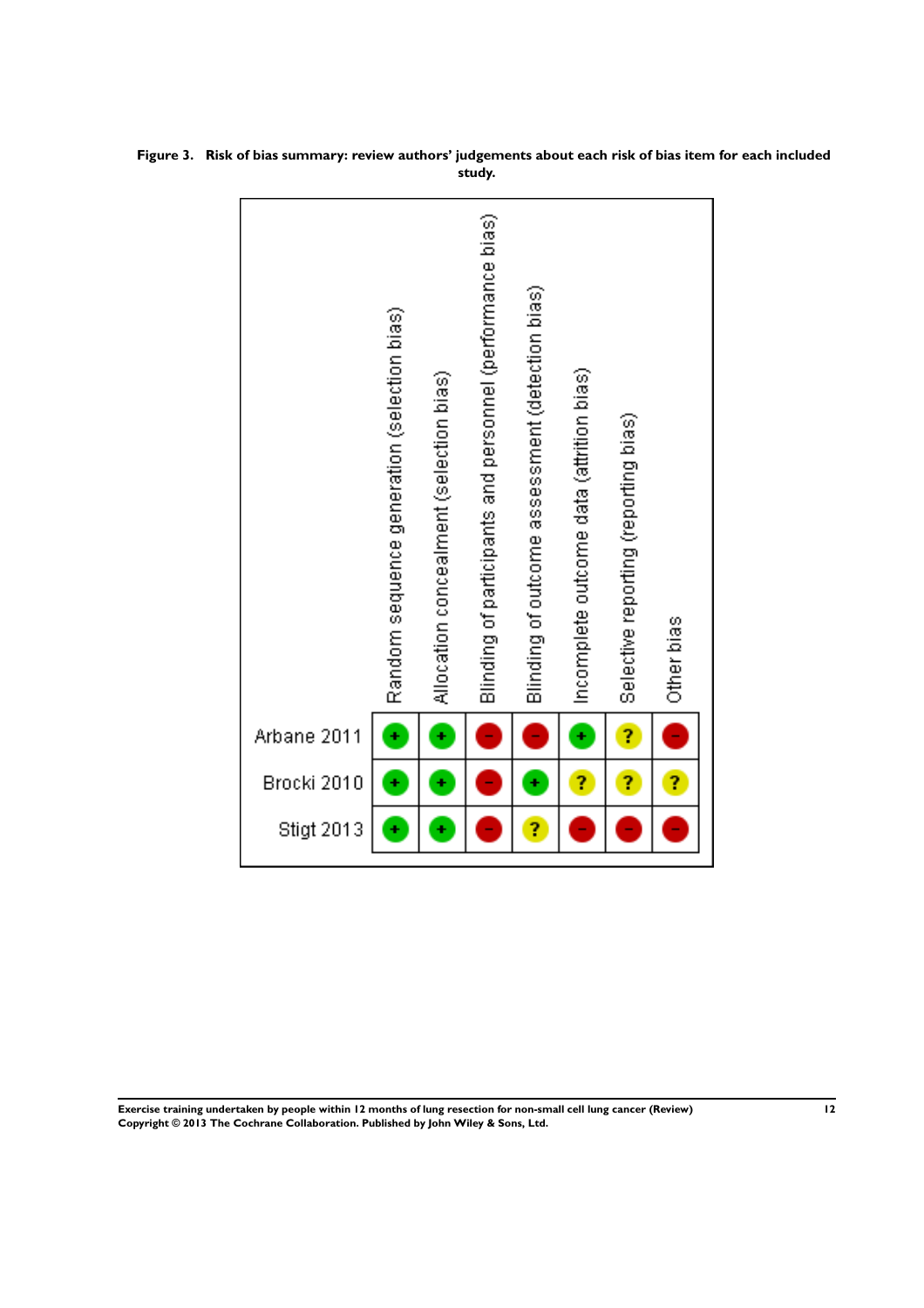## **Allocation**

All three studies reported using a process of randomly allocating participants to the two groups. In all studies, this randomisation sequence was concealed. Therefore we judged all the studies to be at low risk of selection bias.

## **Blinding**

Neither the participants nor the personnel responsible for implementing the intervention were blind to group allocation in any of the included studies. This lack of blinding could have influenced the results as the participants may have been influenced by a placebo effect. Hence, we rated all studies at a high risk of performance bias. Regarding detection bias, in one study (Brocki 2010) blinding of the outcome assessor was fully ensured and the study was rated as at low risk of detection bias. As the study by Stigt 2013 did not describe blinding of outcome assessors, the risk of detection bias was rated as unclear. In the other study (Arbane 2011), partial blinding of the outcome assessors was reported. Specifically, in about 10 participants the same therapist performed the assessments and provided the intervention and thus this study was judged as high risk of bias.

## **Incomplete outcome data**

We rated one study at low risk of bias due to incomplete outcome data (Arbane 2011). This was because missing outcome data were balanced in numbers between the intervention and control groups, with similar reasons for missing data across groups. Although Brocki 2010 analysed their data according to the intention-to-treat principle, we did not have sufficient details about the missing cases to permit judgement of low or high risk of bias. Therefore, this study was rated at unclear risk of bias due to incomplete outcome data. One study was rated at high risk of bias (Stigt 2013) mainly due to a large loss to follow-up, with some post-intervention data (see Table 1) reported on only 40% to 60% of participants.

#### **Selective reporting**

Two studies (Arbane 2011; Brocki 2010) were judged to be at unclear risk of bias due to selective reporting because there was insufficient information to judge this item (that is, no access to

trial's registry). The trial registration of the study by Stigt 2013 ( http://clinicaltrials.gov/show/NCT01136083) was reviewed and not all of the pre-specified outcomes were reported. Therefore, the study was rated at high risk of bias due to selective reporting.

#### **Other potential sources of bias**

The two published studies were rated at high risk of bias due to other sources of bias. The potential sources of bias were as follows: (i) two studies (Arbane 2011; Stigt 2013) did not collect all outcome measures at identical time points; (ii) the control group of the first study (Arbane 2011) had five participants classified as stage IV disease whereas the intervention group had none in this stage; and (iii) Stigt 2013 had more participants following chemotherapy randomised to the intervention group and therewas a higher attrition rate for those who had chemotherapy compared to those who did not.

## **Effects of interventions**

See: **Summary of findings for the main comparison** Exercise training for people following lung resection for non-small cell lung cancer

The means and standard deviations for differences in outcome measures collected at baseline (that is, following lung resection but before starting the intervention) and post-intervention were not available in any of the studies. Therefore, the meta-analysis was performed using post-intervention data for those studies in which no significant differences between the control group and intervention group were reported either: (i) before lung resection, or (ii) following lung resection but before the start of the intervention period. Exercise capacity, HRQoL and lung function  $(FEV<sub>1</sub>)$ data were included in the meta-analysis. We presented a narrative summary for quadriceps force and development of post-operative complications.

## **I. Primary outcome: exercise capacity**

All three studies reported the 6MWD as their measure of exercise capacity (Table 1). On completion of the intervention period, exercise capacity was significantly higher in the intervention group compared to the control group (MD 50 m; 95% CI 15 to 85 m) (Figure 4).

**Exercise training undertaken by people within 12 months of lung resection for non-small cell lung cancer (Review) 13 Copyright © 2013 The Cochrane Collaboration. Published by John Wiley & Sons, Ltd.**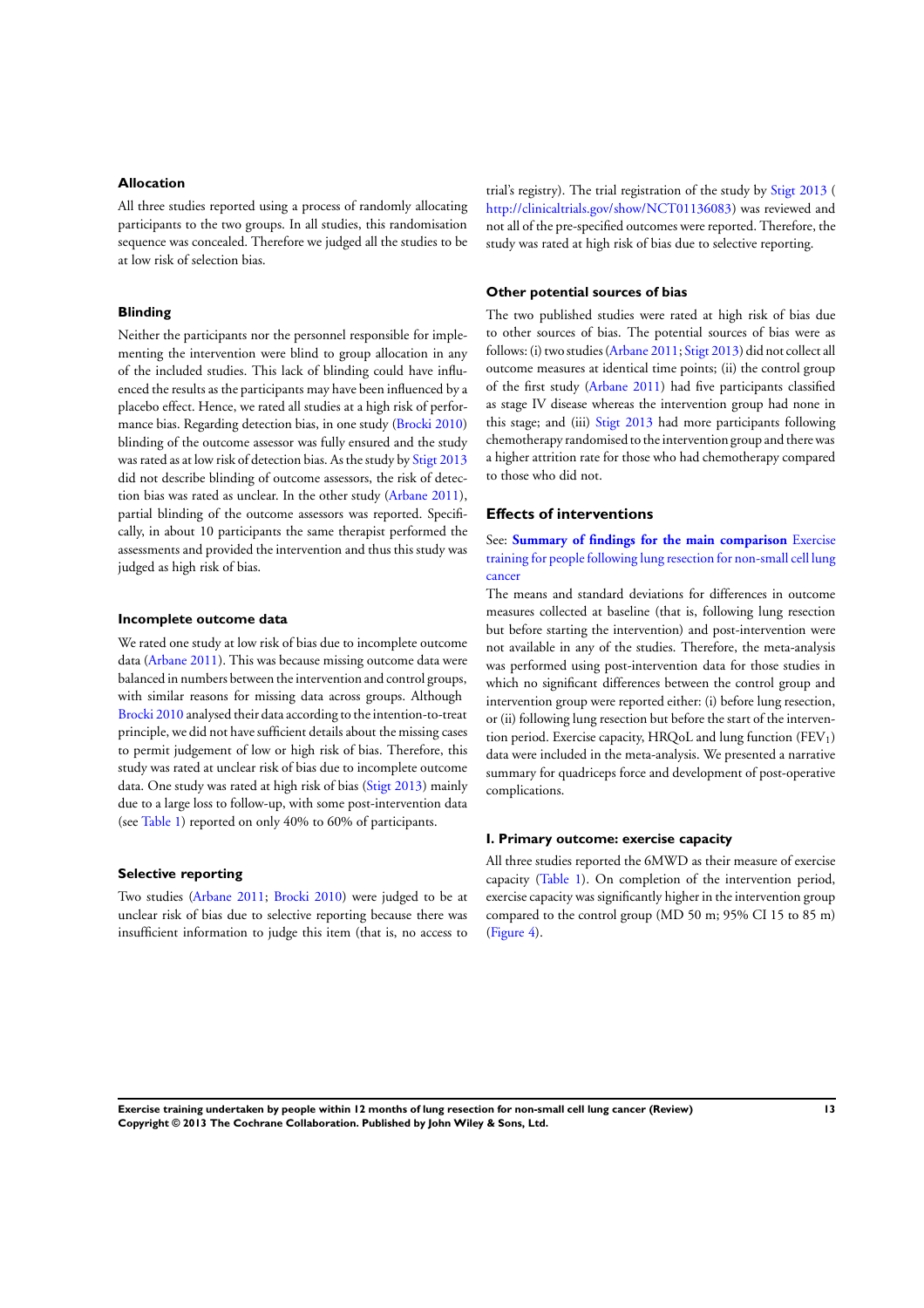## **Figure 4. Forest plot of comparison: 1 Exercise group versus control group, outcome: 1.1 Exercise capacity (6MWD in metres).**

|                                                                                                                         |       | Exercise |       |            | Control |    |                     | <b>Mean Difference</b>      | Mean Difference                                                |
|-------------------------------------------------------------------------------------------------------------------------|-------|----------|-------|------------|---------|----|---------------------|-----------------------------|----------------------------------------------------------------|
| <b>Study or Subgroup</b>                                                                                                | Mean  | SD       | Total | Mean       | SD      |    | <b>Total Weight</b> | IV. Fixed, 95% CI           | IV. Fixed, 95% CI                                              |
| Arbane 2011                                                                                                             | 480.2 | 110      | 21.   | 448.2 95.2 |         | 16 | 27.7%               | 32.00 [-34.25, 98.25]       |                                                                |
| Brocki 2010                                                                                                             | 506.9 | 128.4    | -32   | 464.5      | 97      | 34 | 40.0%               | 42.40 [-12.76, 97.56]       |                                                                |
| Stiat 2013                                                                                                              | 567   | 78       | 17    | 491        | 109     | 19 |                     | 32.2% 76.00 [14.54, 137.46] |                                                                |
| <b>Total (95% CI)</b>                                                                                                   |       |          | 70    |            |         | 69 | 100.0%              | 50.35 [15.45, 85.24]        |                                                                |
| Heterogeneity: Chi <sup>2</sup> = 1.04, df = 2 (P = 0.59); $P = 0\%$<br>Test for overall effect: $Z = 2.83$ (P = 0.005) |       |          |       |            |         |    |                     |                             | 200<br>100<br>$-200 - 100$<br>Favours control Favours exercise |

## **II. Secondary outcome: health-related quality of life (HRQoL)**

All three studies reported measures of HRQoL (Table 1); one used the EORTC-C30 (Arbane 2011), one used the SGRQ (Stigt 2013) and one used the SF-36 (Brocki 2010). On completion of the intervention period, there was no significant difference in HRQoL between the intervention and control groups (SMD 0.17; 95% CI -0.16 to 0.49) (Figure 5).

## **Figure 5. Forest plot of comparison: 1 Exercise group versus control group, outcome: 1.2 Health-related quality of life.**

|                                                                       |           | Exercise  |       |      | Control |       |        | Std. Mean Difference        | Std. Mean Difference             |
|-----------------------------------------------------------------------|-----------|-----------|-------|------|---------|-------|--------|-----------------------------|----------------------------------|
| Study or Subgroup                                                     | Mean      | <b>SD</b> | Total | Mean | SD.     | Total | Weight | IV, Fixed, 95% CI           | IV, Fixed, 95% Cl                |
| Arbane 2011 (1)                                                       | 68.2 15.3 |           | 23    | 68.1 | 25.1    | 21    | 30.3%  | $0.00$ F0.59, 0.601         |                                  |
| Brocki 2010 (2)                                                       | 46.4      | 8.5       | 32    | 42.2 | 9.6     | 35    | 45.0%  | $0.46$ [-0.03, 0.94]        |                                  |
| Stigt 2013 (3)                                                        | 70.2 15.7 |           |       | 73.1 | 19.1    | 19    | 24.7%  | $-0.16[-0.82, 0.49]$        |                                  |
| Total (95% CI)                                                        |           |           | 72    |      |         | 75.   | 100.0% | $0.17$ [ $-0.16$ , $0.49$ ] |                                  |
| Heterogeneity: Chi <sup>2</sup> = 2.62, df = 2 (P = 0.27); $P = 24\%$ |           |           |       |      |         |       |        |                             | n 5<br>-0.5                      |
| Test for overall effect: $Z = 1.00$ (P = 0.32)                        |           |           |       |      |         |       |        |                             | Favours control Favours exercise |

(1) Global function of the EORTC-C30

(2) Physical component SF-36

(3) Total score of the SGRQ. Mean scores subtracted from 100. Therefore, higher scores indicate less limitation.

## **III. Secondary outcome: lung function (FEV<sub>1</sub>)**

Two studies reported measures of lung function (Brocki 2010; Stigt 2013) (Table 1). On completion of the intervention period, there was no significant difference in  $FEV<sub>1</sub>$  between the intervention and control groups (MD -0.13 L; 95% CI -0.36 to 0.11 L) (Figure 6).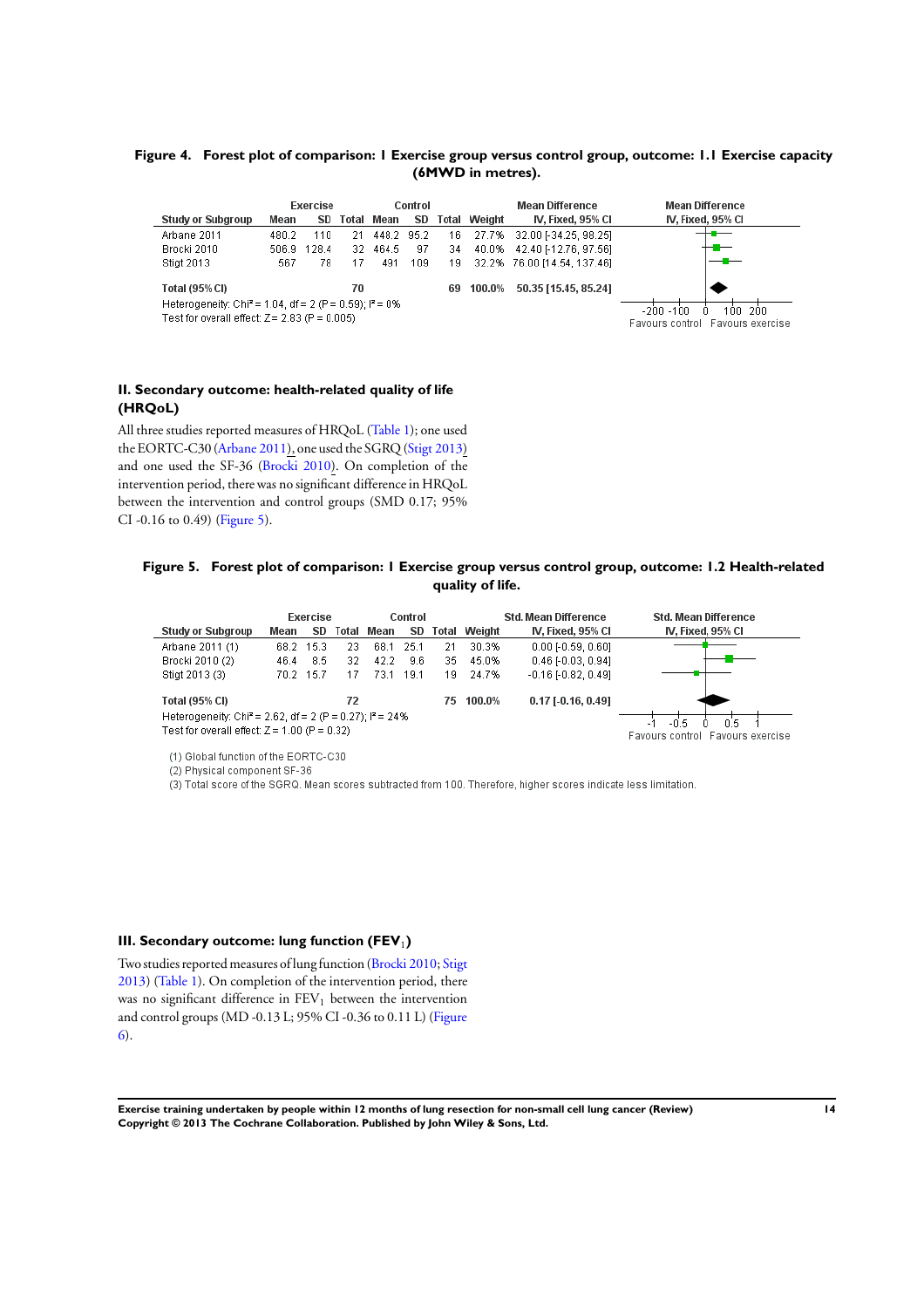## **Figure 6. Forest plot of comparison: 1 Exercise group versus control group, outcome: 1.3 Lung function (FEV1 in litres).**



#### **IV. Secondary outcome: quadriceps force**

Only one study (Arbane 2011) measured quadriceps force (Table 1). Arbane 2011 measured quadriceps force as twitch force elicited via magnetic stimulation of the femoral nerve. This study demonstrated no differences between groups on completion of the 12 week intervention (Table 1).

## **V. Development of a post-operative pulmonary complication**

Only one study commenced the intervention period during the inpatient stay immediately following lung resection (Arbane 2011). This was the only study to report post-operative complications. There were two complications following lung resection in the intervention group and three in the control group; the nature of these complications was not specified in the paper.

## **VI. Secondary outcomes: pressure-generating capacity of respiratory muscles, dyspnoea, fatigue, feelings of anxiety and depression, and mortality**

Data were not available for these outcomes.

## **DISCUSSION**

This review aimed to determine the effects of exercise training on exercise capacity,  $HRQoL$ ,  $FEV<sub>1</sub>$  and quadriceps force in people following lung resection for NSCLC. Data from three RCTs and 178 participants were included. The meta-analyses demonstrate that exercise training conferred an increase in exercise capacity, measured as 6MWD (MD 50 m; 95% CI 15 to 85 m), in this population. However, there was no statistical difference in HRQoL or lung function. There were insufficient data to comment on the effect of exercise training on quadriceps force. The findings of our systematic review should be interpreted with caution due to disparities between the studies, methodological limitations, some significant risks of bias and small sample sizes.

The exercise capacity of people with NSCLC is adversely affected by several factors including the tumour itself, co-existing lung disease as well as treatment for the condition, which may include resection of the tumour with or without adjuvant chemotherapy or radiotherapy (Jones 2009). Deconditioning is triggered by disruption in pulmonary mechanics and gas exchange (Travers 2008), weight loss, protein catabolism and muscle wasting. Consequently, people with any type of cancer tend to live very inactive lifestyles (Blanchard 2008). Several single-group interventional studies, published in the past seven years, have shown that exercise training is safe, feasible and may confer benefit for people following resection for lung cancer (Andersen 2011; Cesario 2007; Jones 2008; Schneider 2007; Spruit 2006). These studies have recommended that large RCTs are undertaken to provide more conclusive evidence regarding the role of exercise training in this population.

In this review, we were able to include two recently published RCTs as well as data from one unpublished study. Even though there was disparity in both the timing and nature of the exercise training, as well as the time points at which outcome measures were assessed, pooled analysis demonstrated a statistically significant effect of exercise training on exercise capacity, measured as the 6MWD (MD 50 m; 95% CI 15 to 85 m). In people with NSCLC, the minimal clinically important difference (MCID) for the 6MWD has not been published. Nevertheless, a MD of 50 metres exceeds the MCID for 6MWD in people with COPD (30 to 35 m) (Polkey 2013; Puhan 2008) and parenchymal lung disease (29 to 34 m) (Holland 2009) and, therefore, may be considered important by people following lung resection for NSCLC. An increase in 6MWD following exercise training is an important finding because this measure appears to be a valuable prognostic indicator for people with NSCLC (Zarogoulidis 2012).

Our review suggests that exercise training has little effect on HRQoL for people following lung resection for NSCLC. This contrasts with earlier work in people with COPD (Lacasse 2006; Puhan 2011) and interstitial lung disease (Holland 2008) in which improvements in HRQoL have been demonstrated following exercise training. Nonetheless, the lack of improvement in HRQoL

**Exercise training undertaken by people within 12 months of lung resection for non-small cell lung cancer (Review) 15 Copyright © 2013 The Cochrane Collaboration. Published by John Wiley & Sons, Ltd.**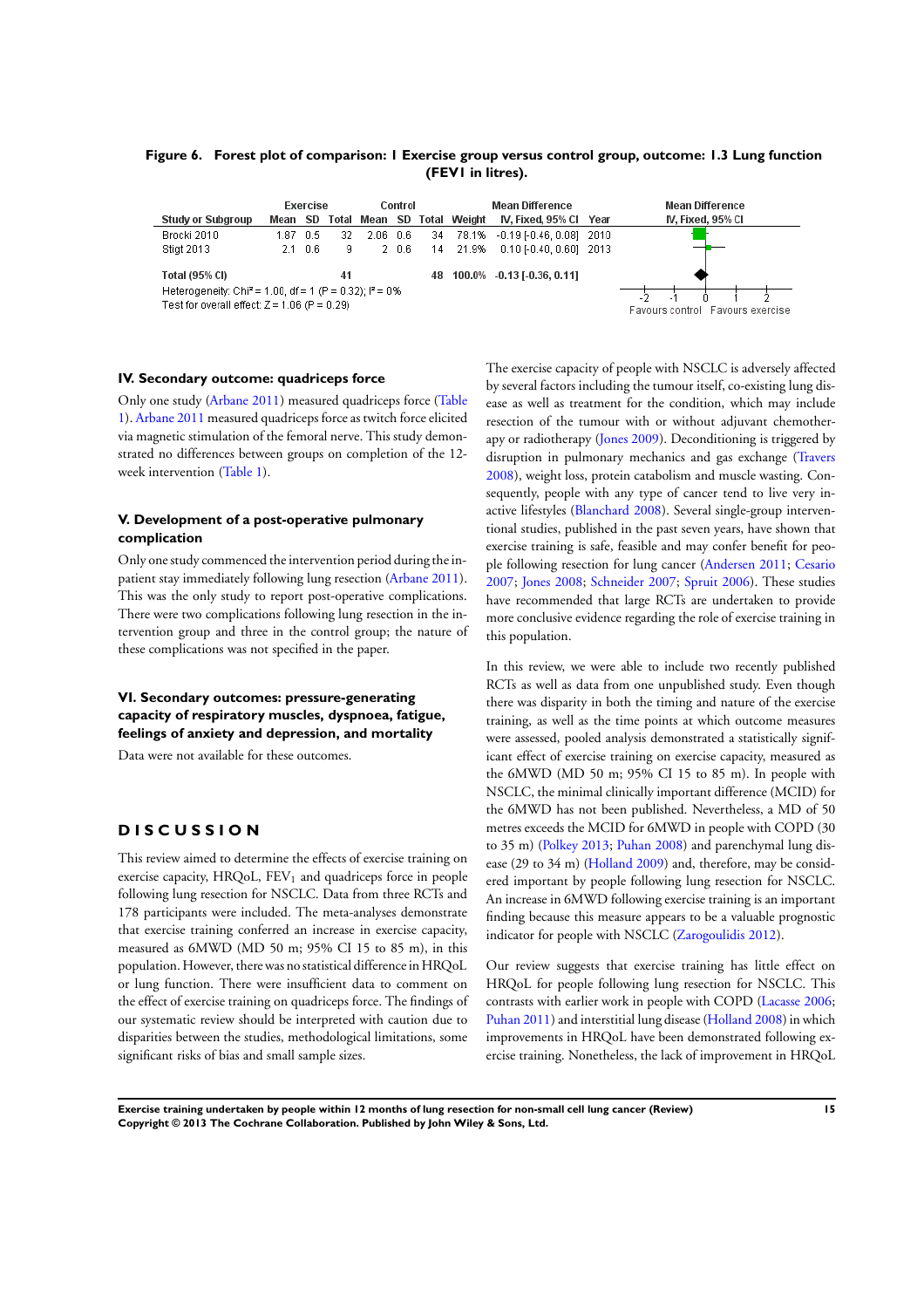seen in this review is consistent with studies in people with other types of cancer. That is, Markes 2006 demonstrated limited evidence for the effectiveness of exercise training to change HRQoL for people undergoing treatment for breast cancer. Although it is possible that exercise training is not effective at improving HRQoL in breast or lung cancer, these findings might also relate to limitations in the way HRQoL was assessed. In our review, two included studies did not use disease-specific HRQoL questionnaires, which are likely to be more responsive to changes in this outcome compared with generic HRQoL questionnaires. Our finding may also reflect that our meta-analysis lacked statistical power to detect small changes in HRQoL. Larger RCTs using disease-specific HRQoL questionnaires are needed to further investigate the effects of exercise training on HRQoL in people following lung resection for NSCLC.

Changes in lung function  $(FEV_1)$  following exercise training were not demonstrated in this review. This is in agreement with the literature on the effect of pulmonary rehabilitation on lung function for people with COPD (Lacasse 2006).

## **Summary of main results**

This review showed that, for people who required lung resection for NSCLC, exercise training conferred a statistically significant improvement in exercise capacity (MD 50 m; 95% CI 15 to 85 m). However, this review did not find any evidence that exercise training improved other outcomes such as HRQoL, lung function and quadriceps force.

## **Overall completeness and applicability of evidence**

A recent survey that described pre- and post-operative physiotherapy management for people with lung cancer across Australia and New Zealand (Cavalheri 2013) reported that only a small proportion of people were referred to pulmonary rehabilitation programmes following lung resection. Our review suggests that healthcare professionals should consider referring people following lung resection for NSCLC to an exercise training programme, particularly those with marked decrements in exercise capacity. Exercise training has the potential to interrupt the 'deconditioning storm' (Jones 2008a) induced by the disease and its treatment.

## **Quality of the evidence**

The quality of the evidence provided by the studies included in the analysis has been rated as poor, mainly because of some significant risks of bias and small sample sizes. Specifically, blinding of outcome assessors was only described in one of the studies (Brocki 2010). All the studies were rated as having a high risk of performance bias. However, blinding study participants to treatment

allocation in RCTs of exercise training is very difficult, as even with 'sham' training participants are often aware of whether or not they are exercising. Likewise, study personnel implementing the intervention are aware of whether or not the participants are exercising. The low number of studies also adversely affected the quality of the evidence. The inclusion of data from future RCTs will improve the statistical power and precision of our estimates for the impact of exercise in this population.

## **Potential biases in the review process**

The strengths of this review are the extensive electronic search, the search strategy with no language limitation and use of two review authors to independently examine and select studies, as well as our success with contacting the authors of the four included studies to provide additional data. Although we attempted to contact authors from two other studies, one did not reply and the other did not have access to the data we requested. Exclusion of these studies is a potential source of bias.

## **Agreements and disagreements with other studies or reviews**

We found only one published systematic review on the effects of exercise training for people with NSCLC (Granger 2011). This previous review included randomised and non-randomised controlled trials and considered studies that provided an exercise intervention to people with NSCLC before as well as after lung resection. Only one RCT of exercise training following lung resection for NSCLC was included in this earlier review (Arbane 2011). Based mainly on the results of 11 non-randomised controlled trials, Granger et al concluded that for people with NSCLC, exercise training implemented before and after cancer treatment was safe and that exercise training may confer positive benefits on exercise capacity and some domains of HRQoL. Our systematic review is the first to show the effects of exercise training following lung resection for NSCLC using higher level evidence.

## **AUTHORS' CONCLUSIONS**

## **Implications for practice**

Evidence from our meta-analysis suggests that exercise training that included aerobic and resistance exercises may increase the exercise capacity of people following lung resection for NSCLC. Although the quality of the evidence is low, referrals to exercise training or pulmonary rehabilitation programmes should be considered for this population. This is especially true for those with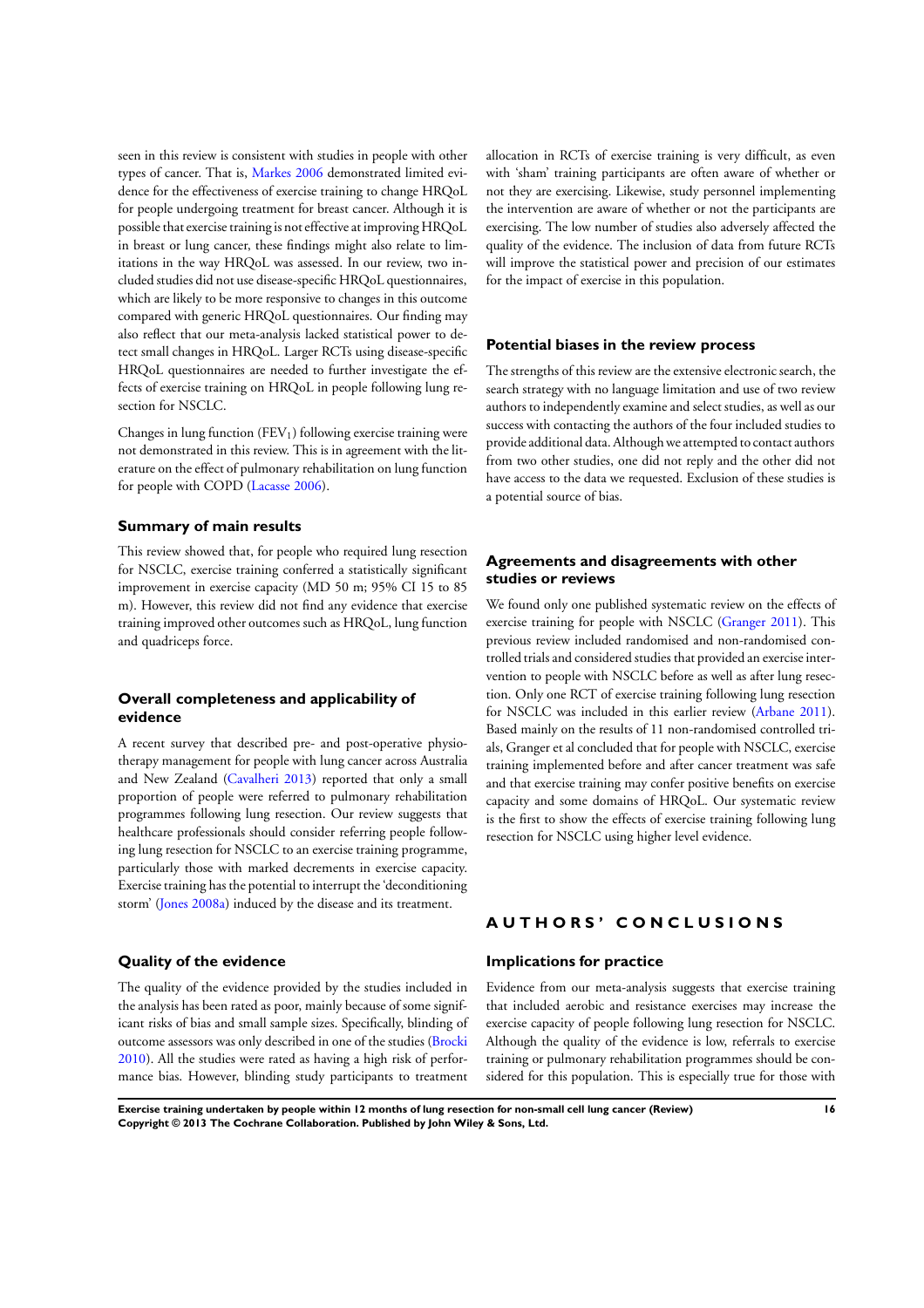impaired exercise capacity. Larger RCTs with good methodological quality and intention-to-treat analyses are needed to confirm the efficacy of exercise intervention in people with NSCLC.

## **Implications for research**

This systematic review emphasises the need for larger RCTs and ongoing investigation of the effects of exercise training following lung resection for NSCLC. As blinding study participants and personnel in RCTs of exercise training is very difficult, even with 'sham' training, efforts have to be made to at least ensure blinding of outcome assessors. Intention-to-treat analysis as well as attempts to minimise losses to follow-up should be considered in upcoming studies.

In order to minimise methodological heterogeneity and advance knowledge in this field, future RCTs should consider: (i) collecting outcome measures immediately before and after the exercise training intervention rather than before lung resection and on com-

pletion of the exercise training intervention; (ii) choosing diseasespecific HRQoL questionnaires; (iii) reporting the values for each domain that contributes to HRQoL as well as the total score obtained from HRQoL questionnaires; and (iv) reporting the mean change (and standard deviation of the change) in outcomes collected immediately before and after the exercise training intervention. Exploring other variables such as fatigue, dyspnoea, and anxiety and depression are also likely to be of value.

## **ACKNOWLEDGEMENTS**

We acknowledge the assistance of Sera Tort, Joint Co-ordinating Editor of the Cochrane Lung Cancer Review Group; Ivan Solà, Trials Search Co-ordinator of the Cochrane Lung Cancer Review Group, as well as Ambuj Kumar and Ramon Rami, members of the Cochrane Lung Cancer Review Group. We also thank Desiree West (consumer of the Lung Cancer Group) for her feedback.

## **REFERENCES**

## **References to studies included in this review**

#### **Arbane 2011** *{published data only}*

Arbane G, Tropman D, Jackson D, Garrod R. Evaluation of an early exercise intervention after thoracotomy for non-small cell lung cancer (NSCLC), effects on quality of life, muscle strength and exercise tolerance: randomised controlled trial. *Lung Cancer* 2011;**71**(2):229–34.

#### **Brocki 2010** *{unpublished data only}*

Brocki B, Rodkjær L, Nekrasas V, Due K, Dethlefsen C, Andreasen J. Rehabilitation after lung cancer operation - A randomised controlled study [Abstract]. Annals ERS Annual Congress 2010:331s.

#### **Stigt 2013** *{published and unpublished data}*

Stigt JA, Uil SM, van Riesen SJ, Simons FJ, Denekamp M, Shahin GM, et al.A randomized controlled trial of postthoracotomy pulmonary rehabilitation in patients with resectable lung cancer. *Journal of Thoracic Oncology* 2013;**8** (2):214–21.

## **References to studies excluded from this review**

#### **Adamsen 2012** *{published data only}*

Adamsen L, Stage M, Laursen J, Rorth M, Quist M. Exercise and relaxation intervention for patients with advanced lung cancer: a qualitative feasibility study. *Scandinavian Journal of Medicine & Science in Sports* 2012;**22**(6):804–15.

## **Andersen 2011** *{published data only}*

Andersen AH, Vinther A, Poulsen LL, Mellemgaard A. Do patients with lung cancer benefit from physical exercise?. *Acta Oncologica* 2011;**50**(2):307–13.

#### **Arbane 2009** *{published data only}*

Arbane G, Jackson D, Tropman D, Garrod R. An early exercise intervention prevents quadriceps weakness after thoracotomy for non-small cell lung cancer: randomised controlled trial. *Thorax* 2009;**64**:A20–1.

#### **Arbane 2009a** *{published data only}*

Arbane G, Jackson D, Summers R, Williams L, Tropman D, Garrod R. Early exercise training after thoracotomy prevents quadriceps sarcopenia for people with lung cancer [Abstract]. European Respiratory Society Annual Congress. 2009:819s.

## **Barinow-Wojewodzki 2008** *{published data only}*

Barinow-Wojewodzki A, Mielcarz G. Evaluation of effects of rehabilitation on trace elements and antioxidant status of patients with non-small cell lung cancer. [Polish]. *Wspolczesna Onkologia* 2008;**12**(2):77–83.

#### **Barinow-Wojewodzki 2008a** *{published data only}*

Barinow-Wojewodzki A, Laurentowska M, Domaszewska K, Lesinski F, Kaliszewska-Szczepaniak A, Rychiewska T. Effects of rehabilitation on physical efficiency in patients with lung cancer evaluated by means of the 6-minute walking test. [Polish, English]. *Fizjoterapia* 2008;**16**(3): 36–47.

### **Barton 2010** *{published data only}*

Barton R, English A, Nabb S, Rigby A S, Johnson M J. A randomised trial of high vs low intensity training in breathing techniques for breathless patients with malignant lung disease: a feasibility study. Lung Cancer (Amsterdam, Netherlands) 2010; Vol. 70, issue 3:313–9.

**Exercise training undertaken by people within 12 months of lung resection for non-small cell lung cancer (Review) 17 Copyright © 2013 The Cochrane Collaboration. Published by John Wiley & Sons, Ltd.**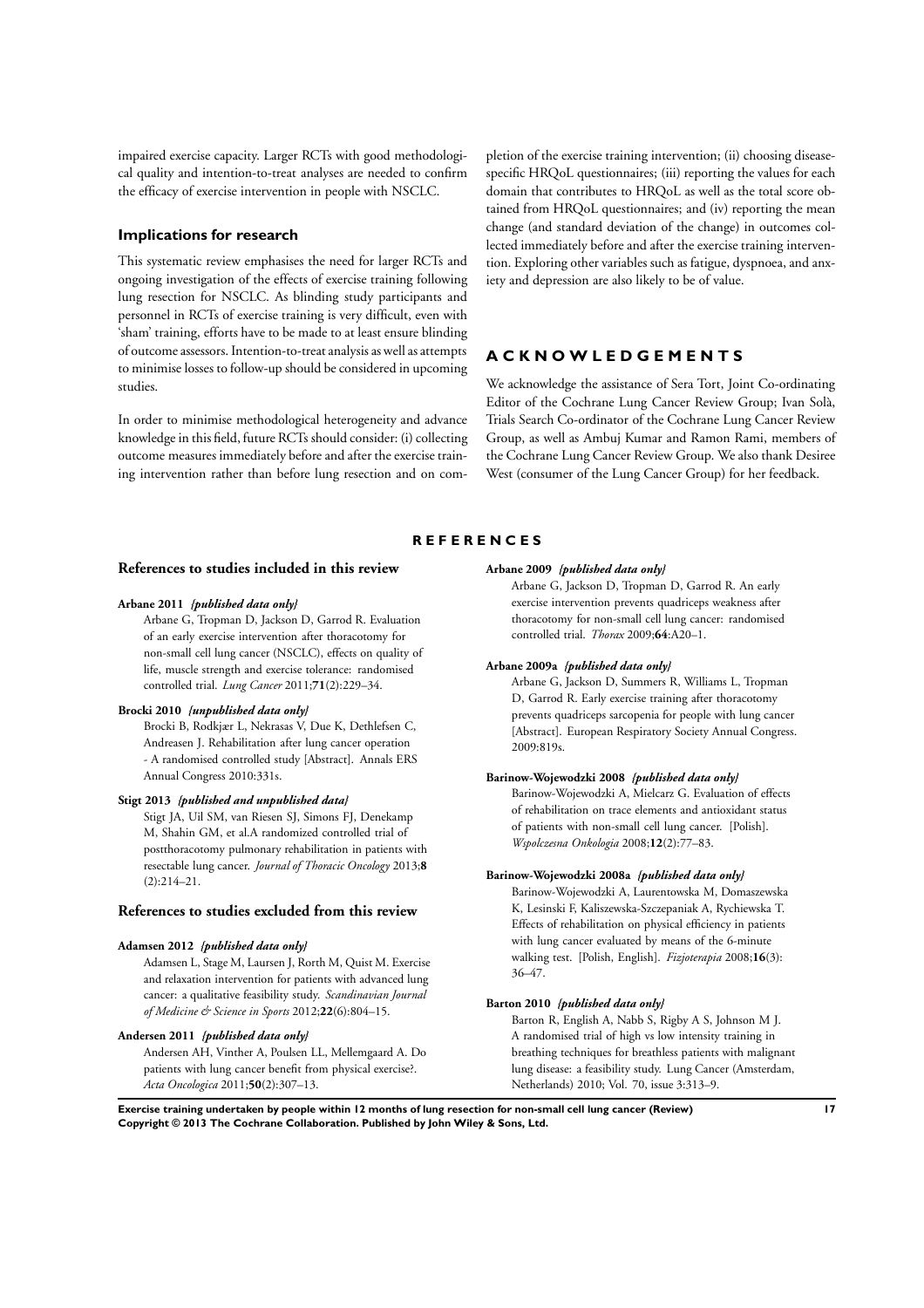#### **Bradley 2011** *{published data only}*

Bradley A, Gillies J, Parker K, Agostini P, Stone-hewer L, Bevan-Smith E, et al.Is a pulmonary rehabilitation programme for patients undergoing curative lung cancer surgery feasible?. *Thorax* 2011;**66**:A15–6.

#### **Cesario 2007** *{published data only}*

Cesario A, Ferri L, Galetta D, Pasqua F, Bonassi S, Clini E, et al.Post-operative respiratory rehabilitation after lung resection for non-small cell lung cancer. *Lung Cancer* 2007; **57**(2):175–80.

## **Dimeo 2004** *{published data only}*

Dimeo FC, Thomas F, Raabe-Menssen C, Propper F, Mathias M. Effect of aerobic exercise and relaxation training on fatigue and physical performance of cancer patients after surgery. A randomised controlled trial. *Support Care in Cancer* 2004;**12**:774-9.

## **Glattki 2012** *{published data only}*

Glattki GP, Manika K, Sichletidis L, Alexe G, Brenke R, Spyratos D. Pulmonary rehabilitation in non-small cell lung cancer patients after completion of treatment. *American Journal of Clinical Oncology* 2012;**35**(2):120–5.

## **Granger 2011** *{published data only}*

Granger CL, McDonald CF, Berney S, Chao C, Denehy L. Exercise intervention to improve exercise capacity and health related quality of life for patients with non-small cell lung cancer: a systematic review. *Lung Cancer* 2011;**72**(2): 139–53.

## **Hwang 2012** *{published and unpublished data}*

Hwang CL, Yu CJ, Shih JY, Yang PC, Wu YT. Effects of exercise training on exercise capacity in patients with nonsmall cell lung cancer receiving targeted therapy. *Support Care in Cancer* 2012;**20**:3169-77.

## **Jones 2008** *{published data only}*

Jones LW, Eves ND, Peterson BL, Garst J, Crawford J, West MJ, et al.Safety and feasibility of aerobic training on cardiopulmonary function and quality of life in postsurgical nonsmall cell lung cancer patients: A pilot study. *Cancer* 2008;**113**(12):3430–9.

#### **Jones 2009** *{published data only}*

Jones LW, Eves ND, Waner E, Joy AA. Exercise therapy across the lung cancer continuum. *Current Oncology Reports* 2009;**11**(4):255–62.

## **Jones 2010** *{published data only}*

Jones LW, Eves ND, Kraus WE, Potti A, Crawford J, Blumenthal JA, et al.The lung cancer exercise training study: A randomized trial of aerobic training, resistance training, or both in postsurgical lung cancer patients: Rationale and design. BMC Cancer 2010; Vol. 10:155. [DOI: 10.1186/ 1471-2407-10-155]

#### **Jones 2011** *{published data only}*

Jones LW, Eves ND, Spasojevic I, Wang F, Il'yasova D. Effects of aerobic training on oxidative status in postsurgical non-small cell lung cancer patients: a pilot study. *Lung Cancer* 2011;**72**(1):45–51.

#### **Kiziltas 2006** *{published data only}*

Kiziltas H, Sindel D, Toker A, Ziyade S, Coban O, Kalayci G. Pulmonary rehabilitation after lobectomy for lung cancer exercise programme vs conventional approach [Abstract]. European Respiratory Society Annual Congress. 2006, issue Suppl 50:717s [P4120].

### **Licker 2011** *{published data only}*

Licker M, Schnyder JM, Frey J G, Diaper J, Cartier V, Inan C, et al.Impact of aerobic exercise capacity and procedurerelated factors in lung cancer surgery. *European Respiratory Journal* 2011;**37**(5):1189–98.

## **Lin 2013** *{published data only}*

Lin YY, Lai YF, Lu HI, Lai YL, Lin CC. Physical activity preferences among patients with lung cancer in Taiwan. *Cancer Nursing* 2013;**36**(2):155–62.

#### **Lubbe 2001** *{published data only}*

Lubbe AS, Krischke NR, Dimeo F, Forkel S, Petermann F. Health-related quality of life and pulmonary function in lung cancer patients undergoing medical rehabilitation treatment. *Wiener medizinische Wochenschrift* 2001;**151**: 29–34.

## **Maddocks 2009** *{published data only}*

Maddocks M, Lewis M, Chauhan A, Manderson C, Hocknell J, Wilcock A. Randomized controlled pilot study of neuromuscular electrical stimulation of the quadriceps in patients with non-small cell lung cancer. *Journal of Pain and Symptom Management* 2009;**38**(6):950–6.

#### **Nazarian 2004** *{published data only}*

Nazarian J. Cardiopulmonary rehabilitation after treatment for lung cancer. *Current Treatment Options in Oncology* 2004;**5**(1):75–82.

### **Nici 2008** *{published data only}*

Nici L. Preoperative and postoperative pulmonary rehabilitation in lung cancer patients. *Thoracic Surgery Clinics* 2008;**18**(1):39–43.

## **Oldervoll 2004** *{published data only}*

Oldervoll LM, Kaasa S, Hjermstad MJ, Lund JA, Loge JH. Physical exercise results in the improved subjective wellbeing of a few or is effective rehabilitation for all cancer patients?. *European Journal of Cancer* 2004;**40**(7):951–62.

## **Parsons 2012** *{published data only}*

Parsons A, Bradley A, Reaper L, Jordan C, Paul A, Dowswell G, et al.Patient's experiences of a pre and post surgery rehabilitation programme for lung cancer (Rehabilitation Of lung Cancer (ROC) programme): A qualitative interview study. *Lung Cancer* 2012;**75**:S64.

## **Peddle-McIntyre 2012** *{published data only}*

Peddle-McIntyre CJ, Bell G, Fenton D, McCargar L, Courneya KS. Feasibility and preliminary efficacy of progressive resistance exercise training in lung cancer survivors. *Lung Cancer* 2012;**75**(1):126–32.

## **Peddle-McIntyre 2013** *{published data only}*

Peddle-McIntyre CJ, Bell G, Fenton D, McCargar L, Courneya KS. Changes in motivational outcomes after a

**Exercise training undertaken by people within 12 months of lung resection for non-small cell lung cancer (Review) 18 Copyright © 2013 The Cochrane Collaboration. Published by John Wiley & Sons, Ltd.**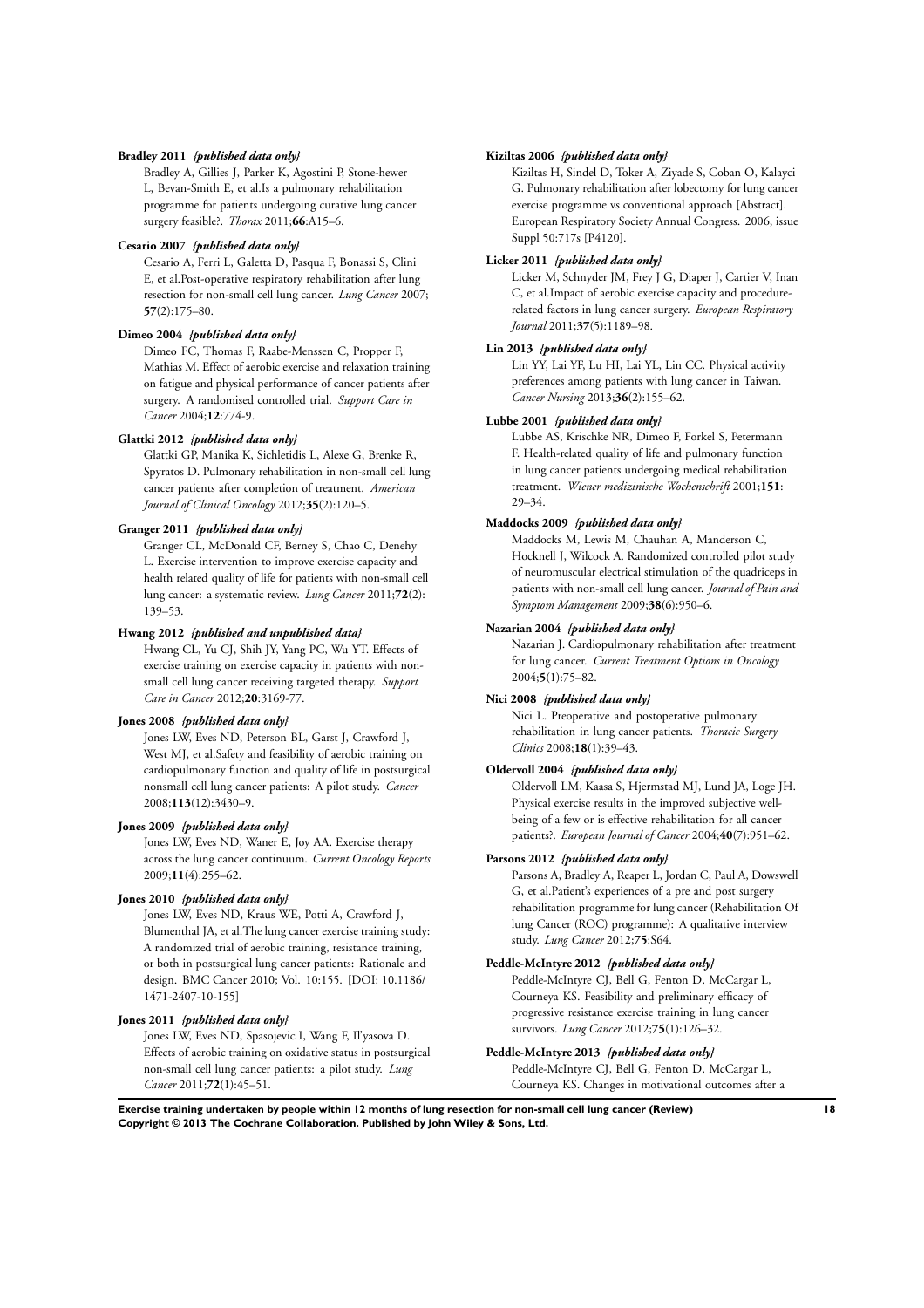supervised resistance exercise training intervention in lung cancer survivors. *Cancer Nursing* 2013;**36**(1):E27–35.

#### **Riesenberg 2010** *{published data only}*

Riesenberg H, Lubbe AS. In-patient rehabilitation of lung cancer patients - A prospective study. *Support Care in Cancer* 2010;**18**(7):877–82.

## **Shannon 2010** *{published data only}*

Shannon V, Faiz S, Maldonado J. Impact and feasibility of pulmonary rehabilitation on performance status among lung cancer patients during cancer therapy. *Journal of Cardiopulmonary Rehabilitation and Prevention* 2010;**30(4)**: 278.

## **Shannon 2011** *{published data only}*

Shannon V, Thurman C, Maldonado J. Timing of Pulmonary Rehabilitation (PR) relative to cancer treatment impacts PR benefits among patients with NSCLC and moderate to severe COPD. *Chest* 2011;**140**:855a.

#### **Spruit 2006** *{published data only}*

Spruit MA, Janssen PP, Willemsen SCP, Hochstenbag MMH, Wouters EFM. Exercise capacity before and after an 8-week multidisciplinary inpatient rehabilitation program in lung cancer patients: A pilot study. *Lung Cancer* 2006;**52**  $(2):257-60.$ 

## **Weiner 1997** *{published data only}*

Weiner P, Man A, Weiner M, Rabner M, Waizman J, Magadle R, et al.The effect of incentive spirometry and inspiratory muscle training on pulmonary function after lung resection. The Journal of Thoracic and Cardiovascular Surgery 1997; Vol. 113, issue 3:552–7.

## **Woods 1999** *{published data only}*

Woods JA, Ceddia MA, Wolters BW, Evans JK, Lu Q, McAuley E. Effects of 6 months of moderate aerobic exercise training on immune function in the elderly. Mechanisms of Ageing and Development 1999; Vol. 119, issue 1:1–19.

## **Additional references**

#### **AIHW 2010**

Australian Institute of Health and Welfare. Cancer. http:// www.aihw.gov.au/cancer/ (accessed 19 May 2012).

#### **Aoki 2007**

Aoki T, Tsuchida M, Hashimoto T, Saito M, Koike T, Hayashi J. Quality of life after lung cancer surgery: videoassisted thoracic surgery versus thoracotomy. *Heart, Lung and Circulation* 2007;**16**(4):285–9.

## **Atkins 2004**

Atkins D, Eccles M, Flottorp S, Guyatt GH, Henry D, Hill S, et al.Systems for grading the quality of evidence and the strength of recommendations I: critical appraisal of existing approaches The GRADE Working Group. *BMC Health Services Research* 2004;**4**(1):38.

## **Baracos 2010**

Baracos VE, Reiman T, Mourtzakis M, Gioulbasanis I, Antoun S. Body composition in patients with non-small cell lung cancer: a contemporary view of cancer cachexia with

the use of computed tomography image analysis. *American Journal of Clinical Nutrition* 2010;**91 Suppl**:1133–7.

## **Blanchard 2008**

Blanchard CM, Courneya KS, Stein K. Cancer survivors' adherence to lifestyle behavior recommendations and associations with health-related quality of life: results from the American Cancer Society's SCS-II. *Journal of Clinical Oncology* 2008;**26**(13):2198–204.

## **Casaburi 1991**

Casaburi R, Patessio A, Ioli F, Zanaboni S, Donner CF, Wasserman K. Reductions in exercise lactic acidosis and ventilation as a result of exercise training in patients with obstructive lung disease. *American Review of Respiratory Disease* 1991;**143**(1):9–18.

#### **Cavalheri 2013**

Cavalheri V, Jenkins S, Hill K. Physiotherapy practice patterns for patients undergoing surgery for lung cancer: a survey of hospitals in Australia and New Zealand. *Internal Medicine Journal* 2013;**43**(4):394–401.

## **Chandratilleke 2012**

Chandratilleke MG, Carson KV, Picot J, Brinn MP, Esterman AJ, Smith BJ. Physical training for asthma. *Cochrane Database of Systematic Reviews* 2012, Issue 5. [DOI: 10.1002/14651858.CD001116.pub2]

## **Cykert 2000**

Cykert S, Kissling G, Hansen CJ. Patient preferences regarding possible outcomes of lung resection: what outcomes should preoperative evaluations target?. *Chest* 2000;**117**(6):1551–9.

#### **Dagnelie 2007**

Dagnelie PC, Pijls-Johannesma MC, Lambin P, Beijer S, De Ruysscher D, Kempen GI. Impact of fatigue on overall quality of life in lung and breast cancer patients selected for high-dose radiotherapy. *Annals of Oncology* 2007;**18**(5): 940–4.

## **Danish Lung Cancer Registry 2009**

Danish Lung Cancer Registry. Yearly Report for 2009 [in Danish]. http://lungecancer.dk/documents/00140.pdf (accessed 18 May 2012).

#### **DerSimonian 1986**

DerSimonian R, Laird N. Meta-analysis in clinical trials. *Controlled Clinical Trials* 1986;**7**(3):177–88.

## **Ferlay 2010**

Ferlay J, Shin HR, Bray F, Forman D, Mathers C, Parkin DM. Estimates of worldwide burden of cancer in 2008: GLOBOCAN 2008. *International Journal of Cancer* 2010; **127**(12):2893–917.

#### **Gopaldas 2010**

Gopaldas RR, Bakaeen FG, Dao TK, Walsh GL, Swisher SG, Chu D. Video-assisted thoracoscopic versus open thoracotomy lobectomy in a cohort of 13,619 patients. *Annals of Thoracic Surgery* 2010;**89**(5):1563–70.

## **Guyatt 2008**

Guyatt GH, Oxman AD, Vist GE, Kunz R, Falck-Ytter Y, Alonso-Coello P, et al.GRADE: an emerging consensus on

**Exercise training undertaken by people within 12 months of lung resection for non-small cell lung cancer (Review) 19 Copyright © 2013 The Cochrane Collaboration. Published by John Wiley & Sons, Ltd.**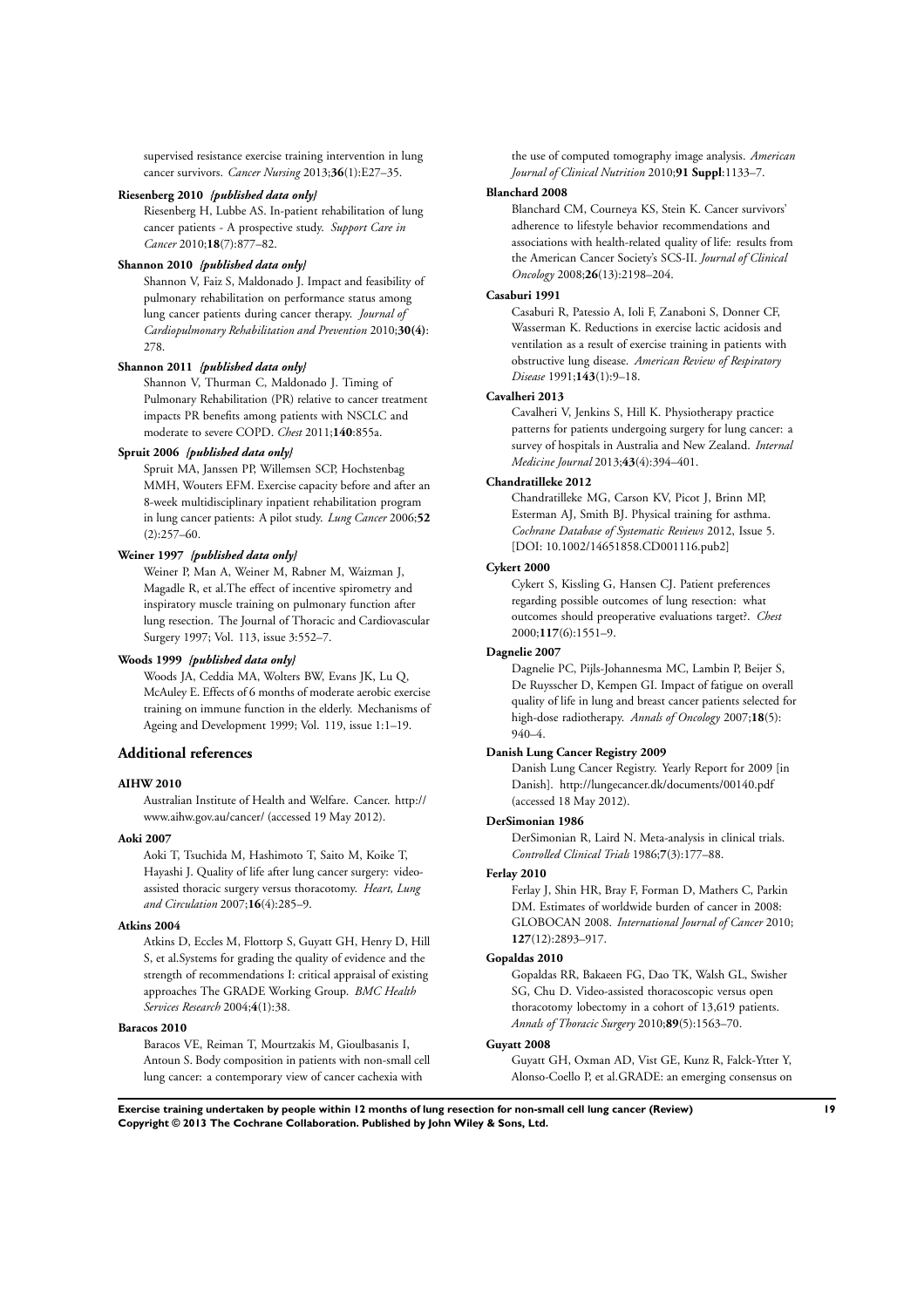rating quality of evidence and strength of recommendations. *BMJ* 2008;**336**(7650):924–6.

## **Holland 2008**

Holland A, Hill C. Physical training for interstitial lung disease. *Cochrane Database of Systematic Reviews* 2008, Issue 4. [DOI: 10.1002/14651858.CD006322.pub2]

#### **Holland 2009**

Holland A E, Hill C J, Conron M, Munro P, McDonald C F. Small changes in six-minute walk distance are important in diffuse parenchymal lung disease. *Respiratory Medicine* 2009;**103**(10):1430–5.

#### **Jemal 2008**

Jemal A, Siegel R, Ward E, Hao Y, Xu J, Murray T, et al.Cancer statistics, 2008. *CA: A Cancer Journal for Clinicians* 2008;**58**(2):71–96.

#### **Jones 2007**

Jones LW, Peddle CJ, Eves ND, Haykowsky MJ, Courneya KS, Mackey JR, et al.Effects of presurgical exercise training on cardiorespiratory fitness among patients undergoing thoracic surgery for malignant lung lesions. *Cancer* 2007; **110**(3):590–8.

#### **Jones 2008a**

Jones LW, Eves ND, Haykowsky M, Joy AA, Douglas PS. Cardiorespiratory exercise testing in clinical oncology research: systematic review and practice recommendations. *Lancet Oncology* 2008;**9**(8):757–65.

#### **Lacasse 2006**

Lacasse Y, Goldstein R, Lasserson TJ, Martin S. Pulmonary rehabilitation for chronic obstructive pulmonary disease. *Cochrane Database of Systematic Reviews* 2006, Issue 4. [DOI: 10.1002/14651858.CD003793.pub2]

#### **Landreneau 1993**

Landreneau RJ, Hazelrigg SR, Mack MJ, Dowling RD, Burke D, Gavlick J, et al.Postoperative painrelated morbidity: video-assisted thoracic surgery versus thoracotomy. *Annals of Thoracic Surgery* 1993;**56**(6): 1285–9.

## **Maltais 1996**

Maltais F, LeBlanc P, Simard C, Jobin J, Berube C, Bruneau J, et al.Skeletal muscle adaptation to endurance training in patients with chronic obstructive pulmonary disease. *American Journal of Respiratory and Critical Care Medicine* 1996;**154**(2 Pt 1):442–7.

## **Markes 2006**

Markes M, Brockow T, Resch KL. Exercise for women receiving adjuvant therapy for breast cancer. *Cochrane Database of Systematic Reviews* 2006, Issue 4. [DOI: 10.1002/14651858.CD005001.pub2]

#### **Murphy 2010**

Murphy RA, Mourtzakis M, Chu QS, Reiman T, Mazurak VC. Skeletal muscle depletion is associated with reduced plasma (n-3) fatty acids in non-small cell lung cancer patients. *Journal of Nutrition* 2010;**140**(9):1602–6.

#### **Myrdal 2003**

Myrdal G, Valtysdottir S, Lambe M, Stahle E. Quality of life following lung cancer surgery. *Thorax* 2003;**58**(3):194–7.

#### **Nezu 1998**

Nezu K, Kushibe K, Tojo T, Takahama M, Kitamura S. Recovery and limitation of exercise capacity after lung resection for lung cancer. *Chest* 1998;**113**(6):1511–6.

#### **O'Driscoll 1999**

O'Driscoll M, Corner J, Bailey C. The experience of breathlessness in lung cancer. *European Journal of Cancer Care* 1999;**8**(1):37–43.

## **Office for National Statistics 2009**

Office for National Statistics 2009. Mortality Statistics: Deaths registered in England and Wales (Series DR) by cause, 2009. www.ons.gov.uk/ons/rel/vsob1/mortalitystatistics--deaths-registered-in-england-and-wales--series-dr- /2009/index.html (accessed 22 May 2012).

#### **Polkey 2013**

Polkey MI, Spruit MA, Edwards LD, Watkins ML, Pinto-Plata V, Vestbo J, et al.Six-minute-walk test in chronic obstructive pulmonary disease: minimal clinically important difference for death or hospitalization. *American Journal of Respiratory and Critical Care Medicine* 2013;**187**: 382–6.

## **Puhan 2008**

Puhan MA, Mador MJ, Held U, Goldstein R, Guyatt GH, Schunemann HJ. Interpretation of treatment changes in 6 minute walk distance in patients with COPD. *European Respiratory Journal* 2008;**32**(3):637–43.

#### **Puhan 2011**

Puhan MA, Gimeno-Santos E, Scharplatz M, Troosters T, Walters EH, Steurer J. Pulmonary rehabilitation following exacerbations of chronic obstructive pulmonary disease. *Cochrane Database of Systematic Reviews* 2011, Issue 10. [DOI: 10.1002/14651858.CD005305.pub3]

## **RevMan 2011**

The Nordic Cochrane Centre, The Cochrane Collaboration. Review Manager (RevMan). 5.1. Copenhagen: The Nordic Cochrane Centre, The Cochrane Collaboration, 2011.

#### **Schneider 2007**

Schneider CM, Hsieh CC, Sprod LK, Carter SD, Hayward R. Exercise training manages cardiopulmonary function and fatigue during and following cancer treatment in male cancer survivors. *Integrative Cancer Therapies* 2007;**6**(3): 235–41.

#### **Schwartz 2001**

Schwartz AL, Mori M, Gao R, Nail LM, King ME. Exercise reduces daily fatigue in women with breast cancer receiving chemotherapy. *Medicine & Science in Sports & Exercise* 2001;**33**(5):718–23.

#### **Segal 2009**

Segal RJ, Reid RD, Courneya KS, Sigal RJ, Kenny GP, Prud'Homme DG, et al.Randomized controlled trial of resistance or aerobic exercise in men receiving radiation

**Exercise training undertaken by people within 12 months of lung resection for non-small cell lung cancer (Review) 20 Copyright © 2013 The Cochrane Collaboration. Published by John Wiley & Sons, Ltd.**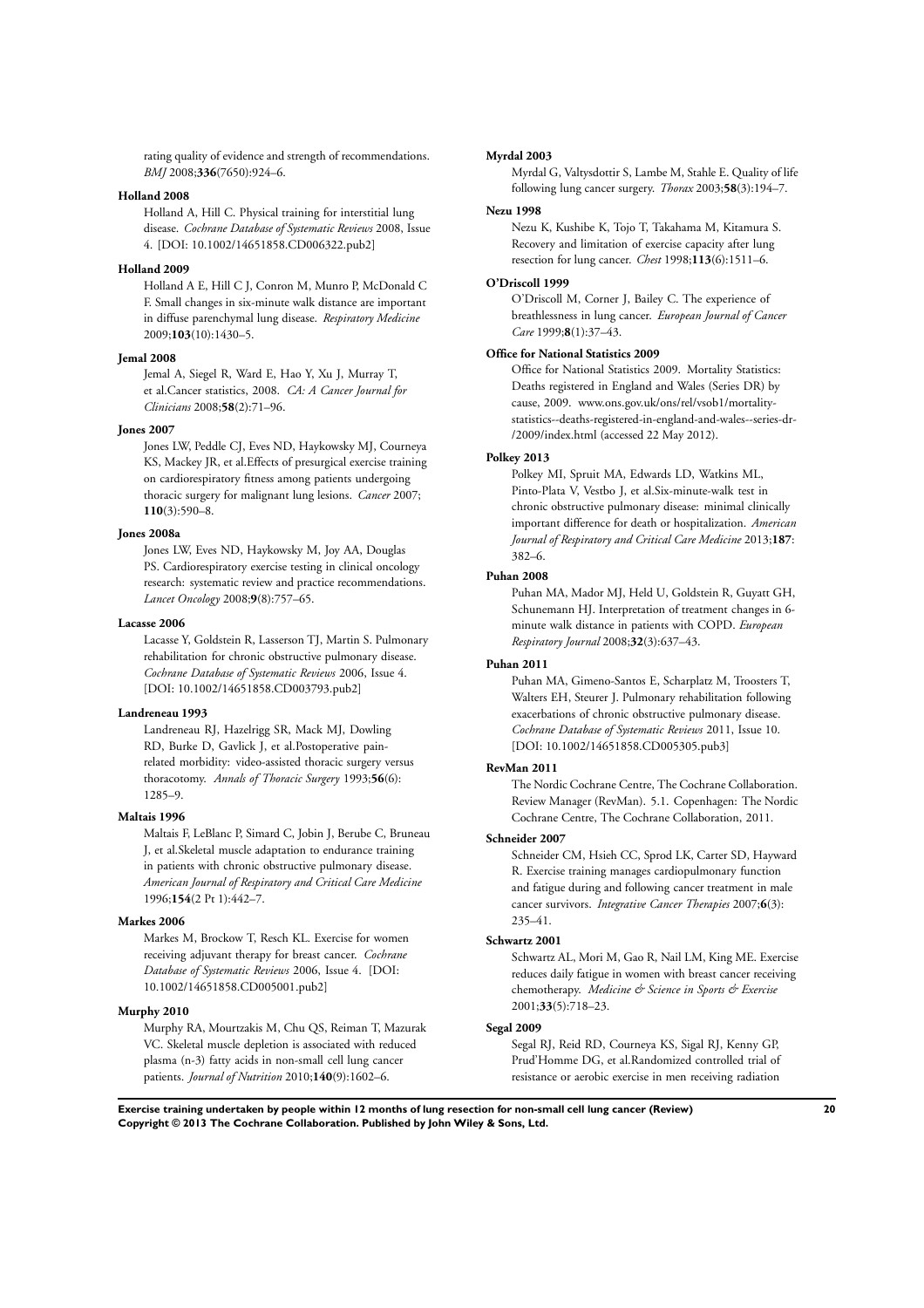therapy for prostate cancer. *Journal of Clinical Oncology* 2009;**27**(3):344–51.

## **Sher 2008**

Sher T, Dy GK, Adjei AA. Small cell lung cancer. *Mayo Clinic Proceedings* 2008;**83**(3):355–67.

## **Sugimura 2006**

Sugimura H, Yang P. Long-term survivorship in lung cancer: a review. *Chest* 2006;**129**(4):1088–97.

## **Suzuki 2011**

Suzuki H, Hirashima T, Kobayashi M, Sasada S, Okamoto N, Tamiya M, et al.Prognosis of small-cell lung cancer since the introduction of amrubicin. *Medical Oncology* 2011;**28** (4):1430–5.

#### **Travers 2008**

Travers J, Dudgeon DJ, Amjadi K, McBride I, Dillon K, Laveneziana P, et al.Mechanisms of exertional dyspnea in patients with cancer. *Journal of Applied Physiology* 2008;**104**  $(1):$ 57–66.

## **Zarogoulidis 2012**

Zarogoulidis P, Kerenidi T, Huang H, Kontakiotis T, Tremma O, Porpodis K, et al.Six minute walking test and carbon monoxide diffusing capacity for non-small cell lung cancer: easy performed tests in every day practice. *Journal of Thoracic Disease* 2012;**4**(6):569–76.

<sup>∗</sup> *Indicates the major publication for the study*

**Exercise training undertaken by people within 12 months of lung resection for non-small cell lung cancer (Review) 21 Copyright © 2013 The Cochrane Collaboration. Published by John Wiley & Sons, Ltd.**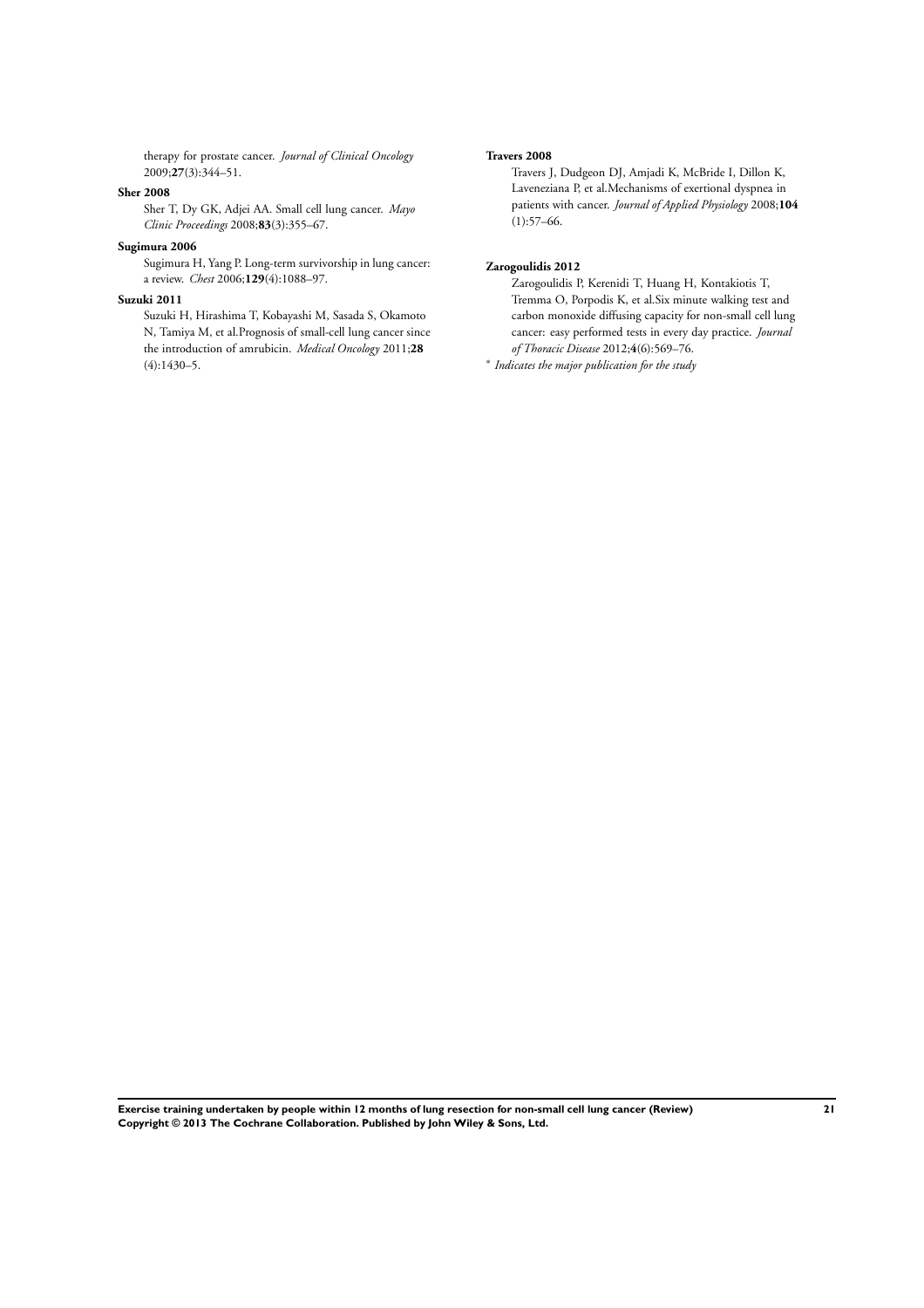## **CHARACTERISTICS OF STUDIES**

## **Characteristics of included studies** *[ordered by study ID]*

## **Arbane 2011**

| Methods       | Randomised controlled trial<br>Setting: St George's Hospital, London, United Kingdom<br>Study duration: Five days (in-patient) + 12 weeks of home-based intervention. Assess-<br>ments were performed pre-operatively, five days post-operatively and after the 12 weeks<br>of intervention following discharge                                                                                                                                                                                                                                                                                                                                                                                      |
|---------------|------------------------------------------------------------------------------------------------------------------------------------------------------------------------------------------------------------------------------------------------------------------------------------------------------------------------------------------------------------------------------------------------------------------------------------------------------------------------------------------------------------------------------------------------------------------------------------------------------------------------------------------------------------------------------------------------------|
| Participants  | 67 participants with non-small cell lung cancer (NSCLC), referred for lung resection<br>via open thoracotomy or Video Assisted Thoracotomy (VATs), were screened. 53 agreed<br>to participate in the study and were randomised before any formal testing. Two were<br>excluded. 51 participants (median [range] age 63 [32 to 87] years - control group; 65<br>[47 to 82] years - exercise group) completed the study                                                                                                                                                                                                                                                                                |
| Interventions | Control (n = 25): Pain medication as relevant via patient controlled analgesia on day<br>one post-operative, thereafter orally as needed. Usual care comprising routine in-patient<br>physiotherapy treatment (airway clearance techniques, mobilisation as able and upper<br>limb activities) once daily from day one post-surgery to discharge and monthly phone<br>calls after discharge<br>Exercise (n = 26): Same as control group plus twice daily additional strength and mo-<br>bility training from day one to day five post-surgery as well as 12 weeks of home-based<br>non-supervised exercise programme (walking + home-adapted strengthening exercises)<br>including three home visits |
| Outcomes      | Exercise capacity (six-minute walk distance), maximal quadriceps force (femoral nerve<br>stimulation), health-related quality of life (EORTC-C30 version 2.0) and post-operative<br>complications                                                                                                                                                                                                                                                                                                                                                                                                                                                                                                    |
| Notes         | Control group - Stage I (10 participants), Stage II (six participants), Stage IV (five<br>participants) and four participants described as "other"<br>Active group - Stage I (15 participants), Stage II (six participants), Stage III (two partic-<br>ipants) and for three participants the data was unavailable                                                                                                                                                                                                                                                                                                                                                                                   |

*Risk of bias*

| <b>Bias</b>                                             | Authors' judgement | Support for judgement                                                                                                         |
|---------------------------------------------------------|--------------------|-------------------------------------------------------------------------------------------------------------------------------|
| Random sequence generation (selection Low risk<br>bias) |                    | Quote:<br>" performed using computer generated<br>tables "                                                                    |
| Allocation concealment (selection bias)                 | Low risk           | Ouote:<br>"Randomisation codes were kept by an<br>independent member of the team and re-<br>leased after consent"<br>Comment: |

**Exercise training undertaken by people within 12 months of lung resection for non-small cell lung cancer (Review) 22 Copyright © 2013 The Cochrane Collaboration. Published by John Wiley & Sons, Ltd.**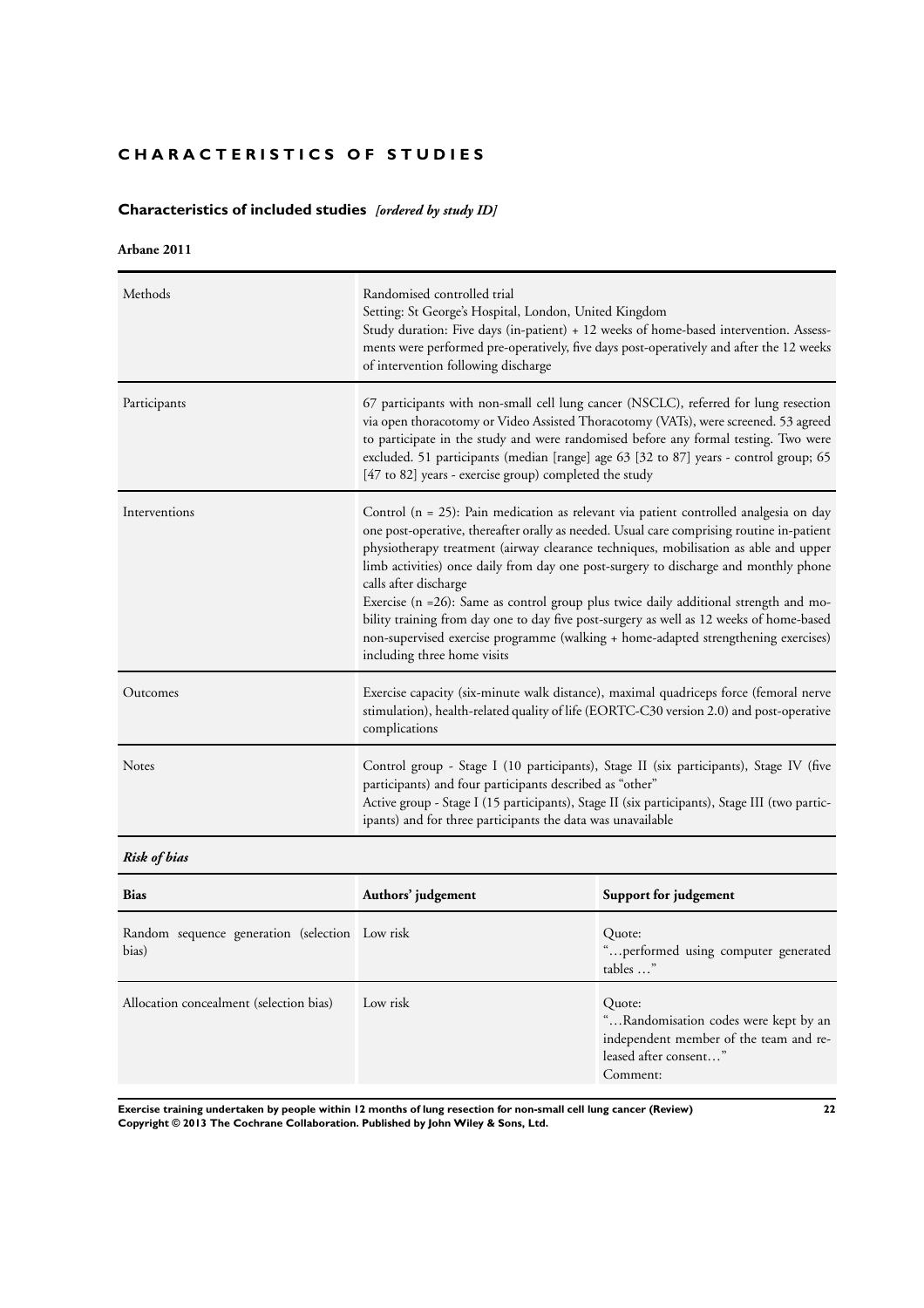## **Arbane 2011** (*Continued)*

|                                                                                        |              | Investigators enrolling participants could<br>not foresee assignment                                                                                                                                                                                                                                                |
|----------------------------------------------------------------------------------------|--------------|---------------------------------------------------------------------------------------------------------------------------------------------------------------------------------------------------------------------------------------------------------------------------------------------------------------------|
| Blinding of participants and personnel High risk<br>(performance bias)<br>All outcomes |              | Quote:<br>"Study was single blinded with the ther-<br>apist performing assessments unaware of<br>the randomisation although weekend treat-<br>ments meant that in about 10 participants<br>the same therapist performed the assess-<br>ment and treatment"<br>Comment:<br>No blinding of participants and personnel |
| Blinding of outcome assessment (detection High risk<br>bias)<br>All outcomes           |              | Quote:<br>"Study was single blinded with the ther-<br>apist performing assessments unaware of<br>the randomisation although weekend treat-<br>ments meant that in about 10 participants<br>the same therapist performed the assess-<br>ment and treatment"<br>Comment:<br>Partial blinding of outcome assessment    |
| Incomplete outcome data (attrition bias)<br>All outcomes                               | Low risk     | Comment:<br>Numbers for each outcome were reported.<br>Missing outcome data balanced in num-<br>bers across intervention groups, with simi-<br>lar reasons for missing data across groups                                                                                                                           |
| Selective reporting (reporting bias)                                                   | Unclear risk | Comment:<br>No protocol available. Insufficient infor-<br>mation to permit judgement of 'Low risk'<br>or 'High risk'                                                                                                                                                                                                |
| Other bias                                                                             | High risk    | Comment:<br>Five-day post-operative assessment did not<br>include quality of life questionnaire<br>Also, the control group had five partici-<br>pants categorised at stage IV whereas the<br>exercise group had none                                                                                                |

**Exercise training undertaken by people within 12 months of lung resection for non-small cell lung cancer (Review) 23 Copyright © 2013 The Cochrane Collaboration. Published by John Wiley & Sons, Ltd.**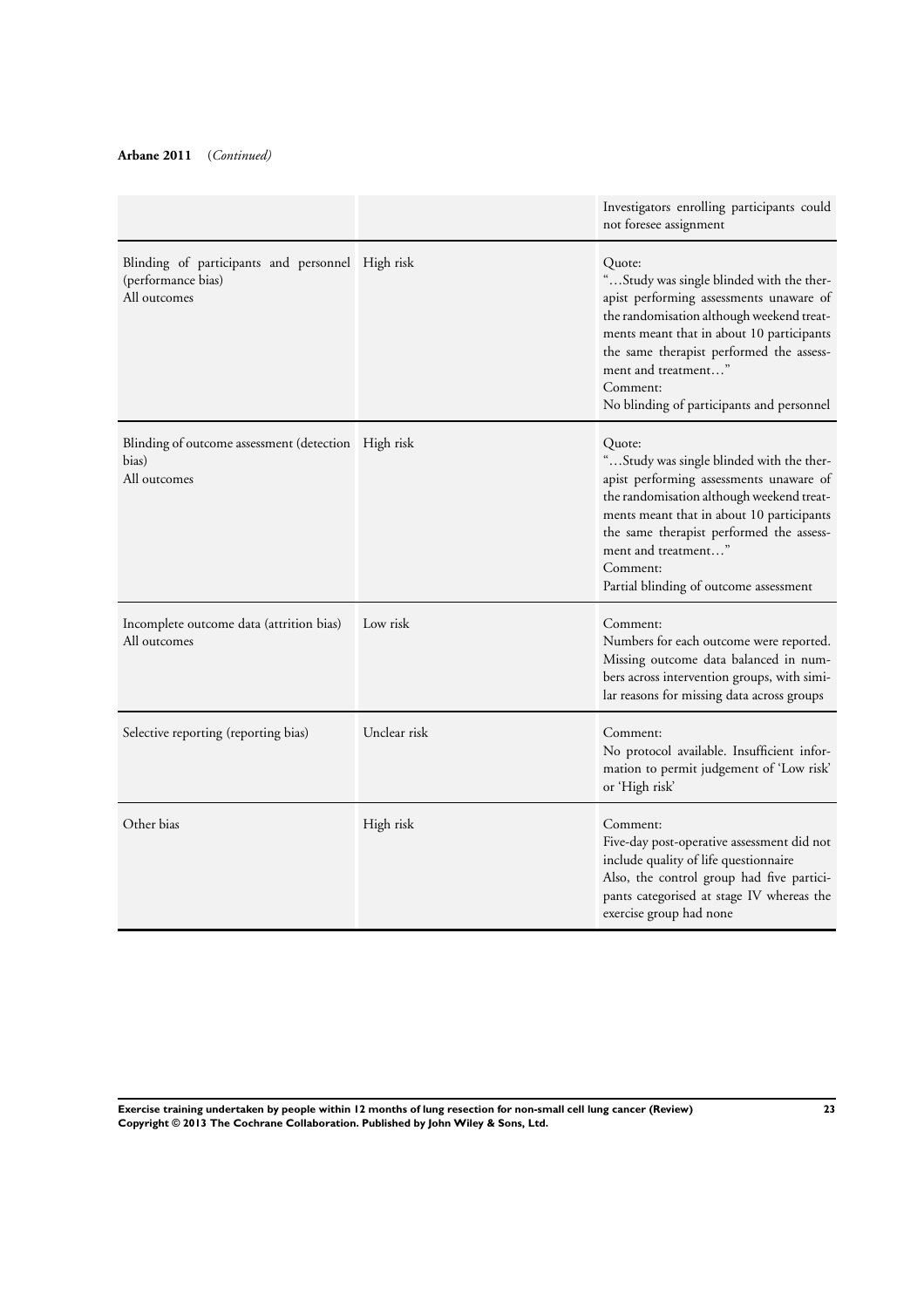| Methods       | Randomised controlled trial<br>Setting: Outpatient clinic, Aalborg Hospital, Denmark<br>Study duration: Three months of intervention. Assessments were performed before and<br>after intervention period                                                                                                                                                              |
|---------------|-----------------------------------------------------------------------------------------------------------------------------------------------------------------------------------------------------------------------------------------------------------------------------------------------------------------------------------------------------------------------|
| Participants  | 78 participants with lung cancer were included (46M, 32F) and randomised to either<br>the control (mean age 65 $\pm$ 9 years) or the exercise group (mean age 64 $\pm$ 10 years)                                                                                                                                                                                      |
| Interventions | Control $(n = 37)$ : Usual care and one individual instruction about exercise training<br>Exercise ( $n = 41$ ): Aerobic exercise, resistance training and dyspnoea management. Target<br>intensity was set at 60% to 80% of participant's peak work capacity. Exercise programme<br>initiated following the assessments which took place three weeks after discharge |
| Outcomes      | Exercise capacity (six-minute walk distance), quality of life (SF-36) and lung function<br>(spirometry)                                                                                                                                                                                                                                                               |
| <b>Notes</b>  | Non-published data<br>All the information for the assessment of risk of bias as well as the data for the analysis<br>were informed by the first author                                                                                                                                                                                                                |

## *Risk of bias*

| <b>Bias</b>                                                                            | Authors' judgement | Support for judgement                                                                                                                                                            |
|----------------------------------------------------------------------------------------|--------------------|----------------------------------------------------------------------------------------------------------------------------------------------------------------------------------|
| Random sequence generation (selection Low risk<br>bias)                                |                    | Quote:<br>"We used two computer-generated ran-<br>domisation tables, stratified for pneu-<br>monectomy, since we expected the latter to<br>present with low performance status." |
| Allocation concealment (selection bias)                                                | Low risk           | Quote:<br>"Individual allocations were placed by an<br>external person in consecutively numbered<br>and sealed opaque envelopes."                                                |
| Blinding of participants and personnel High risk<br>(performance bias)<br>All outcomes |                    | Quote:<br>"No blinding of participants and trainers"                                                                                                                             |
| Blinding of outcome assessment (detection Low risk<br>bias)<br>All outcomes            |                    | Quote:<br>"Assessors were blinded to the individ-<br>ual group allocation and patients were in-<br>structed not to reveal their individual group<br>allocation."                 |
| Incomplete outcome data (attrition bias)<br>All outcomes                               | Unclear risk       | Quote:<br>"Exercise group: Nine participants lost to<br>follow-up (two deceased; two withdrew for<br>not wanting to receive intervention; five                                   |

**Exercise training undertaken by people within 12 months of lung resection for non-small cell lung cancer (Review) 24 Copyright © 2013 The Cochrane Collaboration. Published by John Wiley & Sons, Ltd.**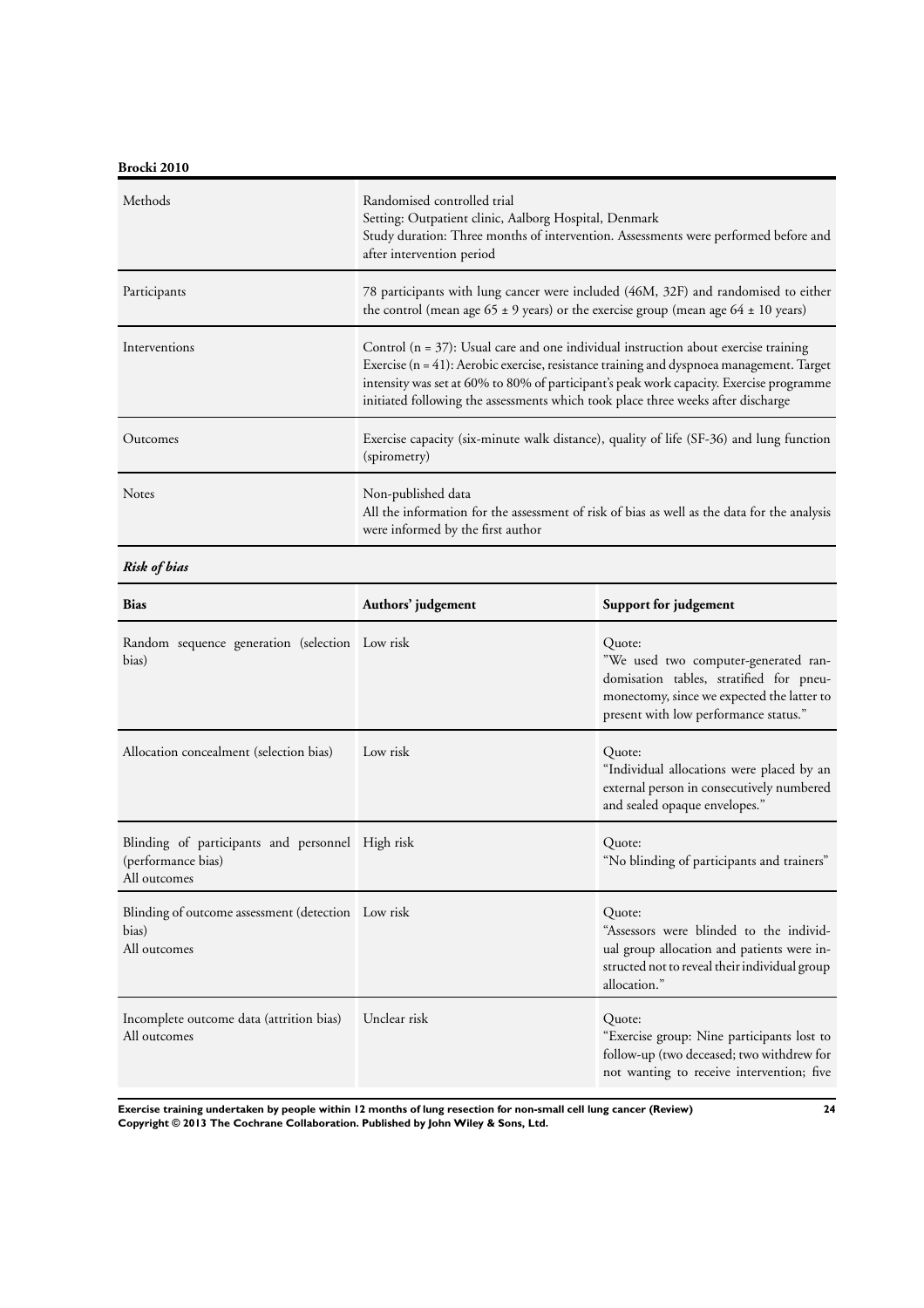## **Brocki 2010** (*Continued)*

|                                      |              | withdrew consent for other reasons); 32<br>completed<br>Control group: One participant lost to fol-<br>low-up (deceased); 36 completed. 6MWT<br>$n = 34$ ; SF-36 $n = 35$ ; spirometry $n = 34$<br>Intention-to-treat analysis was done."<br>Comment:<br>Insufficient details about missing cases to<br>permit judgement of 'Low risk' or 'High<br>risk <sup>2</sup> |
|--------------------------------------|--------------|----------------------------------------------------------------------------------------------------------------------------------------------------------------------------------------------------------------------------------------------------------------------------------------------------------------------------------------------------------------------|
| Selective reporting (reporting bias) | Unclear risk | Comment:<br>Insufficient information to permit judge-<br>ment of 'Low risk' or 'High risk'                                                                                                                                                                                                                                                                           |
| Other bias                           | Unclear risk | Comment:<br>Insufficient information to permit judge-<br>ment of 'Low risk' or 'High risk'                                                                                                                                                                                                                                                                           |

**Stigt 2013**

| Methods             | Randomised controlled trial<br>Setting: Teaching Hospital in Zwolle, the Netherlands.<br>Study duration: 12 weeks of intervention and 1-year follow-up. Assessments were per-<br>formed before surgery and post-operatively at 1, 3, 6 and 12 months                                                                                                                                                                                                                                                 |
|---------------------|------------------------------------------------------------------------------------------------------------------------------------------------------------------------------------------------------------------------------------------------------------------------------------------------------------------------------------------------------------------------------------------------------------------------------------------------------------------------------------------------------|
| Participants        | 81 participants with NSCLC, eligible for thoracotomy, were invited. 60 accepted but<br>57 were randomised before surgery. 49 participants completed (exercise group: n = 23<br>(21M), mean age 63.6 $\pm$ 10.2 years and control group: n = 26 (19M), mean age 63.2 $\pm$<br>$10.3$ years)                                                                                                                                                                                                           |
| Interventions       | Control ( $n = 26$ ): Usual care consisting of routine outpatient appointments at 1, 3, 6<br>and 12 months following surgery. Pain medication prescribed by their pulmonologist or<br>general practitioner<br>Exercise (n = 23): Four weeks after discharge, twice a week, participants exercised at<br>60-80% of their peak cycling load and performed muscle training for 12 weeks. An<br>anaesthesiologist adjusted pain treatment according to the World Health Organization<br>analgesic ladder |
| Outcomes            | Exercise capacity (six-minute walk distance), health-related quality of life (SGRQ and<br>SF-36), pain (MPQ-DLV) and pulmonary function (spirometry)                                                                                                                                                                                                                                                                                                                                                 |
| <b>Notes</b>        | Only "open thoracotomy" included<br>The number of participants who had adjuvant chemotherapy was 10 in the exercise<br>group and six in the control group                                                                                                                                                                                                                                                                                                                                            |
| <b>Risk of bias</b> |                                                                                                                                                                                                                                                                                                                                                                                                                                                                                                      |

**Exercise training undertaken by people within 12 months of lung resection for non-small cell lung cancer (Review) 25 Copyright © 2013 The Cochrane Collaboration. Published by John Wiley & Sons, Ltd.**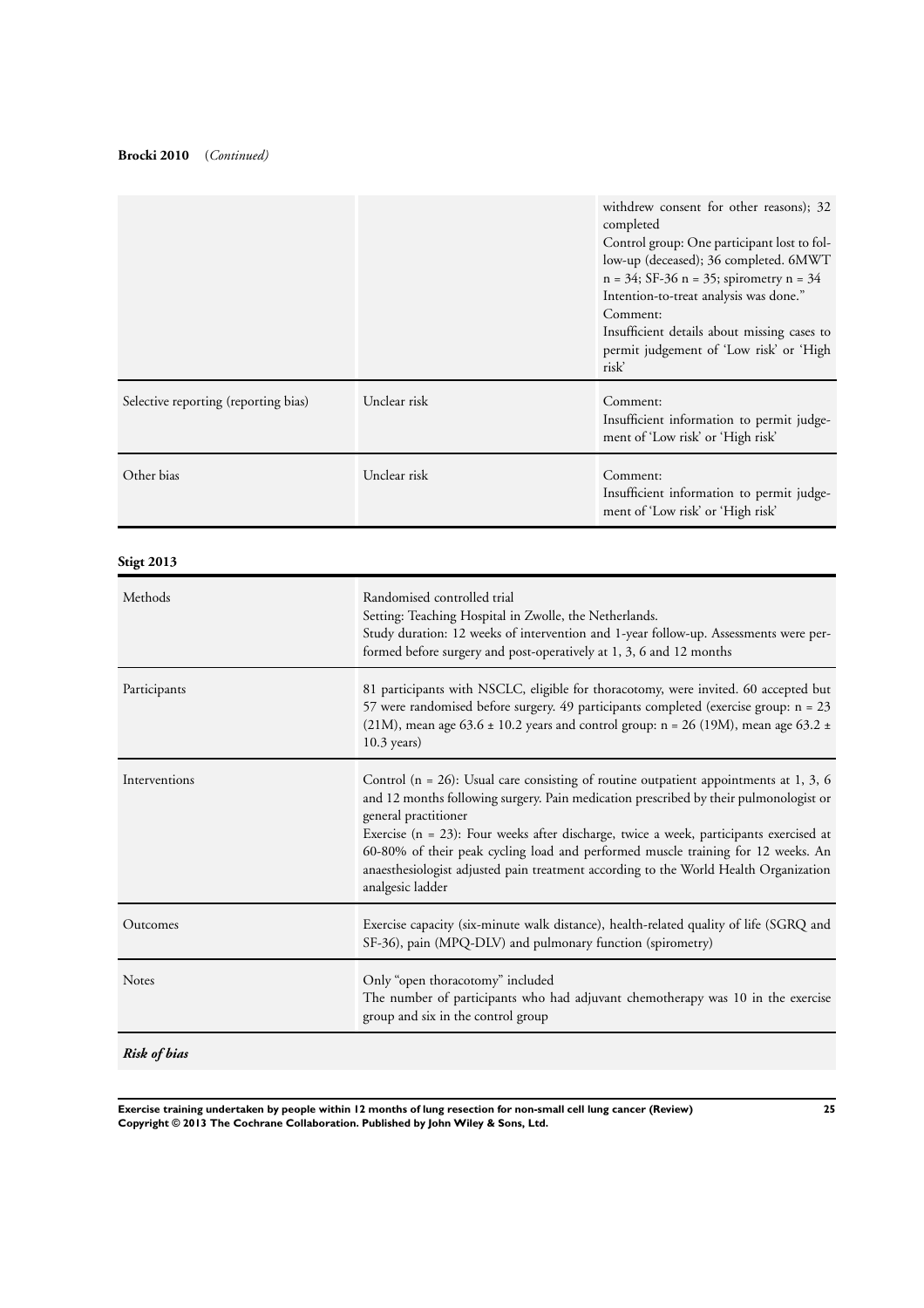| <b>Bias</b>                                                                            | Authors' judgement | Support for judgement                                                                                                                                                                                                                                                    |
|----------------------------------------------------------------------------------------|--------------------|--------------------------------------------------------------------------------------------------------------------------------------------------------------------------------------------------------------------------------------------------------------------------|
| Random sequence generation (selection Low risk<br>bias)                                |                    | Quote:<br>" patients were randomised to the active<br>(rehabilitation) group or control group us-<br>ing a computer minimization system"                                                                                                                                 |
| Allocation concealment (selection bias)                                                | Low risk           | Quote:<br>"using a computer minimization system<br>initiated by the treating chest physician"<br>Comment:<br>Investigators enrolling participants could<br>not foresee assignment                                                                                        |
| Blinding of participants and personnel High risk<br>(performance bias)<br>All outcomes |                    | Comment:<br>No blinding of participants and personnel                                                                                                                                                                                                                    |
| Blinding of outcome assessment (detection Unclear risk<br>bias)<br>All outcomes        |                    | Comment:<br>The study did not address this outcome                                                                                                                                                                                                                       |
| Incomplete outcome data (attrition bias)<br>All outcomes                               | High risk          | Comment:<br>Three months post-discharge six-minute<br>walk distance and lung function data re-<br>ported for less than 40% and 60% of par-<br>ticipants, respectively. Reasons reported as<br>follows: " because they dropped out or<br>felt unable to perform the test" |
| Selective reporting (reporting bias)                                                   | High risk          | Comment:<br>The trial registration of the study (http://<br>clinicaltrials.gov/show/NCT01136083)<br>was reviewed and not all of the pre-spec-<br>ified outcomes were reported in the pub-<br>lished paper                                                                |
| Other bias                                                                             | High risk          | Comment:<br>More patients who had chemotherapy were<br>randomised to the training group and table<br>3 shows a higher dropout in attendance rate<br>for patients who had chemotherapy com-<br>pared to patients who did not                                              |

**Exercise training undertaken by people within 12 months of lung resection for non-small cell lung cancer (Review) 26 Copyright © 2013 The Cochrane Collaboration. Published by John Wiley & Sons, Ltd.**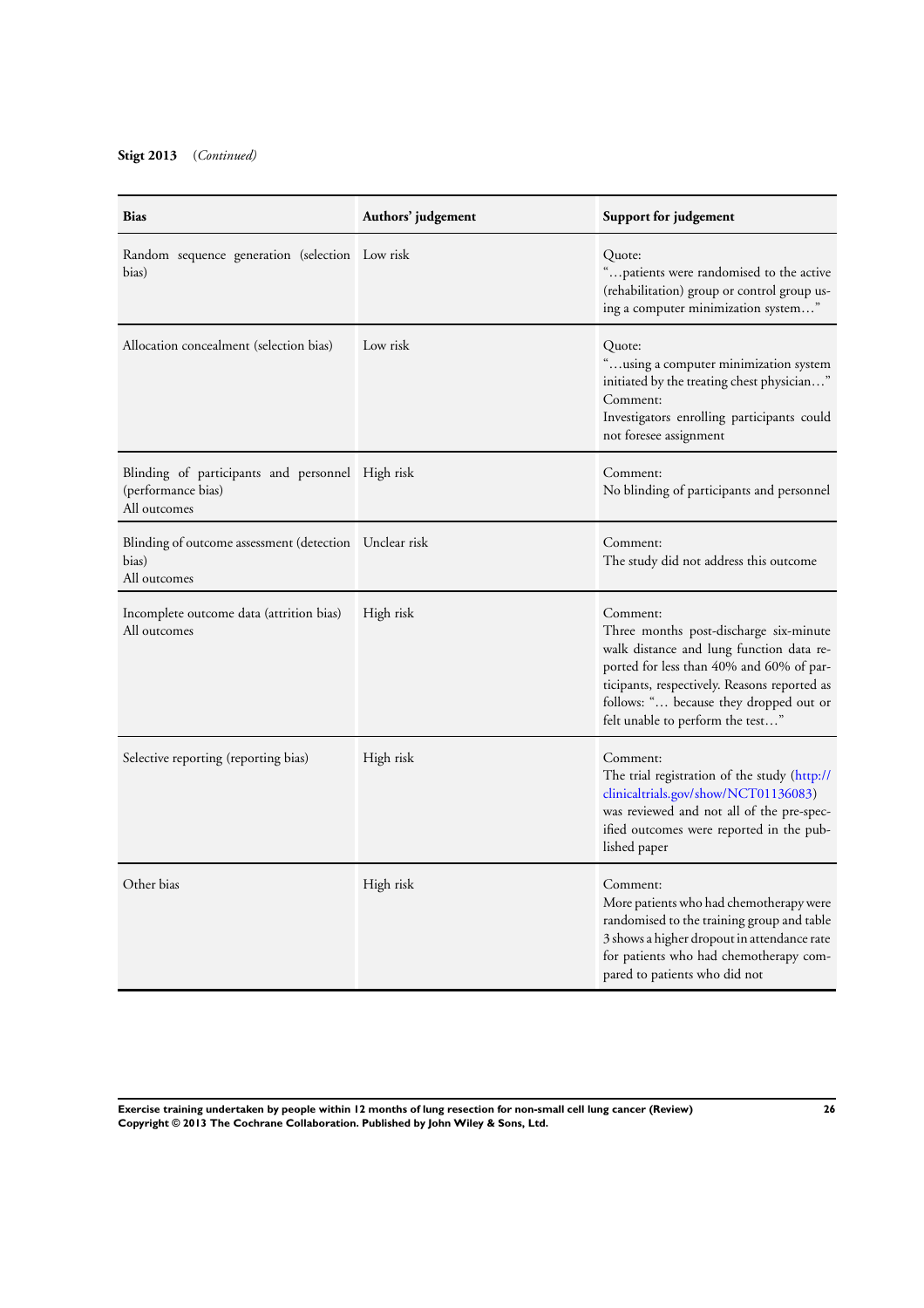## **Characteristics of excluded studies** *[ordered by study ID]*

| Study                    | Reason for exclusion                                                            |
|--------------------------|---------------------------------------------------------------------------------|
| Adamsen 2012             | Not post-operative patients                                                     |
| Andersen 2011            | Not an RCT                                                                      |
| Arbane 2009              | Conference abstract of an included study                                        |
| Arbane 2009a             | Conference abstract of an included study                                        |
| Barinow-Wojewodzki 2008  | Not post-operative patients                                                     |
| Barinow-Wojewodzki 2008a | Not post-operative patients                                                     |
| Barton 2010              | Not exercise training                                                           |
| Bradley 2011             | Not post-operative patients                                                     |
| Cesario 2007             | Not an RCT                                                                      |
| Dimeo 2004               | Mixed population. No access to specific data                                    |
| Glattki 2012             | Not an RCT                                                                      |
| Granger 2011             | Not an RCT                                                                      |
| Hwang 2012               | Mixed population with few participants ( $n = 7$ ) who underwent lung resection |
| Jones 2008               | Not an RCT                                                                      |
| Jones 2009               | Not an RCT                                                                      |
| Jones 2010               | Not an RCT                                                                      |
| Jones 2011               | Not an RCT                                                                      |
| Kiziltas 2006            | Did not reply to several contact attempts                                       |
| Licker 2011              | Not exercise training                                                           |
| Lin 2013                 | Not exercise training                                                           |
| Lubbe 2001               | Not an RCT                                                                      |
| Maddocks 2009            | Not post-operative patients                                                     |
| Nazarian 2004            | Not an RCT                                                                      |

**Exercise training undertaken by people within 12 months of lung resection for non-small cell lung cancer (Review) 27 Copyright © 2013 The Cochrane Collaboration. Published by John Wiley & Sons, Ltd.**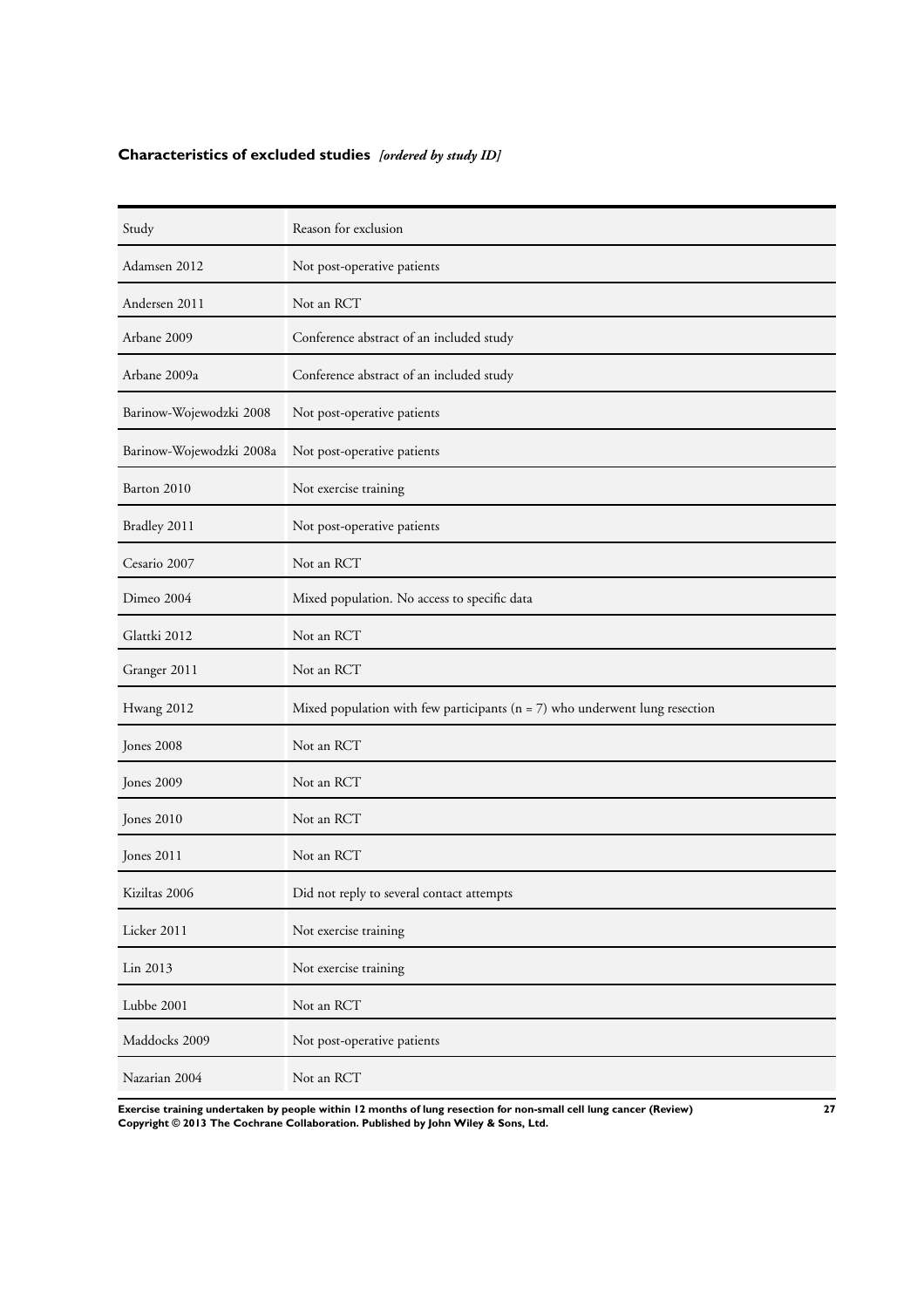## (*Continued)*

| <b>Nici 2008</b>     | Not an RCT                  |
|----------------------|-----------------------------|
| Oldervoll 2004       | Not an RCT                  |
| Parsons 2012         | Not exercise training       |
| Peddle-McIntyre 2012 | Not an RCT                  |
| Peddle-McIntyre 2013 | Not an RCT                  |
| Riesenberg 2010      | Not an RCT                  |
| Shannon 2010         | Not an RCT                  |
| Shannon 2011         | Not an RCT                  |
| Spruit 2006          | Not an RCT                  |
| Weiner 1997          | Not post-operative patients |
| Woods 1999           | Not NSCLC                   |

**Exercise training undertaken by people within 12 months of lung resection for non-small cell lung cancer (Review) 28 Copyright © 2013 The Cochrane Collaboration. Published by John Wiley & Sons, Ltd.**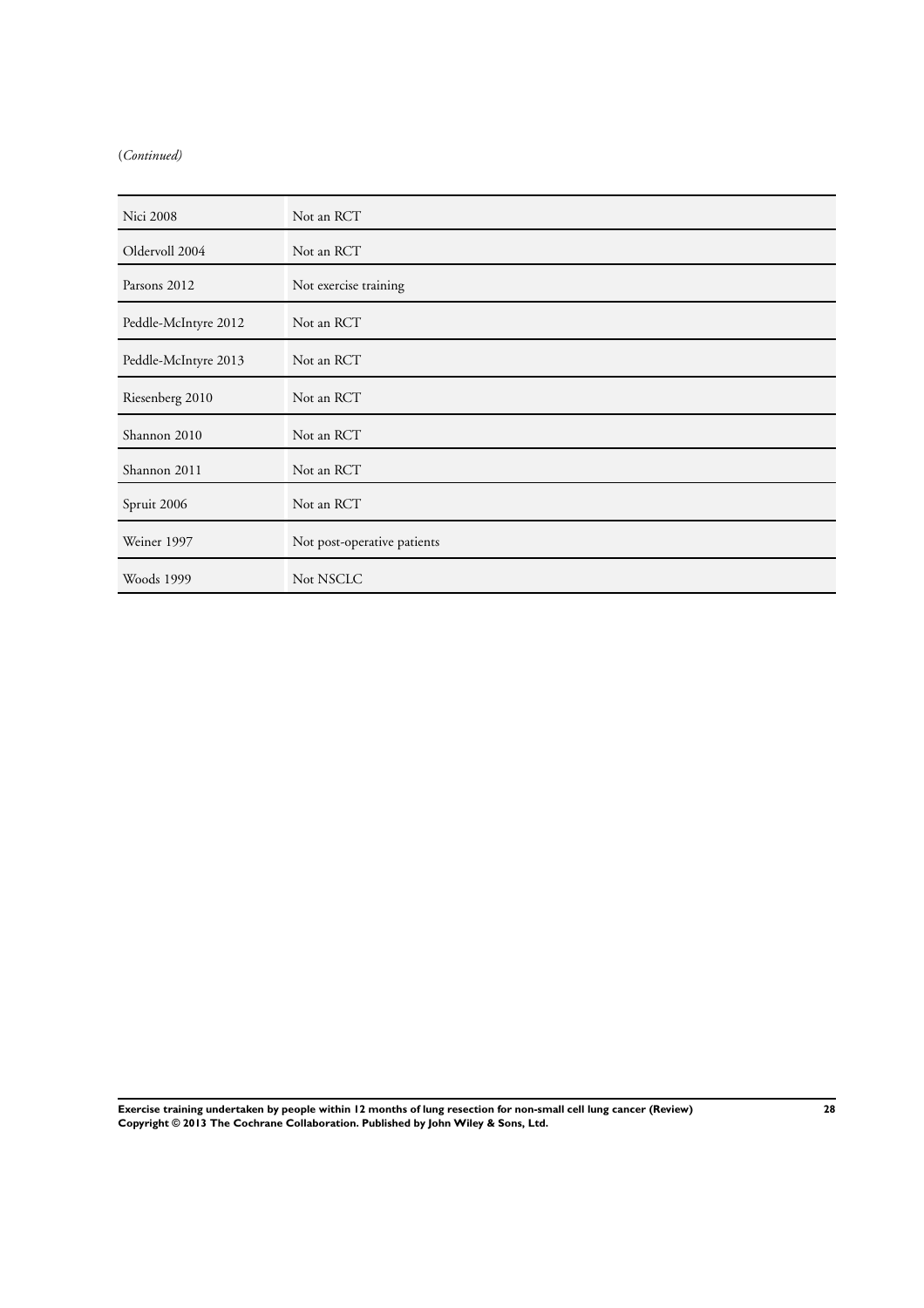## **DATA AND ANALYSES**

| Outcome or subgroup title               | No. of<br>studies | No. of<br>participants | <b>Statistical method</b>                | <b>Effect</b> size      |
|-----------------------------------------|-------------------|------------------------|------------------------------------------|-------------------------|
| 1 Exercise capacity (6MWD in<br>metres) | 3                 | 139                    | Mean Difference (IV, Fixed, 95% CI)      | 50.35 [15.45, 85.24]    |
| 2 Health-related quality of life        | 3                 | 147                    | Std. Mean Difference (IV, Fixed, 95% CI) | $0.17$ [-0.16, 0.49]    |
| 3 Lung function (FEV1 in litres)        | ∠                 | 89                     | Mean Difference (IV, Fixed, 95% CI)      | $-0.13$ $[-0.36, 0.11]$ |

## **Comparison 1. Exercise group versus control group**

## **Analysis 1.1. Comparison 1 Exercise group versus control group, Outcome 1 Exercise capacity (6MWD in metres).**

Review: Exercise training under taken by people within 12 months of lung resection for non-small cell lung cancer

Comparison: 1 Exercise group versus control group

Outcome: 1 Exercise capacity (6MWD in metres)

| Study or subgroup                                                                                                                                                                                              | Exercise   |               | Control    |              | Mean<br>Difference                                                         | Weight | Mean<br>Difference      |
|----------------------------------------------------------------------------------------------------------------------------------------------------------------------------------------------------------------|------------|---------------|------------|--------------|----------------------------------------------------------------------------|--------|-------------------------|
|                                                                                                                                                                                                                | $\hbox{N}$ | Mean(SD)      | $\hbox{N}$ | Mean(SD)     | IV, Fixed, 95% CI                                                          |        | IV,Fixed,95% CI         |
| Arbane 2011                                                                                                                                                                                                    | 21         | 480.2 (110)   | 16         | 448.2 (95.2) | <b>March 2019</b>                                                          | 27.7 % | 32.00 [ -34.25, 98.25 ] |
| Brocki 2010                                                                                                                                                                                                    | 32         | 506.9 (128.4) | 34         | 464.5 (97)   |                                                                            | 40.0 % | 42.40 [-12.76, 97.56]   |
| <b>Stigt 2013</b>                                                                                                                                                                                              | 17         | 567 (78)      | 9          | 491 (109)    |                                                                            | 32.2 % | 76.00 [ 14.54, 137.46 ] |
| <b>Total (95% CI)</b><br>Heterogeneity: Chi <sup>2</sup> = 1.04, df = 2 (P = 0.59); l <sup>2</sup> = 0.0%<br>Test for overall effect: $Z = 2.83$ (P = 0.0047)<br>Test for subgroup differences: Not applicable | 70         |               | 69         |              | $-100$<br>100<br>200<br>$-200$<br>O<br>Favours control<br>Favours exercise | 100.0% | 50.35 [15.45, 85.24]    |

**Exercise training undertaken by people within 12 months of lung resection for non-small cell lung cancer (Review) 29 Copyright © 2013 The Cochrane Collaboration. Published by John Wiley & Sons, Ltd.**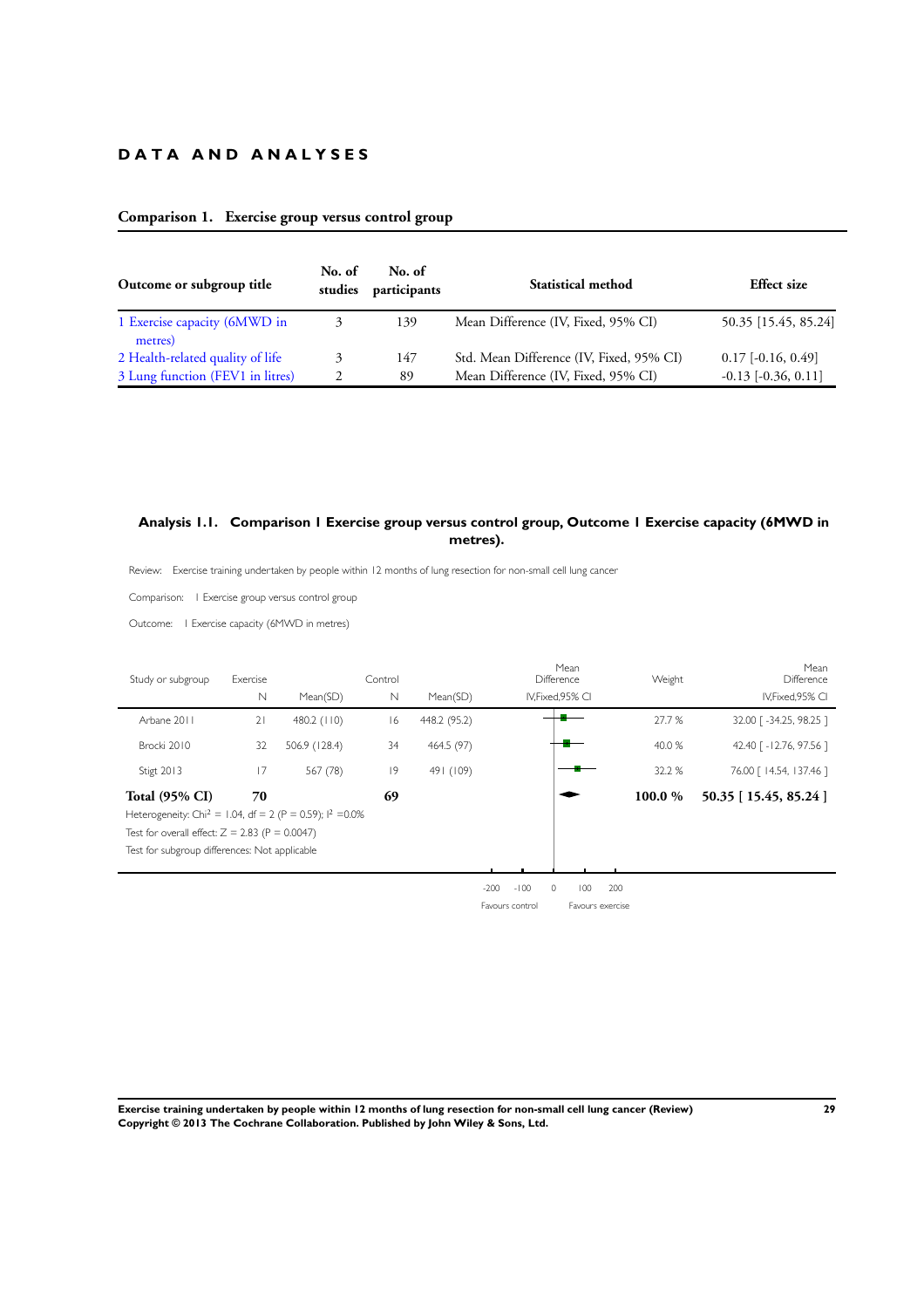## **Analysis 1.2. Comparison 1 Exercise group versus control group, Outcome 2 Health-related quality of life.**

Review: Exercise training undertaken by people within 12 months of lung resection for non-small cell lung cancer

Comparison: 1 Exercise group versus control group

Outcome: 2 Health-related quality of life

|                                                                                                   |                         |             |                                |             | Std.<br>Mean                                                                                                     |                                    | Std.<br>Mean                    |
|---------------------------------------------------------------------------------------------------|-------------------------|-------------|--------------------------------|-------------|------------------------------------------------------------------------------------------------------------------|------------------------------------|---------------------------------|
| Study or subgroup                                                                                 | Exercise<br>$\mathbb N$ | Mean(SD)    | Control<br>$\mathsf{N}\xspace$ | Mean(SD)    | Difference<br>IV, Fixed, 95% CI                                                                                  | Weight                             | Difference<br>IV, Fixed, 95% CI |
| Arbane 2011 (1)                                                                                   | 23                      | 68.2 (15.3) | 21                             | 68.1 (25.1) |                                                                                                                  | 30.3 %                             | $0.00$ [ -0.59, 0.60 ]          |
| Brocki 2010 (2)                                                                                   | 32                      | 46.4(8.5)   | 35                             | 42.2 (9.6)  |                                                                                                                  | 45.0 %                             | $0.46$ [ -0.03, 0.94 ]          |
| Stigt 2013 (3)                                                                                    | 17                      | 70.2 (15.7) | 9                              | 73.1 (19.1) |                                                                                                                  | 24.7 %                             | $-0.16$ [ $-0.82$ , 0.49]       |
|                                                                                                   | $72\,$                  |             |                                |             |                                                                                                                  |                                    |                                 |
| Total (95% CI)<br>Heterogeneity: Chi <sup>2</sup> = 2.62, df = 2 (P = 0.27); l <sup>2</sup> = 24% |                         |             | 75                             |             |                                                                                                                  | $100.0\ \%$                        | $0.17$ [ -0.16, 0.49 ]          |
| Test for overall effect: $Z = 1.00$ (P = 0.32)                                                    |                         |             |                                |             |                                                                                                                  |                                    |                                 |
| Test for subgroup differences: Not applicable                                                     |                         |             |                                |             |                                                                                                                  |                                    |                                 |
|                                                                                                   |                         |             |                                |             |                                                                                                                  |                                    |                                 |
|                                                                                                   |                         |             |                                |             | $-0.5$<br>0.5<br>$\overline{\phantom{a}}$<br>0<br>Favours control                                                | $\overline{1}$<br>Favours exercise |                                 |
|                                                                                                   |                         |             |                                |             |                                                                                                                  |                                    |                                 |
|                                                                                                   |                         |             |                                |             |                                                                                                                  |                                    |                                 |
| (1) Global function of the EORTC-C30                                                              |                         |             |                                |             |                                                                                                                  |                                    |                                 |
| (2) Physical component SF-36                                                                      |                         |             |                                |             |                                                                                                                  |                                    |                                 |
|                                                                                                   |                         |             |                                |             | (3) Total score of the SGRQ. Mean scores subtracted from 100. Therefore, higher scores indicate less limitation. |                                    |                                 |
|                                                                                                   |                         |             |                                |             |                                                                                                                  |                                    |                                 |
|                                                                                                   |                         |             |                                |             |                                                                                                                  |                                    |                                 |
|                                                                                                   |                         |             |                                |             |                                                                                                                  |                                    |                                 |
|                                                                                                   |                         |             |                                |             |                                                                                                                  |                                    |                                 |
|                                                                                                   |                         |             |                                |             |                                                                                                                  |                                    |                                 |
|                                                                                                   |                         |             |                                |             |                                                                                                                  |                                    |                                 |
|                                                                                                   |                         |             |                                |             |                                                                                                                  |                                    |                                 |
|                                                                                                   |                         |             |                                |             |                                                                                                                  |                                    |                                 |
|                                                                                                   |                         |             |                                |             |                                                                                                                  |                                    |                                 |
|                                                                                                   |                         |             |                                |             |                                                                                                                  |                                    |                                 |
|                                                                                                   |                         |             |                                |             |                                                                                                                  |                                    |                                 |
|                                                                                                   |                         |             |                                |             |                                                                                                                  |                                    |                                 |
|                                                                                                   |                         |             |                                |             |                                                                                                                  |                                    |                                 |
|                                                                                                   |                         |             |                                |             |                                                                                                                  |                                    |                                 |
|                                                                                                   |                         |             |                                |             |                                                                                                                  |                                    |                                 |
|                                                                                                   |                         |             |                                |             |                                                                                                                  |                                    |                                 |
|                                                                                                   |                         |             |                                |             |                                                                                                                  |                                    |                                 |
|                                                                                                   |                         |             |                                |             |                                                                                                                  |                                    |                                 |
|                                                                                                   |                         |             |                                |             |                                                                                                                  |                                    |                                 |
|                                                                                                   |                         |             |                                |             |                                                                                                                  |                                    |                                 |
|                                                                                                   |                         |             |                                |             |                                                                                                                  |                                    |                                 |

**Exercise training undertaken by people within 12 months of lung resection for non-small cell lung cancer (Review) 30 Copyright © 2013 The Cochrane Collaboration. Published by John Wiley & Sons, Ltd.**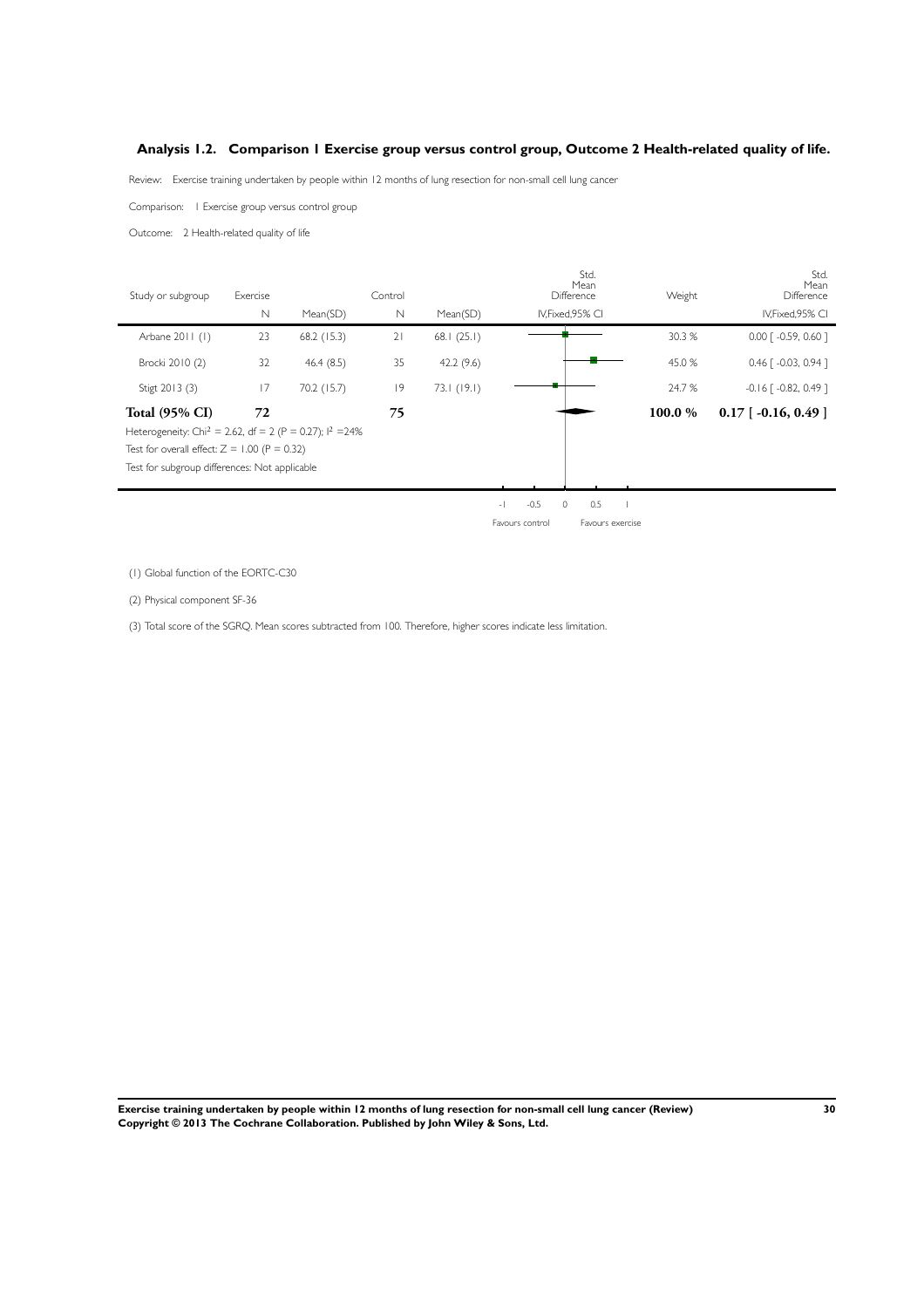## **Analysis 1.3. Comparison 1 Exercise group versus control group, Outcome 3 Lung function (FEV1 in litres).**

Review: Exercise training undertaken by people within 12 months of lung resection for non-small cell lung cancer

Comparison: 1 Exercise group versus control group

Outcome: 3 Lung function (FEV1 in litres)

| Study or subgroup                                                                                                                                                                                            | Exercise    |           | Control |           | Mean<br>Difference              | Weight                                        | Mean<br>Difference                 |
|--------------------------------------------------------------------------------------------------------------------------------------------------------------------------------------------------------------|-------------|-----------|---------|-----------|---------------------------------|-----------------------------------------------|------------------------------------|
|                                                                                                                                                                                                              | $\mathbb N$ | Mean(SD)  | N       | Mean(SD)  | IV, Fixed, 95% CI               |                                               | IV, Fixed, 95% CI                  |
| Brocki 2010                                                                                                                                                                                                  | 32          | 1.87(0.5) | 34      | 2.06(0.6) |                                 | 78.1%                                         | $-0.19$ $[-0.46, 0.08]$            |
| Stigt 2013                                                                                                                                                                                                   | 9           | 2.1(0.6)  | 4       | 2(0.6)    |                                 | 21.9%                                         | $0.10$ $\lceil -0.40, 0.60 \rceil$ |
| <b>Total (95% CI)</b><br>Heterogeneity: Chi <sup>2</sup> = 1.00, df = 1 (P = 0.32); l <sup>2</sup> = 0.0%<br>Test for overall effect: $Z = 1.06$ (P = 0.29)<br>Test for subgroup differences: Not applicable | 41          |           | 48      |           | $-2$<br>$-1$<br>Favours control | 100.0 %<br>$\overline{2}$<br>Favours exercise | $-0.13$ [ $-0.36$ , 0.11 ]         |

## **ADDITIONAL TABLES**

**Table 1. Study results**

| Study       | <b>Results</b>                                                                                                                                                                                                                                    |
|-------------|---------------------------------------------------------------------------------------------------------------------------------------------------------------------------------------------------------------------------------------------------|
| Arbane 2011 | <b>Exercise capacity</b> : Six-Minute Walk Distance (6MWD), in metres<br>Exercise group (EG): 21 participants completed; control group (CG): 16 participants completed;<br>Measurements 5 days and 12 weeks (post-intervention) post-operatively: |
|             | Mean ± SD: EG: $336.7 \pm 84.1$ m to $480.2 \pm 110.0$ m; CG: $308.7 \pm 124.8$ m to $448.2 \pm 95.1$ m<br>Health-related quality of life : EORTC QLQ-C30 questionnaire                                                                           |
|             | EG: 22 participants completed; CG: 21 participants completed;<br>Groups were similar pre-operatively. No post-operative baseline measures. Measurements 12                                                                                        |
|             | weeks post-operative (post-intervention):<br>EORTC-C30 (functional):                                                                                                                                                                              |
|             | EG: $79.1 \pm 19.1$ ; CG: $76.7 \pm 22.7$<br>EORTC-C30 (symptom):<br>EG: $18.5 \pm 15.2$ ; CG: $21.0 \pm 16.4$                                                                                                                                    |
|             | EORTC-C30 (global health):<br>EG: $68.2 \pm 15.3$ ; CG: $68.1 \pm 25.1$                                                                                                                                                                           |
|             | <b>Quadriceps force</b> : Magnetic stimulation of femoral nerve, in kg<br>EG: 17 participants completed; CG: 13 participants completed;                                                                                                           |
|             | Measurements 5 days and 12 weeks (post-intervention) post-operatively<br>EG: $37.6 \pm 27.1$ kg to $34.2 \pm 9.4$ kg; CG: $21.5 \pm 7.7$ kg to $26.4 \pm 9.7$ kg                                                                                  |
|             | Post-operative complications<br>EG: 2; CG: 3                                                                                                                                                                                                      |

**Exercise training undertaken by people within 12 months of lung resection for non-small cell lung cancer (Review) 31 Copyright © 2013 The Cochrane Collaboration. Published by John Wiley & Sons, Ltd.**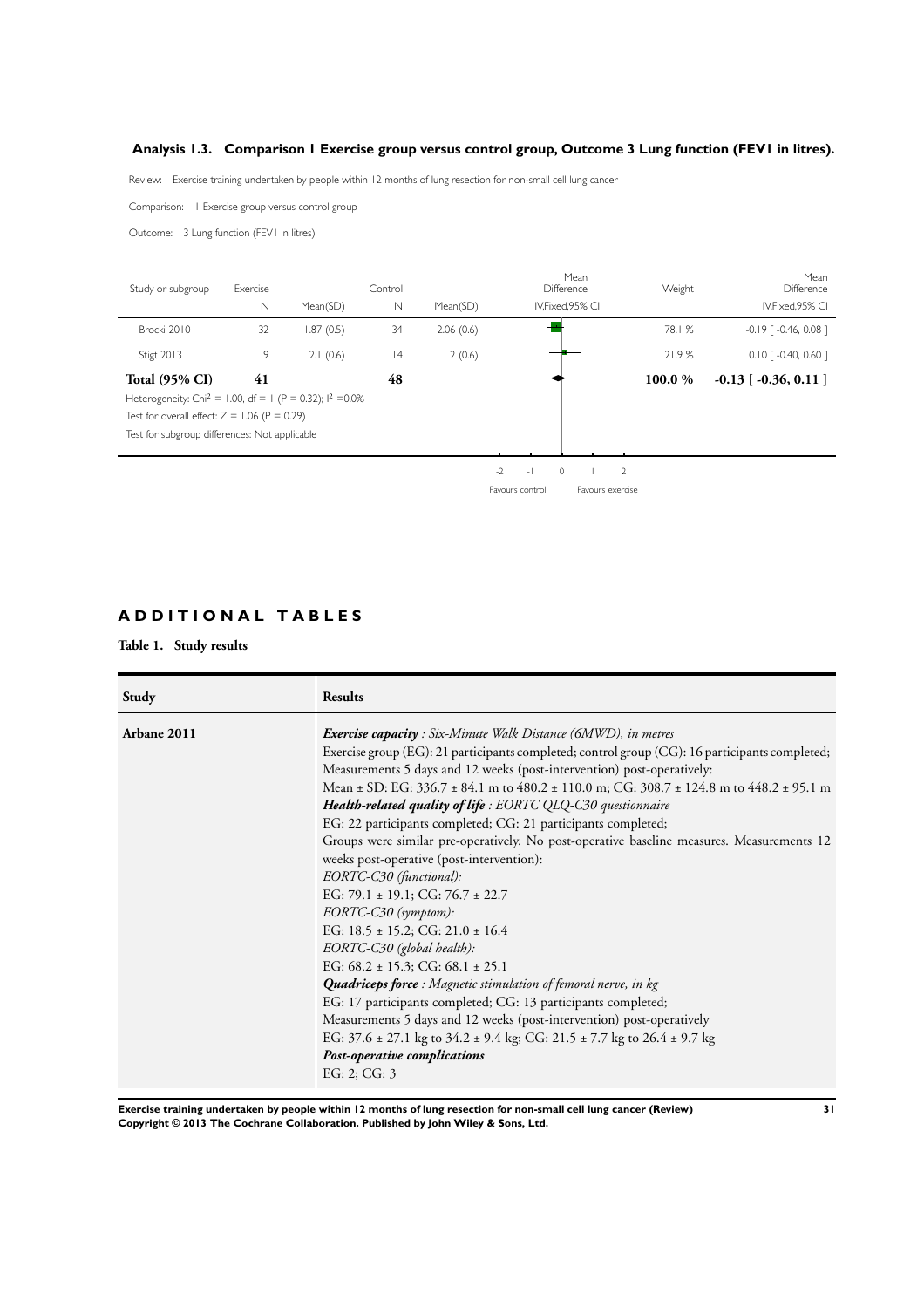## **Table 1. Study results** (*Continued)*

| Brocki 2010<br>(unpublished data) | <b>Exercise capacity</b> : Six-Minute Walk Distance (6MWD), in metres<br>EG: 32 participants completed; CG: 34 participants completed;<br>Post-operative measurements: baseline and post-intervention:<br>Mean ± SD: EG: $426.8 \pm 123.6$ m to $506.9 \pm 128.4$ m; CG: $407.2 \pm 101.5$ m to $464.5 \pm 97$ m<br>Health-related quality of life : SF-36 questionnaire<br>EG: 32 participants completed; CG: 35 participants completed;<br>Post-operative measurements: baseline and post-intervention:<br>SF-36 (physical component):<br>EG: $38.9 \pm 7$ to $46.4 \pm 8.5$ ; CG: $39 \pm 10$ to $42.2 \pm 9.6$<br>SF-36 (mental component):<br>EG: $45.7 \pm 10$ to $50.8 \pm 8.8$ ; CG: $44.9 \pm 8.9$ to $50.2 \pm 9.1$<br><b>Lung function</b> : $FEV_1$<br>EG: 32 participants completed; CG: 34 participants completed;<br>Post-operative measurements: baseline and post-intervention:                                                                                       |
|-----------------------------------|----------------------------------------------------------------------------------------------------------------------------------------------------------------------------------------------------------------------------------------------------------------------------------------------------------------------------------------------------------------------------------------------------------------------------------------------------------------------------------------------------------------------------------------------------------------------------------------------------------------------------------------------------------------------------------------------------------------------------------------------------------------------------------------------------------------------------------------------------------------------------------------------------------------------------------------------------------------------------------------|
| <b>Stigt 2013</b>                 | EG: $1.75 \pm 0.5$ L to $1.87 \pm 0.5$ L; CG: $1.9 \pm 0.6$ L to $2.06 \pm 0.6$ L<br><b>Exercise capacity</b> : Six-Minute Walk Distance (6MWD), in metres<br>EG: 8 participants; CG: 11 participants;<br>No post-operative baseline measures. Measurements three months post-operative (post-inter-<br>vention):<br>Mean $\pm$ SD: EG: 567 $\pm$ 78 m; CG: 491 $\pm$ 109 m<br><sup>a</sup> Health-related quality of life: Saint George Respiratory Questionnaire (SGRQ)<br>EG: 22 participants; CG: 22 participants;<br>Post-operative measurements: baseline and post-intervention:<br>EG: $34.6 \pm 18.4$ to $29.8 \pm 15.7$ ; CG: $30.7 \pm 20.7$ to $26.9 \pm 19.1$<br>$\alpha$ Lung function: FEV <sub>1</sub> in litres<br>EG: 9 participants completed; CG: 14 participants completed;<br>Groups were similar preoperatively. No post-operative baseline measures. Measurements three<br>months post-operative (post-intervention):<br>EG: $2.1 \pm 0.6$ L; CG: $2 \pm 0.6$ L |

*<sup>a</sup>* Data provided by the author.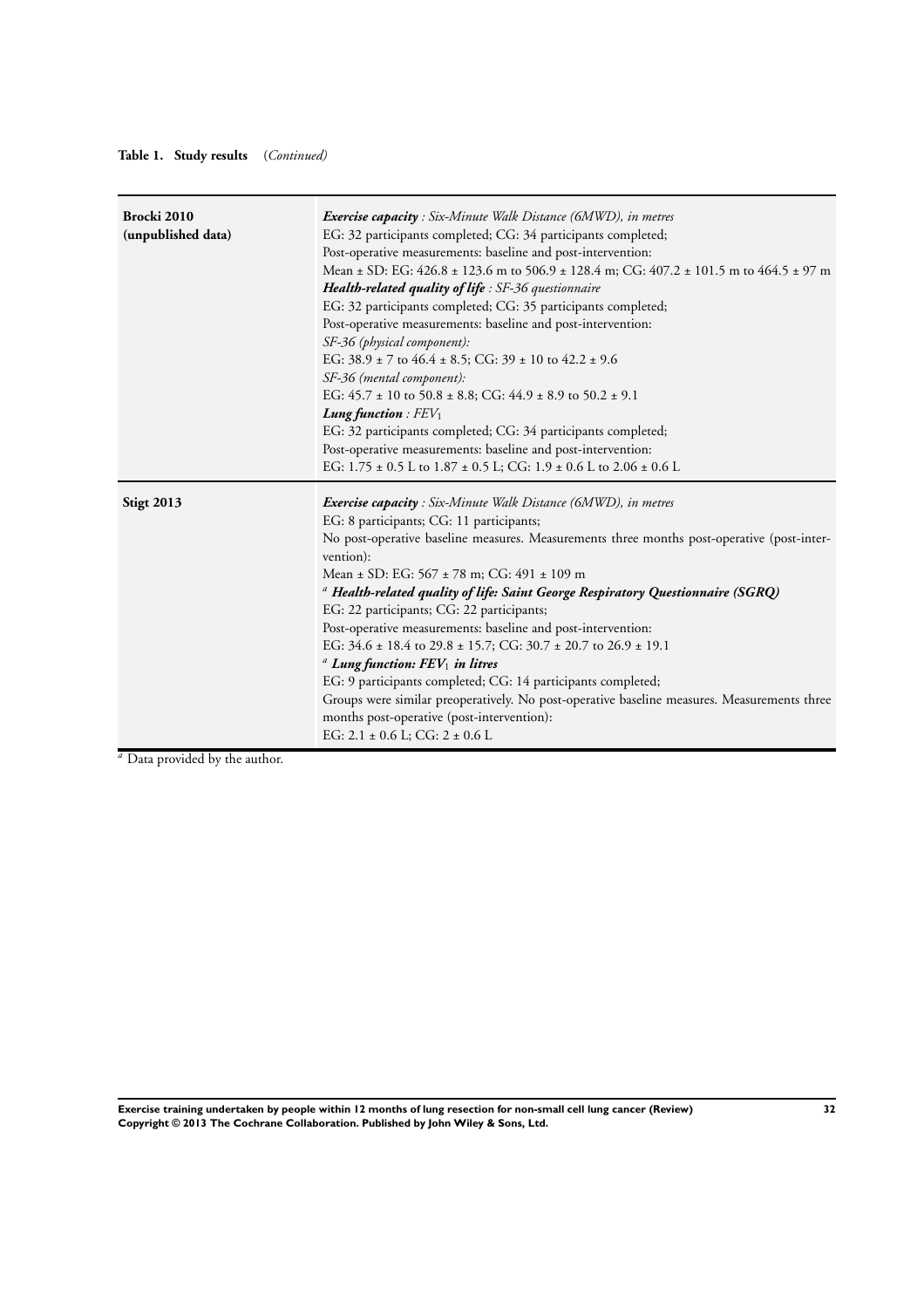## **APPENDICES**

## **Appendix 1. MEDLINE (via PubMed) search strategy**

#1 ((((lung cancer\*[Title/Abstract]) OR non-small cell[Title/Abstract]) OR non small cell[Title/Abstract]) OR Lung Neoplasms[MeSH Terms]) OR Carcinoma, Non-Small-Cell Lung[MeSH Terms]

#2 (((((((((exercis\*[Title/Abstract]) OR rehabilitat\*[Title/Abstract]) OR aerobic\*[Title/Abstract]) OR endurance[Title/Abstract]) OR strength\*[Title/Abstract]) OR inspiratory muscle\*[Title/Abstract]) OR respiratory muscle\*[Title/Abstract]) OR treadmill[Title/Abstract]) OR walking[Title/Abstract]) OR cycl\*[Title/Abstract]

#3 (training\*[Title/Abstract]) OR program\*[Title/Abstract]

#4 ((#1) AND #2) AND #3

## **Appendix 2. CENTRAL search strategy**

#1 (lung cancer\*):ti,ab,kw in Clinical Trials #2 (non-small cell):ti,ab,kw in Clinical Trials #3 (non small cell):ti,ab,kw in Clinical Trials #4 MeSH descriptor Lung Neoplasms, this term only #5 MeSH descriptor Carcinoma, Non-Small-Cell Lung, this term only #6 (#1 OR #2 OR #3 OR #4 OR #5) #7 (exercis\*):ti,ab,kw in Clinical Trials #8 (rehabilitat\*):ti,ab,kw in Clinical Trials #9 (aerobic\*):ti,ab,kw in Clinical Trials #10 (endurance):ti,ab,kw in Clinical Trials #11 (strength\*):ti,ab,kw in Clinical Trials #12 (inspiratory muscle\*):ti,ab,kw in Clinical Trials #13 (respiratory muscle\*):ti,ab,kw in Clinical Trials #14 (treadmill):ti,ab,kw in Clinical Trials #15 (walking):ti,ab,kw in Clinical Trials #16 (cycl\*):ti,ab,kw in Clinical Trials #17 (#7 OR #8 OR #9 OR #10 OR #11 OR #12 OR #13 OR #14 OR #15 OR #16) #18 (training\*):ti,ab,kw in Clinical Trials #19 (program\*):ti,ab,kw in Clinical Trials #20 (#18 OR #19) #21 (#6 AND #17 AND #20)

## **CONTRIBUTIONS OF AUTHORS**

Vinicius Cavalheri: initiation, writing of protocol, organisation of protocol into RevMan, selection of studies, extraction of data from studies, conduct of the analysis and writing of the final review paper.

Fatim Tahirah: protocol development, selection of studies and extraction of data from studies.

Mika Nonoyama: methodological topics, critical appraisal of the last protocol version, conduct of the analysis and critical appraisal of the final review paper.

Sue Jenkins: critical appraisal of the protocol versions and of the final review paper.

Kylie Hill: critical appraisal of the protocol versions, selection of studies and extraction of data from studies, and critical appraisal of the final review paper.

**Exercise training undertaken by people within 12 months of lung resection for non-small cell lung cancer (Review) 33 Copyright © 2013 The Cochrane Collaboration. Published by John Wiley & Sons, Ltd.**